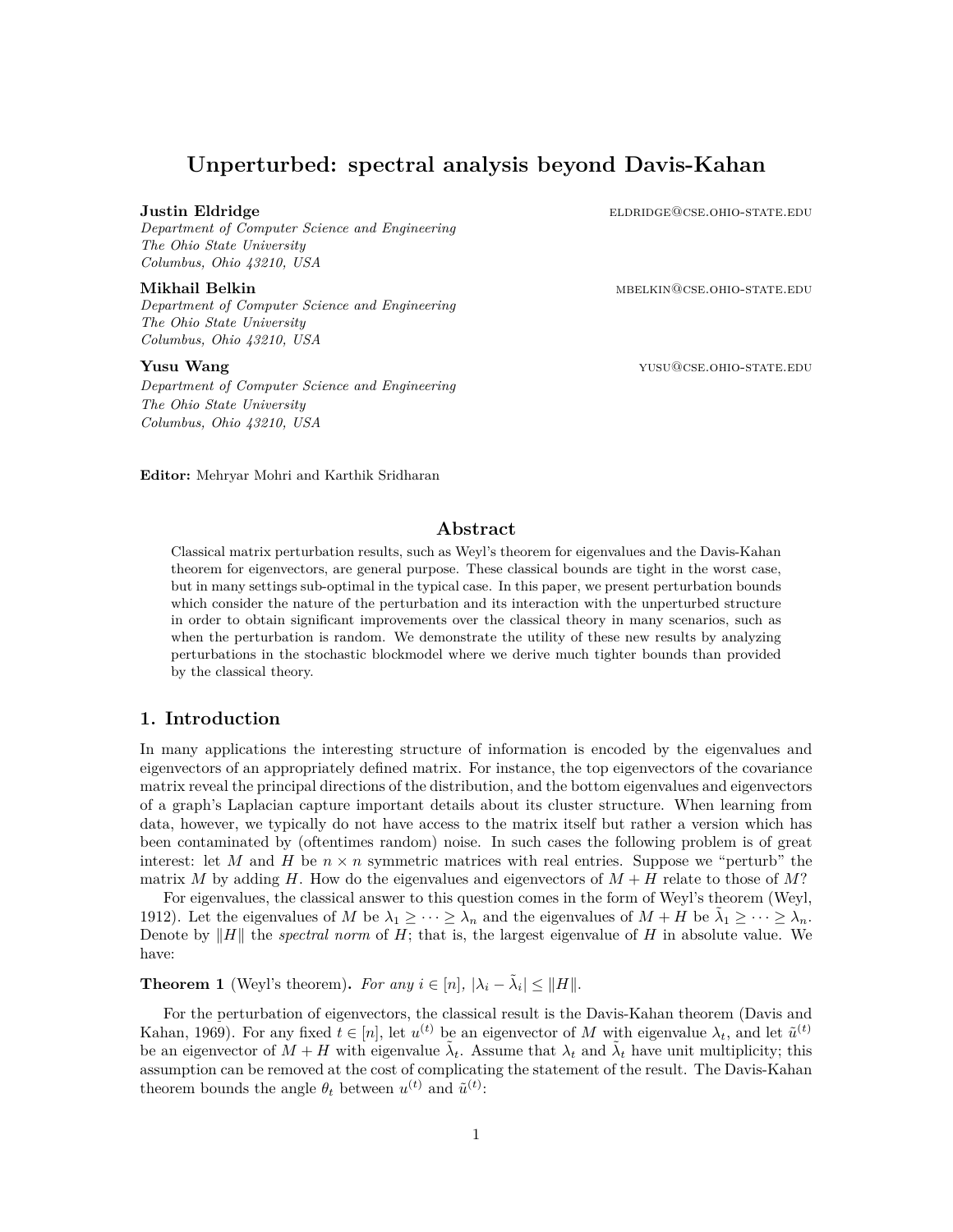**Theorem 2** (The Davis-Kahan theorem). Define  $\delta_t = \min\{|\tilde{\lambda}_j - \lambda_t| : j \neq t\}$ . Then  $\sin \theta_t \leq ||H||/\delta_t$ .

These classical results bound matrix perturbations in general cases, and do not use information about the structure of the matrices *M* and *H* or the relation between them. In applications, however, we often make assumptions about the nature of *M* and *H*; for example, we might assume that *H* is random noise added to a low rank *M*. In such instances the generality of Weyl's theorem and Davis-Kahan may result in severely suboptimal bounds.

In this work we present perturbation bounds which incorporate knowledge of the interaction between *H* and the eigenvectors of *M*. We obtain significant improvements over the classical theory in settings where this interaction is weak, such as when the perturbation *H* is random. In Section [3](#page-5-0), we present an eigenvalue perturbation bound in the following spirit:

"Theorem" 1. In many settings,  $|\tilde{\lambda}_t - \lambda_t|$  is on the order of  $|\langle u^{(t)}, H u^{(t)} \rangle| \ll ||H||$ .

We will show that when *H* is random the perturbation of the top eigenvalues is on the order of *√* $\log n$ , whereas Weyl's theorem gives a bound on the order of  $\sqrt{n}$ . Next, in Section [4](#page-7-0), we develop a theory of eigenvector perturbations in *∞*-norm which is informally stated as follows:

# "Theorem" 2. In many settings,  $\|\tilde{u}^{(t)} - u^{(t)}\|_{\infty}$  is on the order of  $\left\|\sum_{p\geq 1}^{\infty} (H/\lambda_t)^p u^{(t)}\right\|_{\infty}$ .

We will show that when *H* is random and the top eigenvectors of *M* have small  $\infty$ -norm (which, for example, is the case when *M* has block-constant structure), the perturbation is also small. In many natural settings, our perturbation result improves upon the classical theory by a factor of  $\frac{1}{\sqrt{n}}$ .

Among the techniques used to derive the above results, we highlight the importance of what we call the *Neumann trick* – a particular expansion of the perturbed eigenvector which diminishes the effect of components whose interaction with *H* is hard to bound. To see the utility of the trick, consider bounding some norm of the perturbation  $u^{(1)} - \tilde{u}^{(1)}$ : Begin by writing  $\tilde{u}^{(1)}$  as  $\alpha u^{(1)} + \beta u^{\perp}$ , where  $u^{\perp}$  is some unit vector orthogonal to  $u^{(1)}$ . In the usual approach, controlling the norms of  $Hu^{(1)}$  and  $Hu^{\perp}$  are crucial in bounding the size of  $u^{(1)} - \tilde{u}^{(1)}$ . In the worst case these norms are bounded by  $||H||$ . It turns out that  $||Hu^{(1)}||_2$  is often close to this worst-case bound in practice, but that  $||Hu^{(1)}||_{\infty}$  can be much smaller than  $||H||$ , particularly when *H* is random. As a result, analyzing the interaction between  $H$  and  $u^{(1)}$  often leads to an improved perturbation bound in *∞*-norm.

However, while obtaining a tighter bound on *∥Hu*(1)*∥<sup>∞</sup>* is often possible, it can be difficult to derive an improved bound on *∥Hu⊥∥∞*. Specifically, note that *u* (1) is a fixed vector independent of the perturbation *H*, but  $u^{\perp}$  depends on *H*. If *H* is random, for instance, then  $u^{\perp}$  is a random vector depending on *H* and the statistical interaction between *H* and  $u^{\perp}$  can be hard to analyze. As a result, we often cannot bound the norm of  $Hu^{\perp}$  any better than by the spectral norm of *H*. The Neumann trick allows us to replace the hard-to-analyze norm of  $Hu^{\perp}$  with  $\lambda_2$ ; if  $\lambda_2$  is smaller than *∥H∥* the Neumann trick presents significant advantages over the classical approach, as we will see.

We believe that the Neumann trick has the potential to substantially improve eigenvector perturbation bounds in many settings. As an example, we use it to analyze perturbations in the stochastic blockmodel and obtain much finer bounds than provided by the classical eigenvalue/eigenvector perturbation theory. As an easy corollary of our perturbation bounds, we obtain a straightforward proof that a simple and natural graph clustering algorithm indeed recovers the correct clustering of even very sparse graphs

#### <span id="page-1-0"></span>**1.1 Related work**

Improving classical perturbation bounds has been the subject of recent interest. The work of [Fan](#page-11-2) [et al.](#page-11-2) ([2016\)](#page-11-2) bounds the *∞*-norm perturbation of singular vectors under the assumption that *M* is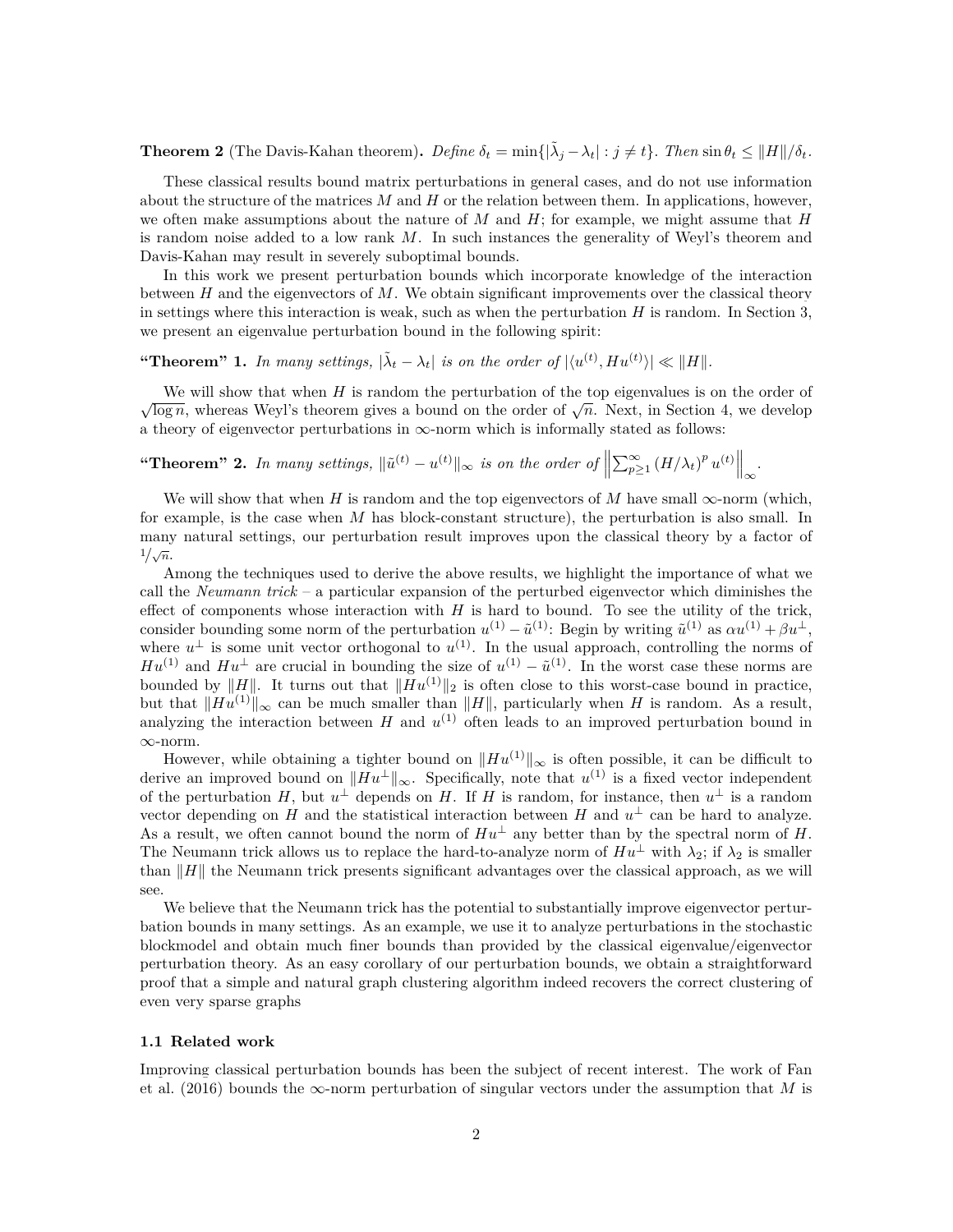low rank and incoherent. Our theory does not place either of these assumptions on *M*. Moreover, we will obtain improved bounds in some settings where ([Fan et al.,](#page-11-2) [2016\)](#page-11-2) does not apply, such as in the stochastic blockmodel. Both [Vu](#page-11-3) ([2010\)](#page-11-3) and [O'Rourke et al.](#page-11-4) [\(2013](#page-11-4)) consider the case where *H* is random and *M* is low rank and present bounds in 2-norm which improve upon Davis-Kahan in certain settings. In contrast, our results are for the  $\infty$ -norm, we do not assume that *M* is low rank, and *H* needs not be random. Furthermore, in certain settings where *M* is low rank – such as in the case of the blockmodel – the results of the aforementioned papers do not necessarily improve upon the classical theory, while ours will. We note that the eigenvalue perturbation analysis in [\(O'Rourke](#page-11-4) [et al.](#page-11-4), [2013](#page-11-4)) bears resemblance to that presented herein, but ours will hold for full-rank *M* and non-random *H*.

[Jain and Netrapalli](#page-11-5) [\(2015](#page-11-5)) bound the max-norm error of the rank-*k* approximation of a matrix with the help of the Neumann trick. The scope of their paper is limited to matrix completion, and they do not provide eigenvector perturbation bounds. On the other hand, we develop an entrywise perturbation bound for the eigenvectors of general matrices (not necessarily low rank). In the special case of rank-*k* matrices, our strong control of the eigenvectors can be used to derive a max-norm error bound for matrix approximations similar to that provided by [Jain and Netrapalli](#page-11-5) ([2015\)](#page-11-5) – for an example in the setting of a stochastic blockmodel, see Corollary [1.](#page-5-1)

Several works have studied the similar setting of random perturbations of spiked covariance matrices – see, for instance, the work of [Benaych-Georges and Nadakuditi](#page-11-6) [\(2009](#page-11-6)) and [Baik et al.](#page-11-7) ([2004\)](#page-11-7). These works derive the distribution of the eigenvalues of the perturbed matrix in the large matrix limit and study the phase transition threshold below which the extreme eigenvalues are not separated from the bulk eigenvalues. In contrast, the current paper bounds the effect of perturbations of a finite size.

Also related to the present work are the theories of random graphs and matrices. Perhaps most relevant is the work of [Erdős et al.](#page-11-8) [\(2011\)](#page-11-8), which analyzes the spectral statistics of Erdő-Rényi graphs using the Neumann trick. In contrast, we will develop the Neumann trick into a tool for analyzing general perturbations. Another related work is that of [Mitra](#page-11-9) ([2009\)](#page-11-9), which bounds the *∞* norm perturbation of the top eigenvector of an Erdős-Rényi graph and provides a simple algorithm for clustering a sparse stochastic blockmodel with two communities. However, it is not clear how to generalize this method beyond the first eigenvector and therefore to blockmodels with  $K \geq 2$ communities. Our method will give useful bounds on the top *K* eigenvectors, and our algorithm will work on models with an arbitrary (but constant) number of communities.

The stochastic blockmodel has been well-studied; for a summary, see the survey of [Abbe](#page-11-10) [\(2017](#page-11-10)). A problem of particular interest is that of exact recovery of the latent communities in a sparse blockmodel. In this direction, information-theoretic limitations have been discovered and efficient algorithms developed ([Abbe and Sandon](#page-11-11), [2015\)](#page-11-11). It is known, for example, that exact recovery is possible in the balanced 2-block model if the expected node degrees are super-logarithmic; when they are logarithmic, recovery is possible for some choices of constant factors but not for others. Recently, [Vu](#page-11-12) ([2014\)](#page-11-12) analyzed an algorithm based on the SVD which recovers clusters exactly all the way down to the log *n* degree barrier. We will use our perturbation results to analyze a related algorithm which exactly recovers the communities of graphs with polylogarithmic degree. The main advantage of our method is its simplicity; while our algorithm does not improve on that of [Vu](#page-11-12) ([2014\)](#page-11-12) in terms of performance, it is very natural and simple, and the guarantee of its correctness is the byproduct of our general perturbation results. It is also easy to generalize our method to blockmodels with a super-constant number of communities, or in which the block sizes scale at different rates.

### <span id="page-2-0"></span>**1.2 Conventions and notation**

We write  $[n]$  to denote the set  $\{1, \ldots, n\}$ . If  $X^{(n)}$  is a sequence of random variables indexed by *n*, we say  $X = O(f(n))$  with high probability (w.h.p.) if there exists a constant *C* such that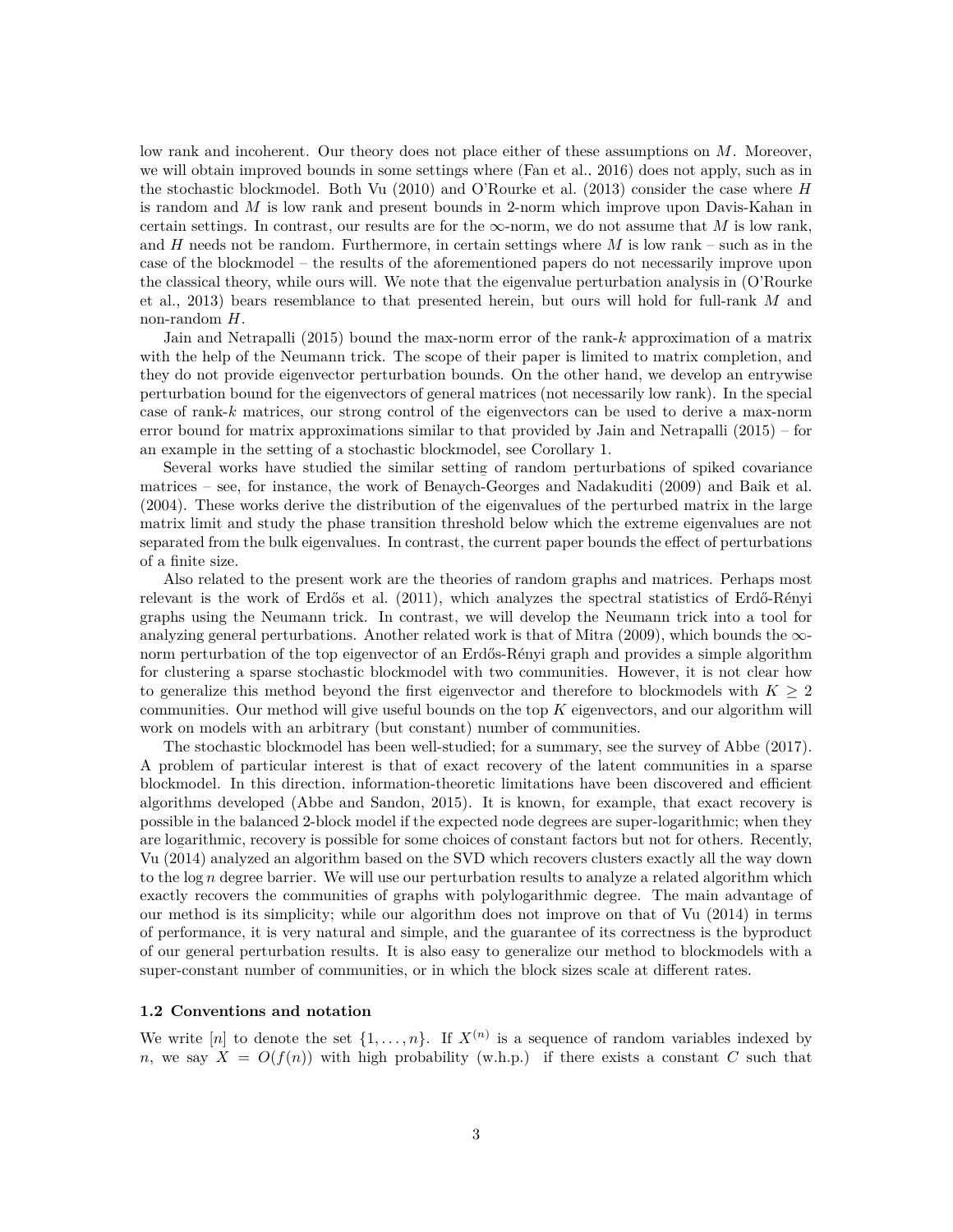$\mathbb{P}(|X^{(n)}| \leq C f(n)) \to 1$  as  $n \to \infty$ . We adopt the analogous definitions for the other asymptotic notations, such as  $\Theta(f(n))$ . We assume that eigenvectors have unit 2-norm.

# <span id="page-3-2"></span>**2. Example: the stochastic blockmodel**

Our perturbation results are sometimes rather technical when stated in their full generality. Therefore, to aid in the exposition, we adopt in this section a setting in which our main results are simpler to state. In particular, we assume the *stochastic blockmodel* – a popular random graph model with community structure. We will show that, here, our results provide much finer control over the perturbation of eigenvalues and eigenvectors as compared to Weyl's theorem and the theorem of Davis and Kahan. Additionally, we show that the proof of a simple and intuitive graph clustering algorithm is an easy corollary of our stronger perturbation bounds. We stress that this section serves as an example of how our theory is applied in a special case; its purpose is to provide the reader with a flavor of our more technical general results. The main results of the paper are stated in their full generality in Sections [3](#page-5-0) and [4](#page-7-0).

To begin, we formally define the *K*-block model:

**Definition 1.** An  $(n, K)$ -stochastic blockmodel is a pair  $(z, P)$ , where  $z : [n] \rightarrow [K]$  is a surjective map and *P* is a  $K \times K$  symmetric matrix of rank  $K$ , with  $P_{ij} \in [0,1]$ . We call z the *assignment* and *P* the *inter-community edge probability matrix*. The *edge probability matrix M* is the  $n \times n$ symmetric matrix with entries  $M_{ij} = P_{z(i),z(j)}$ .

To generate a graph *G* from a blockmodel we sample to obtain its symmetric adjacency matrix *A* = *A<sub>G</sub>*, where the upper triangular entries  $(j ≥ i)$  are such that  $A_{ij} ∼$  Bernoulli $(M_{ij})$  and the lower triangular entries  $(j < i)$  are constrained to  $A_{ij} = A_{ji}$ . We view the random matrix *A* as a perturbation of *M* by the symmetric random matrix  $H = A - M$ , so that  $A = M + H$ . In what follows, let the eigenvectors and eigenvalues of *M* be  $u^{(1)}, \ldots, u^{(n)}$  and  $\lambda_1 \geq \cdots \geq \lambda_n$ ; similarly, let the eigenvectors and eigenvalues of *A* be  $\tilde{u}^{(1)}, \ldots, \tilde{u}^{(n)}$  and  $\tilde{\lambda}_1 \geq \cdots \geq \tilde{\lambda}_n$ .

We will study sequences of blockmodels in which the expected node degree is permitted to grow sublinearly in the size the network; this is the *sparse* régime. For simplicity, we assume that every community has the same number of nodes, and that *P* is shared by all blockmodels in the sequence up to a density scaling factor of  $\rho$ . More precisely, we will adopt the following setting:

<span id="page-3-0"></span>**Setting 1** ( $\rho$ -sparse balanced blockmodel). Let  $K \in \mathbb{N}^+$  be a constant and fix a  $K \times K$  inter-community edge probability matrix  $P^{(0)}$ . Assume for simplicity that each of the eigenvalues of  $P^{(0)}$  is positive and unique. Let  $\rho : \mathbb{N}^+ \to (0,1]$  be such that each entry of  $\rho(i) \cdot P^{(0)}$  is in the interval [0, 1] for all  $i \in \mathbb{N}^+$ , and  $\rho = \Omega(1/n)$ . For any  $m \in \mathbb{N}^+$ , let  $n = mK$ and define  $P^{(m)} = \rho(n) \cdot P^{(0)}$ . Consider a sequence of blockmodels  $((z^{(m)}, P^{(m)}))_{m=1}^{\infty}$  in which  $z^{(m)} : [n] \to [K]$  is an assignment of *n* nodes into *K* communities such that each is of size *m*.

| ρ                      | $\Omega(1/n), O(1)$  |
|------------------------|----------------------|
| $\mathbb{E} H_{ij} ^k$ | $O(\rho), k \geq 1$  |
| $\ H\ $                | $O(\sqrt{\rho n})$   |
| $\lambda_t$            | $\Theta(\rho n)$     |
| $  u^{(t)}  _{\infty}$ | $\Theta(1/\sqrt{n})$ |
|                        |                      |

<span id="page-3-1"></span>Table 1:  $t \in [K]$ 

The sequence of blockmodels has associated sequences of edge probability matrices *M*(*m*) , random adjacency  $A^{(m)}$  matrices, and so forth. For conciseness, we often omit the sequence index. We also remark that the assumptions on the eigenvalues of  $P^{(0)}$  are made to simplify the exposition; the following results will hold in general with minor modification.

The asymptotic behaviors of the important quantities of Setting [1](#page-3-0) are collected in Table [1](#page-3-1) for  $t \in [K]$ . The fact that  $\mathbb{E}|H_{ij}|^k = O(\rho)$  for all  $k \geq 1$  follows from a simple calculation (see Lemma [2](#page-12-0) in Appendix [A.1\)](#page-1-0). The bound on *∥H∥* follows from a result in the theory of random matrices (see Theorem [14](#page-26-0) in Appendix [D.1](#page-26-0)). The nonzero eigenvalues of *M* are the eigenvalues of *P* scaled by  $\rho n$ , and hence  $\lambda_t = \Theta(\rho n)$  for any  $t \in [K]$ . Since the eigenvalues of *P* are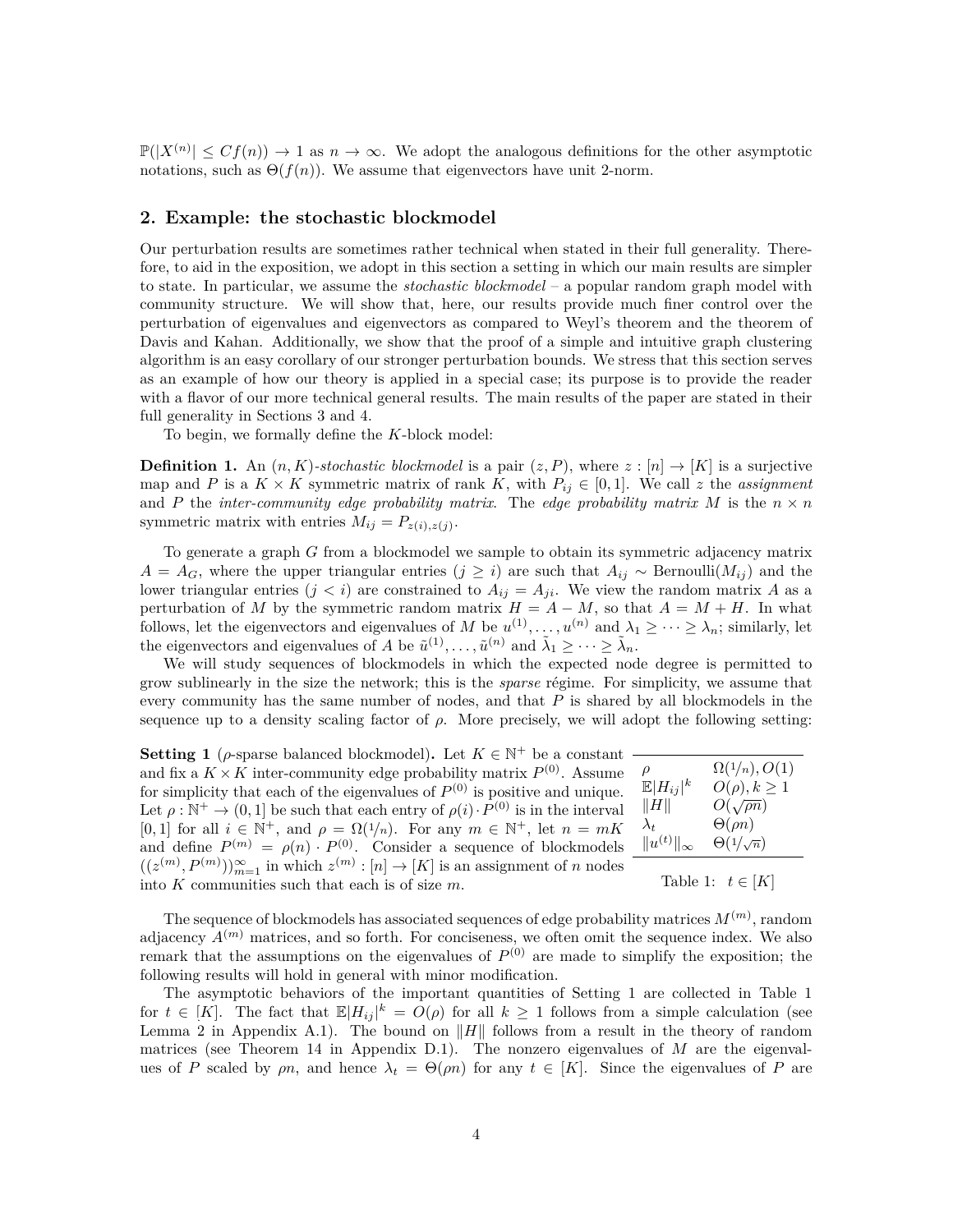<span id="page-4-2"></span>

Figure 1: Empirical eigenvalue perturbations.

assumed to be distinct in Setting [1,](#page-3-0) a gap of size Θ(*ρn*) is ensured between the non-zero eigenvalues of *M*. It can also be shown that an eigenvector *u* of *M* which corresponds to a nonzero eigenvalue is constant on each block; i.e.,  $z(i) = z(j) \Rightarrow$  $u_i = u_j$ . Since each community has *m* members, it follows from the normalization constraint that  $||u^{(t)}||_{\infty} = \Theta(1/\sqrt{m}) = \Theta(1/\sqrt{n}).$ 

The predictions of the classical matrix perturbation theory as applied in this setting are col-



Figure 2: Empirical eigenvector perturbations.

<span id="page-4-1"></span>

|                                                                      | Classical                    | Ours (Thm. $3)$ )                               |
|----------------------------------------------------------------------|------------------------------|-------------------------------------------------|
| $\left \frac{\tilde{\lambda}_t-\lambda_t}{\tilde{\lambda}_t}\right $ | $O(\sqrt{\rho n})^{\dagger}$ | $O(\sqrt{\log n})$                              |
|                                                                      | $\Theta(\rho n)$             |                                                 |
| $\sin \angle(\tilde{u}^{(t)}, u^{(t)})$                              | $O(1/\sqrt{\rho n})$         |                                                 |
| $\ \tilde{u}^{(t)} - u^{(t)}\ _2$                                    | $O(1/\sqrt{\rho n})$         |                                                 |
| $\ \tilde{u}^{(t)} - u^{(t)}\ _{\infty}$                             | $O(1/\sqrt{\rho n})$         | $O\left(\frac{\log^\xi n}{n\sqrt{\rho}}\right)$ |
|                                                                      |                              |                                                 |

Table 2:  $t \in [K], \quad \dagger : t \in [n]$ 

lected in Table [2:](#page-4-1) Weyl's theorem bounds the eigenvalues and Davis-Kahan bounds the eigenvectors. To assess the quality of these bounds, the perturbation in the top eigenvalue and eigenvector of a sequence of growing blockmodels  $(K = 1, \rho = 1, P = \frac{1}{2})$  was measured; the results are shown in Figures [1](#page-4-2) and [2.](#page-4-2) In the case of eigenvalues, we see that the actual perturbation is much smaller than Weyl's bound of *∥H∥*. For eigenvectors, the perturbation in 2-norm is close to the bound provided by the Davis-Kahan theorem, but the perturbation in *∞*-norm is much smaller than predicted. Our general perturbation theory will explain both of these phenomena. In particular, our general results will imply the following in the current setting:

<span id="page-4-0"></span>**Theorem 3** (Special case: the stochastic blockmodel)**.** *Assume Setting [1;](#page-3-0) i.e., the ρ-sparse balanced stochastic blockmodel with*  $K \geq 1$ *. Suppose that*  $\rho = \Omega(n^{-1} \log^{\epsilon} n)$  *for some*  $\epsilon > 2$ *. Let*  $1 < \xi < \epsilon/2$ *. Then there exist constants*  $C_1$ ,  $C_2$  *such that for any blockmodel in the sequence and all*  $t \in [K]$ *, with high probability as*  $n \to \infty$ *:* 

$$
|\lambda_t - \tilde{\lambda}_t| \leq C_1 \sqrt{\log n}
$$
 and  $||u^{(t)} - \tilde{u}^{(t)}||_{\infty} \leq \frac{C_2 (\log n)^{\xi}}{n \sqrt{\rho}}$ .

Our bounds are compared to their classical counterparts in Table [2](#page-4-1). In particular, assume *√ √*  $\rho = \Theta(1)$ : then the eigenvalue perturbation bound is improved from  $O(\sqrt{n})$  to  $O(\sqrt{\log n})$ , and the eigenvector perturbation bound in  $\infty$ -norm is improved from  $O(1/\sqrt{n})$  to  $O(n^{-1} \log^{\xi} n)$ ; both bounds are substantially better. The proof of Theorem [3](#page-4-0) will be given in two examples in later sections which serve to demonstrate how our more general perturbation results can be applied to specific settings. The eager reader can find the proof for eigenvalues in Section [3](#page-5-0), Example [1](#page-6-0) and the proof for eigenvectors in Section [4](#page-7-0), Example [2.](#page-9-0)

#### **2.1 A simple, consistent clustering algorithm**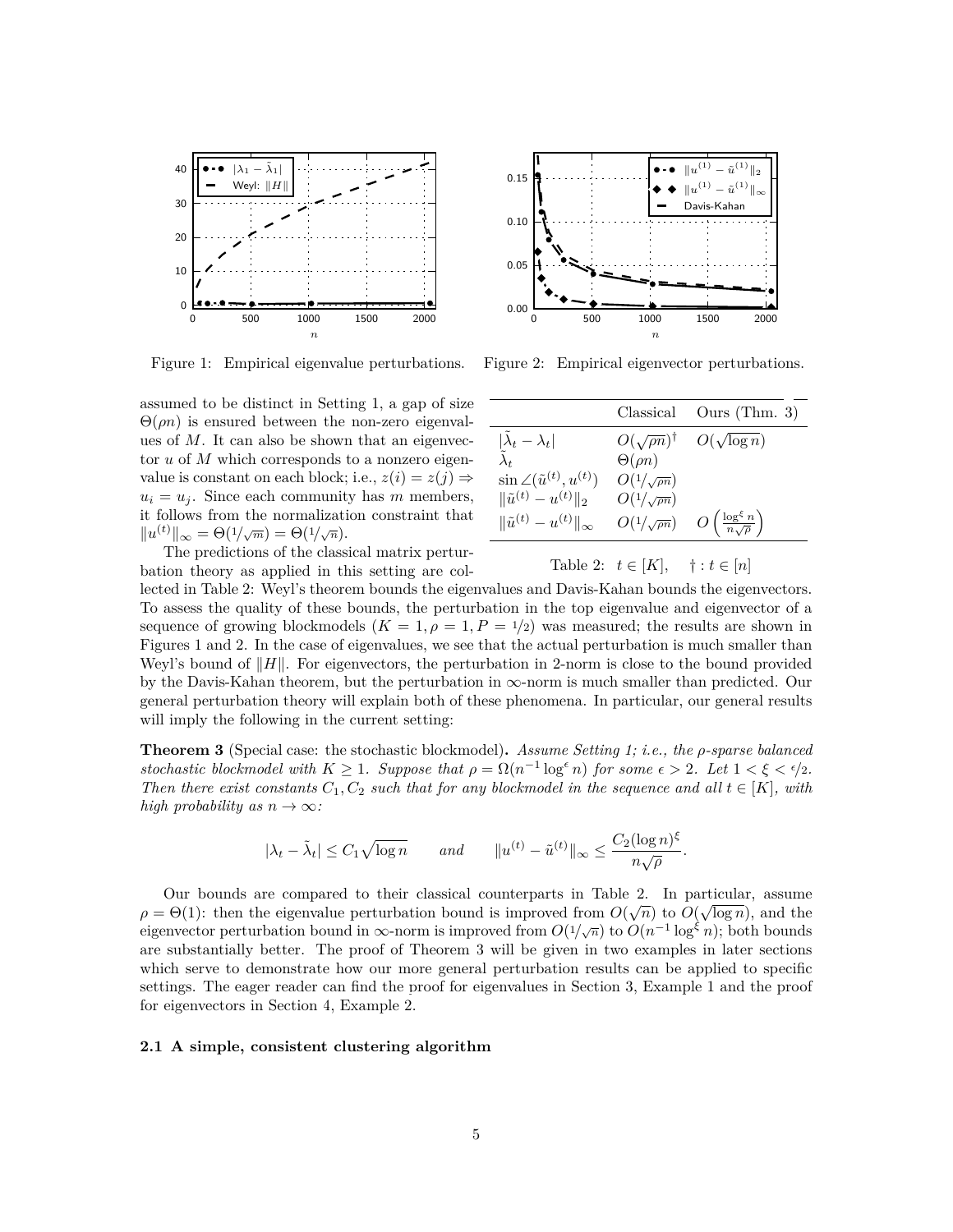We will now show that the consistency of a simple graph clustering algorithm is a simple corollary of our Theorem [3.](#page-4-0) The fact that the eigenvectors of the blockmodel can be recovered to such precision motivates Algorithm [1](#page-5-2). The algorithm first computes a rank-*K* approximation  $\tilde{M}$  of  $M$  using the top *K* eigenvectors of *A* ordered by the magnitude of their eigenvalues. It then clusters together all columns which are within a threshold *τ* in *∞*-norm.

<span id="page-5-2"></span>**Algorithm 1** Blockmodel clustering

**Require:** Adjacency matrix  $A, \tau \in \mathbb{R}^+, K \in \mathbb{N}^+$  $\tilde{\lambda}_{s_1}, \ldots, \tilde{\lambda}_{s_K} \leftarrow \text{top } K$  eigvals of *A* by magnitude  $\tilde{u}^{(s_1)}, \ldots, \tilde{u}^{(s_K)} \leftarrow$  corresponding eigvecs of *A*  $\hat{M} \leftarrow \sum_{i=1}^K \tilde{\lambda}_{s_i} \tilde{u}^{(s_i)} \otimes \tilde{u}^{(s_i)}$  $E \leftarrow \{(i, j) : ||\hat{M}_i - \hat{M}_j||_{\infty} < \tau\}$  $G \leftarrow$  graph with node set [*n*], edge set *E* **return** connected components of *G*

Intuitively, the correctness of this algorithm relies on *M*ˆ being close to *M* entrywise. A sufficientlytight bound on  $||\hat{M} - M||_{\text{max}}$  can indeed be obtained by applying a recent result from the low-rank matrix completion literature to the current setting; in particular, see Lemma 2 of [Jain and Netrapalli](#page-11-5) ([2015\)](#page-11-5). In fact, roughly the same bound can be recovered as an easy corollary of our Theorem [3.](#page-4-0) In particular, we obtain the following result, whose proof is located in Appendix [A.2:](#page-2-0)

<span id="page-5-1"></span>**Corollary 1.** *Suppose that the assumptions of Theorem [3](#page-4-0) hold. Define M*ˆ *as in Algorithm [1.](#page-5-2) Then*  $||M - M||_{max} = O(\sqrt{\rho/n} \cdot \log^{\xi} n)$  *with high probability.* 

The consistency of the algorithm follows easily; the formal statement of the result and its proof are located in Appendix [A.3.](#page-13-0)

It was remarked by [Vu](#page-11-12) ([2014\)](#page-11-12) that Algorithm [1](#page-5-2) is very natural, but difficult to analyze. Indeed, while the Davis-Kahan theorem provides a useful bound on  $||\tilde{M}-M||_F$ , it implies only a trivial bound on  $||M - M||_{\text{max}}$ ; for details, see Appendix [A.4](#page-14-0). In contrast, we are able to obtain a sufficientlystrong bound on  $||\tilde{M} - M||_{\text{max}}$  by controlling the entrywise perturbation of eigenvectors much more tightly than what is implied by the Davis-Kahan theorem.

# <span id="page-5-0"></span>**3. Eigenvalue perturbation**

In this section we derive an eigenvalue perturbation bound that is stated in terms of the interaction between the perturbation matrix *H* and the eigenvectors of the base matrix *M*. We will see that in many cases, particularly when *H* is random, this bound is much tighter than Weyl's. The perturbation for eigenvectors is much more sophisticated to analyze, and will be given in Section [4](#page-7-0).

To see how incorporating the interaction between *H* and the eigenvectors of *M* may lead to improved bounds, consider the following informal analysis of the perturbation in the first eigenvalue. As usual, let *M* and *H* be *n × n* and symmetric. The eigenvalues and eigenvectors of *M* are  $\lambda_1 \geq \cdots \geq \lambda_n$  and  $u^{(1)}, \ldots, u^{(n)}$ , and the eigenvalues/vectors of  $M + H$  are  $\tilde{\lambda}_1 \geq \cdots \geq \tilde{\lambda}_n$  and  $\tilde{u}^{(1)},\ldots,\tilde{u}^{(n)}$ . We have  $\lambda_1=\langle u^{(1)},Mu^{(1)}\rangle$  and  $\tilde{\lambda}_1=\langle \tilde{u}^{(1)},(M+H)\tilde{u}^{(1)}\rangle$ . Intuitively, if  $\tilde{u}^{(1)}$  is close to  $u^{(1)}$  then  $\tilde{\lambda}_1 \approx \langle u^{(1)}, (M+H) u^{(1)} \rangle$ ; hence  $\tilde{\lambda}_1 - \lambda_1 \approx \langle u^{(1)}, H u^{(1)} \rangle$ . In the worst case  $|\langle u^{(1)}, H u^{(1)} \rangle|$ can be as large as  $||H||$  and we recover Weyl's bound. However,  $|\langle u^{(1)}, H u^{(1)} \rangle|$  could be much smaller than *∥H∥*. For example, suppose that the entries of *H* are independent random variables with standard Gaussian distribution. Then  $\langle u^{(1)}, H u^{(1)} \rangle$  is the sum of centered and independent random variables and therefore concentrates around zero. In this case the spectral norm of *H* is  $O(\sqrt{n})$  while  $|\langle u^{(1)}, H u^{(1)} \rangle|$  is much smaller at  $O(\sqrt{\log n})$ ; this leads to an  $O(\sqrt{\log n})$  bound on the eigenvalue perturbation instead of Weyl's bound of  $O(\sqrt{n})$ .

We now formalize this argument. We use the following well-known characterization of eigenvalues.

**Theorem 4** (Courant-Fischer-Weyl min-max/max-min principles [Horn and Johnson](#page-11-13) [\(2012](#page-11-13)))**.** *Let* B be an  $n \times n$  symmetric matrix with eigenvalues  $\mu_1 \geq \ldots \geq \mu_t \geq \ldots \mu_n$ . For any  $d \in \{1, \ldots, n\}$ ,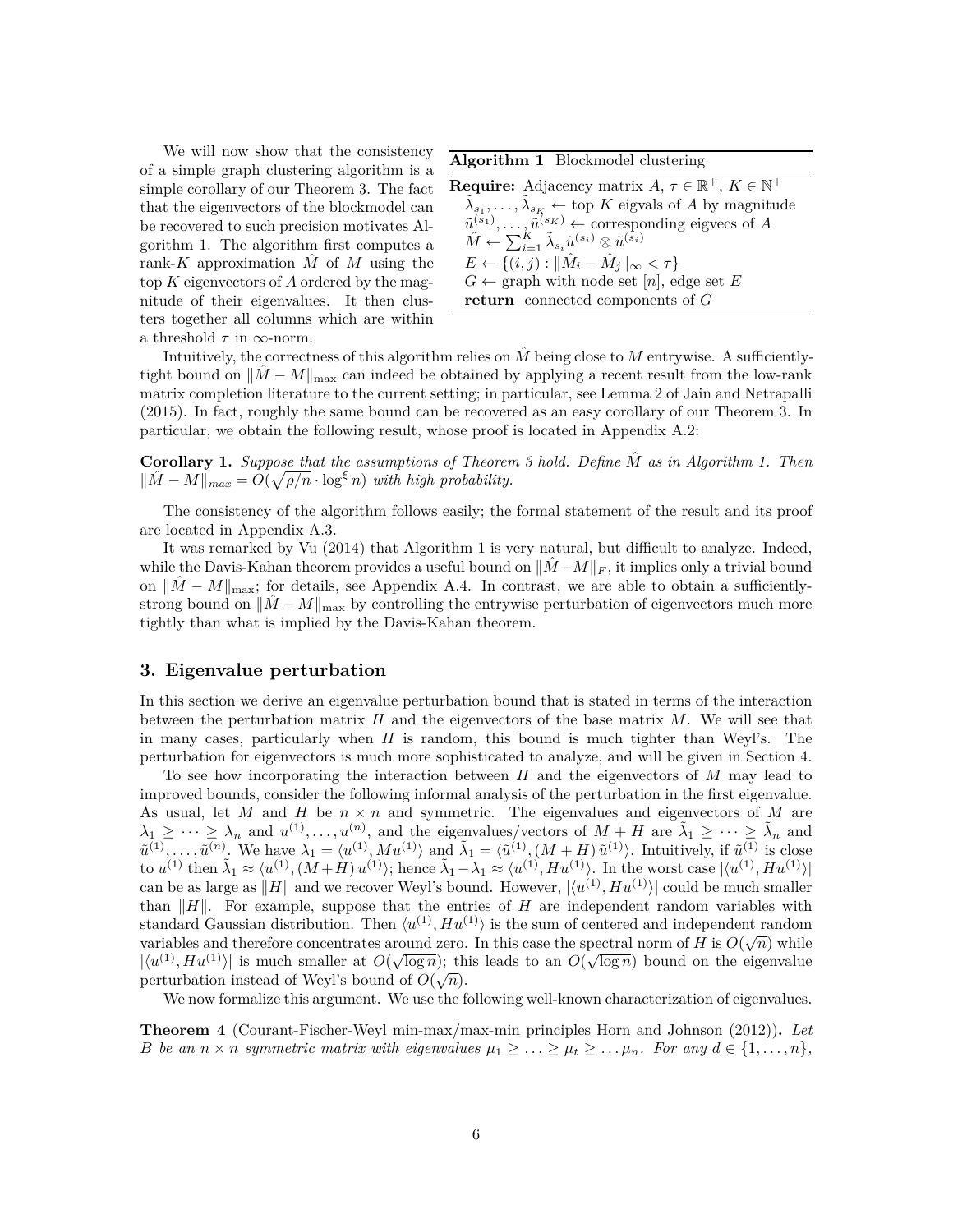*write*  $V_d$  *for the set of d-dimensional subspaces of*  $\mathbb{R}^n$ *. Then* 

$$
\mu_t = \min_{V \in \mathcal{V}_{n-t+1}} \max_{\substack{x \in V \\ \|x\|=1}} \langle x, Bx \rangle = \max_{V \in \mathcal{V}_t} \min_{\substack{x \in V \\ \|x\|=1}} \langle x, Bx \rangle.
$$

We will use the max-min principle to get a lower bound on the perturbed eigenvalue and the min-max principle to obtain an upper bound. We prove the lower bound here to provide intuition:

<span id="page-6-1"></span>**Theorem 5** (Eigenvalue lower bound). Let  $T \in [n]$  and h be such that  $|\langle x, Hx \rangle| \leq h$  for all  $x \in \text{Span}\left(\lbrace u^{(1)}, \ldots, u^{(T)} \rbrace\right)$ *. Then*  $\tilde{\lambda}_t \geq \lambda_t - h$  for all  $t \leq T$ *.* 

*Proof.* The max-min principle tells us that

$$
\tilde{\lambda}_t = \max_{V \in \mathcal{V}_t} \min_{\substack{x \in V \\ \|x\| = 1}} \langle x, (M + H)x \rangle.
$$

Let  $V^* = \text{Span}(\{u^{(1)}, \ldots, u^{(T)}\})$ . Then the above is lower-bounded by:

$$
\min_{\substack{x \in V^*\\||x||=1}} \langle x, (M+H)x \rangle \ge \min_{\substack{x \in V^*\\||x||=1}} \langle x, Mx \rangle - \max_{\substack{x \in V^*\\||x||=1}} \langle x, Hx \rangle.
$$

The first term is minimized by taking  $x = u^{(t)}$ , such that  $\langle x, Mx \rangle = \langle u^{(t)}, M u^{(t)} \rangle = \lambda_t$ . The magnitude of the second term is bounded by *h*.  $\Box$ 

The proof of the following upper bound is more involved and is therefore located in Appendix [B.1](#page-15-0).

<span id="page-6-2"></span>**Theorem 6** (Eigenvalue upper bound). Let  $T \in [n]$  and h be such that  $|\langle x, Hx \rangle| \leq h$  for all  $x \in \text{Span}(\{u^{(1)}, \ldots, u^{(T)}\})$ . Let  $t \leq T$  and suppose that  $\lambda_t - \lambda_{T+1} > 2||H|| - h$ . Then:

$$
\tilde{\lambda}_t \leq \lambda_t + h + \frac{\|H\|^2}{\lambda_t - \lambda_{T+1} + h - \|H\|}.
$$

Similar lower and upper bounds can be obtained for eigenvalues at the bottom of the spectrum by negating *M* and *H*. For ease of reference, the statement of that result is located in Appendix [B.2](#page-16-0).

#### **3.1 Interactions with random perturbations**

Theorems [5](#page-6-1) and [6](#page-6-2) show that a tighter bound on eigenvalue perturbations can be obtained when  $|\langle x, Hx \rangle| \ll ||H||$  for any x in a subspace spanned by the top (or bottom) eigenvectors of M. We now show that this is often the case when *H* is random. The following is an application of the usual Hoeffding inequality; the proof is located in Appendix [D.2.](#page-26-1)

<span id="page-6-3"></span>**Lemma 1.** Let  $u, v$  be any two fixed unit vectors in  $\mathbb{R}^n$ . Let H be an  $n \times n$  symmetric random *matrix with independent entries along the upper-triangle such that for all*  $j \geq i$ ,  $\mathbb{E} H_{ij} = 0$  and  $H_{ij}$ *is sub-Gaussian with parameter*  $\sigma_{ij} \leq \sigma$ . Then  $\mathbb{P}(|\langle u, Hv \rangle| \geq \gamma) \leq 2 \exp\{-\gamma^2/(8\sigma^2)\}.$ 

<span id="page-6-0"></span>Lemma [1](#page-6-3) applies generally to many types of random perturbation, including Gaussian noise and Bernoulli noise, as well as the random graph noise encountered in the stochastic blockmodel example in Section [2](#page-3-2). We typically integrate the lemma with Theorems [5](#page-6-1) and [6](#page-6-2) in the following way: We first partition the spectrum into a top (large positive) and the remainder (small positive and negative) by choosing  $T \in [n]$  such that  $\lambda_T \gg \lambda_{T+1}$  $\lambda_T \gg \lambda_{T+1}$  $\lambda_T \gg \lambda_{T+1}$ . We then apply Lemma 1 to argue that  $|\langle u^{(i)}, H u^{(j)} \rangle|$  is small  $(\leq h)$  with high probability for any indices  $i, j \leq T$ . It follows that  $|\langle x, Hx \rangle| \leq Th$  for any unit vector *x* lying within the span of the top *T* eigenvectors of *M*; see Lemma [5](#page-27-0) in Appendix [D.3](#page-27-0) for a proof. To bound the negative eigenvalues we negate *M* and *H* and repeat the above process.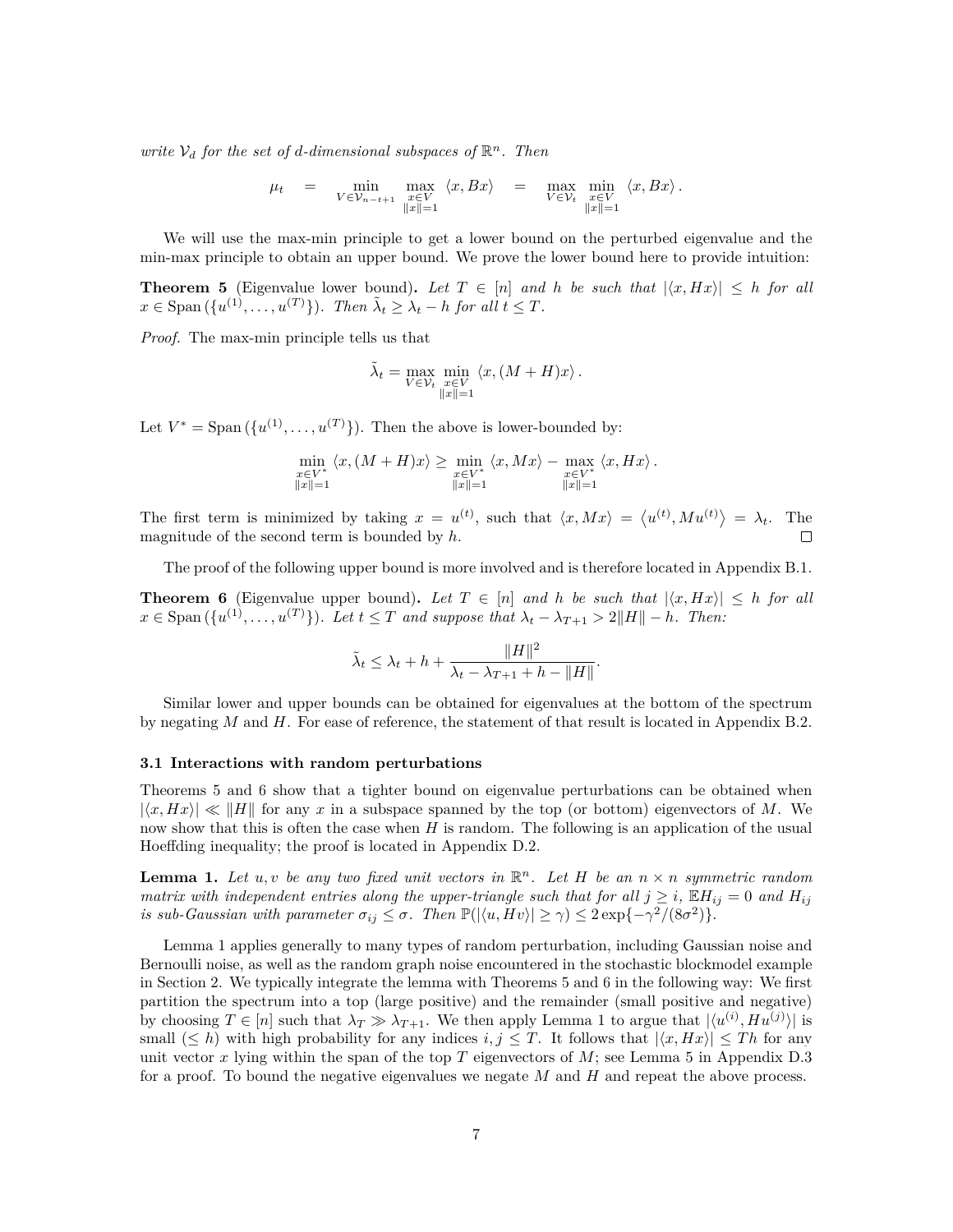**Example 1: Proof of eigenvalue perturbation bound stated in Theorem [3.](#page-4-0)** To demonstrate the application of our eigenvalue perturbation results, we will prove that in the blockmodel setting assumed in Theorem [3,](#page-4-0)  $|\tilde{\lambda}_t - \lambda_t| \leq C \sqrt{\log n}$  for  $t \in [K]$ . We begin by applying Lemma [1](#page-6-3). Since  $\lambda_{K+1}, \ldots, \lambda_n$  are zero, we naturally choose  $T = K$  such that  $\lambda_T - \lambda_{T+1} = \lambda_T = \Theta(\rho n)$ . Each entry along the diagonal and in the upper triangle of *H* is bounded and hence sub-Gaussian with *√* a variance parameter upper-bounded by some constant  $\sigma$ . Choosing  $\gamma = \sqrt{C \log n}$  in Lemma [1](#page-6-3), we a variance parameter upper-bounded by some constant  $\partial$ . Choosing  $\gamma = \sqrt{C \log n}$  in Lemma 1, we<br>find that  $|\langle u^{(i)}, Hu^{(j)} \rangle| \le \sqrt{C \log n}$  for all  $i, j \le T$  w.h.p. Thus  $|\langle x, Hx \rangle| \le T\sqrt{C \log n} = O(\sqrt{\log n})$ for all  $x \in \text{Span}(\{u^{(s)} : s \leq T\})$ . We therefore bound *h* by  $O(\sqrt{\log n})$  w.h.p. in Theorems [5](#page-6-1) and [6.](#page-6-2)

In Theorem [3](#page-4-0) it was assumed that  $\rho = \Omega(n^{-1} \log^2 n) = \omega(n^{-1} \log n)$ . It follows from this and the results in Table [1](#page-3-1) that  $\lambda_t + h - ||H||$  is dominated by  $\lambda_t$ , and is therefore  $\Theta(\rho n)$ . Hence the second term in Theorem [6](#page-6-2) is  $O(|H||^2/\lambda_t) = O(1)$ , and both the upper and lower bounds are dominated by  $h = O(\sqrt{\log n}).$  $\Box$ 

# <span id="page-7-0"></span>**4. Eigenvector perturbation**

We now study how a tigher bound on eigenvector perturbations might be achieved by analyzing the interaction between *H* and eigenvectors of *M*. Proofs of results in this section are rather technical and mostly in appendices. To build intuition, we make a series of simplifying assumptions; our formal theory will be much more general. First suppose that all eigenvalues of *M* are non-negative and that  $\lambda_1 \gg \lambda_2$ . By writing  $\tilde{u}^{(1)}$  as  $\alpha u^{(1)} + \beta u^{\perp}$  for some unit vector  $u^{\perp}$  orthogonal to  $u^{(1)}$  and using the definition of an eigenvector, we obtain:  $\tilde{u}^{(1)} = \tilde{\lambda}_1^{-1} (M + H) \tilde{u}^{(1)} =$  $\tilde{\lambda}_1^{-1} \left( \alpha \lambda_1 u^{(1)} + \beta M u^{\perp} + \alpha H u^{(1)} + \beta H u^{\perp} \right)$ . Note that  $\| M u^{\perp} \|_2 \leq \| M u^{(2)} \|_2 = \lambda_2 \ll \lambda_1$ . If  $\lambda_2$  is sufficiently small, the contribution of  $\beta M u^{\perp}$  to  $\tilde{u}^{(1)}$  is negligible. Assume that this is so, that  $\tilde{\lambda}_1 \approx \lambda_1$ , and that  $\alpha \approx 1$  such that  $\beta \ll 1$ . Then  $u^{(1)} - \tilde{u}^{(1)} \approx \lambda_1^{-1} (H u^{(1)} + \beta H u^{\perp})$ . Therefore we see that to bound the norm of the perturbation it suffices to control the norms of  $Hu^{(1)}$  and  $Hu^{\perp}$ .

The classical approach is to bound these quantities by the spectral norm of *H*. For instance, to derive a bound in 2-norm we observe that  $||Hu^{(1)}||_2 \leq ||H||$  and that  $||\beta Hu^{\perp}||_2 \leq ||\beta H||$ , and therefore  $||\tilde{u}^{(1)} - u^{(1)}||_2 \lesssim \lambda_1^{-1} ||H||$ . Furthermore, since the 2-norm upper-bounds the *∞*-norm, we get a bound of  $\|\tilde{u}^{(1)} - u^{(1)}\|_{\infty} \lesssim \lambda_1^{-1} \|H\|$  "for free". However, the spectral norm does not utilize information about the interaction between *H* and *M*. Our hope is that by analyzing this interaction, tighter bounds on the norms of  $Hu^{(1)}$  and  $Hu^{\perp}$  might be obtained.

In particular, consider a random, centered  $H$  and  $u^{(1)}$  (which is independent of  $H$ ). Unfortunately,  $||Hu^{(1)}||_2$  is typically on the same order as  $||H||$  and analyzing the interaction does not improve the bound. On the other hand, *∥Hu*(1)*∥<sup>∞</sup>* is often much smaller than *∥H∥* and analyzing the interaction leads to much tighter bounds. To see why, note that  $||Hu^{(1)}||_2^2 = \sum_{i=1}^n (\sum_{j=1}^n H_{ij} u_j^{(1)})^2$ . As the summand of the outer sum is squared and thus non-negative, it does not concentrate around zero. In contrast, the sum in  $|[Hu^{(1)}]_i| = \sum_{j=1}^n H_{ij}u_j^{(1)}|$  *does* concentrate around zero, and is often much less than the worst-case bound of *∥H∥*. For example, if *H* is the random Gaussian matrix described above then  $[Hu^{(1)}]_i$  is on the order of one, and a union bound over the *n* entries results in a high-probability bound of  $||Hu^{(1)}||_{\infty} \leq \sqrt{\log n}$ . On the other hand,  $||H|| = O(\sqrt{n})$ .

In this case and in others,  $||Hu^{(1)}||_{\infty}$  can be bounded to be much smaller than  $||H||$ . Can a similar analysis be used to show that  $||Hu^{\perp}||_{\infty}$  is much smaller than  $||H||$ ? It turns out that this is difficult for a subtle reason: while  $u^{(1)}$  is fixed,  $u^{\perp}$  depends on the perturbation. When *H* is random, *u*<sup>⊥</sup> is also random and statistically dependent on *H*. As such, the interaction between *H* and  $u$ <sup>⊥</sup> is often difficult to analyze, and we must resort to using the worst-case bound of  $||Hu^{\perp}||_{\infty} \leq ||H||$ , giving:

$$
\|u^{(1)} - \tilde{u}^{(1)}\|_{\infty} \lesssim \tilde{\lambda}^{-1} \left( \|Hu^{(1)}\|_{\infty} + \|\beta H\|\right). \tag{1}
$$

<span id="page-7-1"></span>In many cases  $||\beta H||$  is small enough that it is dominated by our bound on  $||Hu^{(1)}||_{\infty}$  and we have *|* $||u^{(1)} - \tilde{u}^{(1)}||_{\infty} \leq \tilde{\lambda}^{-1} ||Hu^{(1)}||_{\infty}$ . For example, it can be shown that in the sparse stochastic block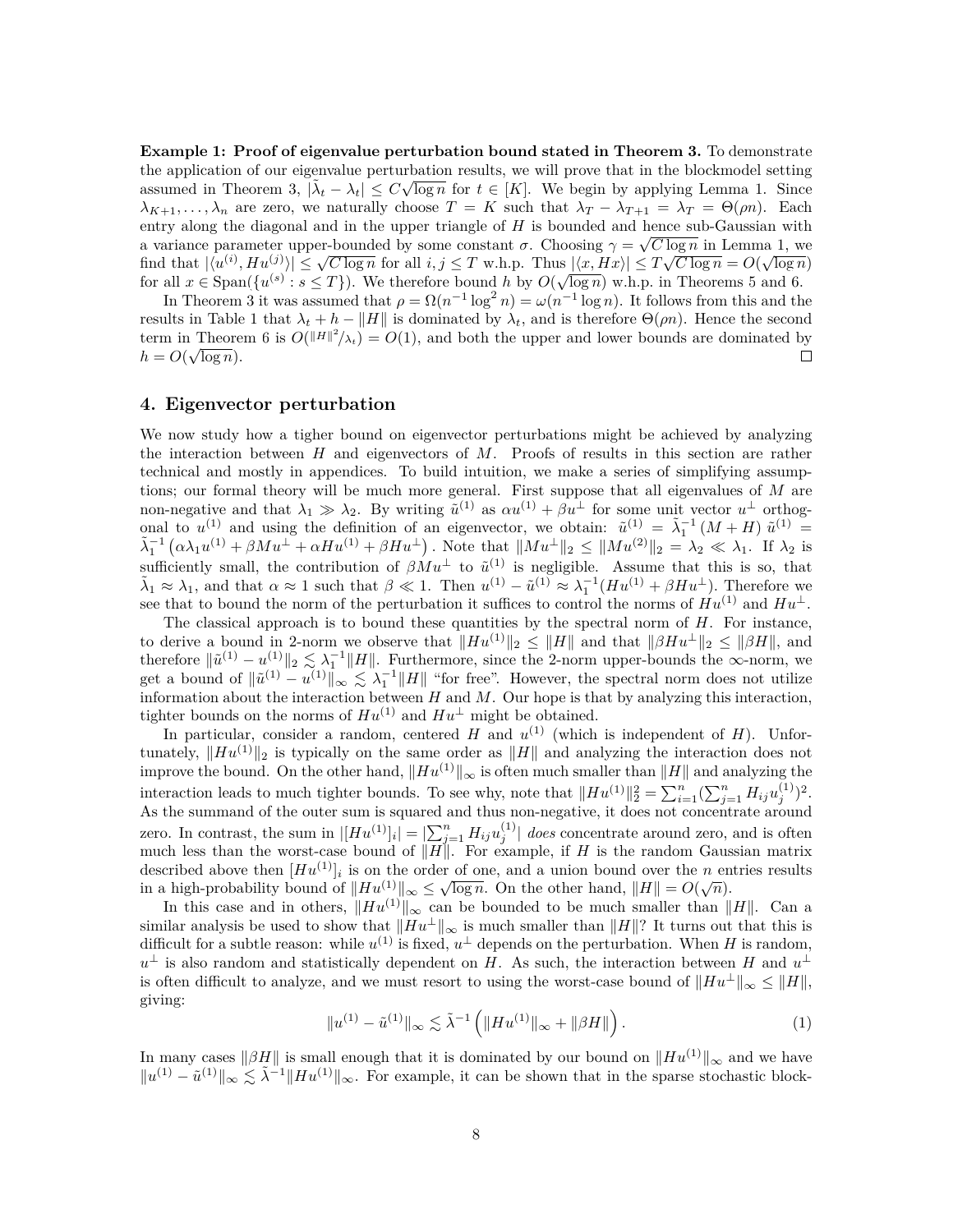model described in Setting [1,](#page-3-0)  $||Hu^{(1)}||_{\infty} = O(\sqrt{\rho \log n})$  w.h.p., while  $||\beta H|| = O(1)$ . Therefore, if moder described in setting 1,  $||Tu^{\gamma}||_{\infty} = O(\sqrt{\rho} \log n)$  w.n.p., while  $||DT|| = O(1)$ . Therefore, if  $\rho = \Omega(1/\log n)$ , the bound on  $||Hu^{(1)}||_{\infty}$  dominates and we have  $||\tilde{u}^{(1)} - u^{(1)}||_{\infty} = O(\rho^{-1/2} n^{-1} \sqrt{\log n})$ . Comparing this to the trivial bound of  $O(1/\sqrt{pn})$  implied by Davis-Kahan, we see that analyzing the interaction leads to a  $\tilde{O}(1/\sqrt{n})$  improvement over the classical theory.

### **4.1 The Neumann trick**

There are important settings, however, in which using the spectral norm to bound  $Hu^{\perp}$  is suboptimal; for instance, in the blockmodel described above when  $\rho = o(1/\log n)$  In this sparser régime,  $||\beta H|| = O(1)$  dominates our bound on  $||Hu^{(1)}||_{\infty}$  and we find that  $||\tilde{u}^{(1)} - u^{(1)}||_{\infty} = O(1/\tilde{\lambda}_1)$  =  $O(1/m)$ , which is not tight. In general, if  $||Hu^{(1)}||_{\infty}$  can be bounded to be much smaller than  $||\beta H||$ , the latter term dominates Equation ([1\)](#page-7-1). Therefore, while the simple approach described in the previous section improves upon the classical bound, the presence of the hard-to-control  $Hu^{\perp}$  limits its effectiveness.

It turns out that we can often obtain a better bound by applying what we call the *Neumann trick*, which we now describe for  $\tilde{u}^{(1)}$ . From the definition of an eigenvector, we have  $(M+H)\tilde{u}^{(1)} = \tilde{\lambda}_1 \tilde{u}^{(1)}$ , which implies  $(\tilde{\lambda}_1 - H)\tilde{u}^{(1)} = M\tilde{u}^{(1)}$ . If  $\tilde{\lambda}_1$  is not an eigenvalue of *H* we may invert  $(\tilde{\lambda}_1 - H)$  to obtain  $\tilde{u}^{(1)} = \tilde{\lambda}_1^{-1} (I - H/\tilde{\lambda}_1)^{-1} M \tilde{u}^{(1)}$ . Expanding the inverse in a Neumann series and decomposing  $\tilde{u}^{(1)}$ as above, we find:  $\tilde{u}^{(1)} = \tilde{\lambda}_1^{-1} \sum_{p \geq 0} (H/\tilde{\lambda}_1)^p [\alpha \lambda_1 u^{(1)} + \beta M u^{\perp}]$ . Assuming that  $\alpha \approx 1$  and  $\lambda_1 \approx \tilde{\lambda}_1$ , we have:

$$
u^{(1)} - \tilde{u}^{(1)} \approx \left[ \sum_{p \ge 1} (H/\tilde{\lambda}_1)^p u^{(1)} \right] + \left[ \frac{\beta}{\tilde{\lambda}_1} \sum_{p \ge 0} (H/\tilde{\lambda}_1)^p M u^{\perp} \right].
$$
 (2)

If the series involving  $u^{\perp}$  converges, it is dominated by its first term:  $Mu^{\perp}$ . Since  $u^{\perp}$  lies in the subspace orthogonal to  $u^{(1)}$ ,  $||Mu^{\perp}||_2$  is upper-bounded by  $\lambda_2$ , and hence so is  $||Mu^{\perp}||_{\infty}$ . Hence:

<span id="page-8-0"></span>
$$
\|u^{(1)} - \tilde{u}^{(1)}\|_{\infty} \lesssim \left\| \sum_{p \ge 1} (H/\tilde{\lambda}_1)^p u^{(1)} \right\|_{\infty} + \frac{|\beta|\lambda_2}{\tilde{\lambda}_1}.
$$
 (3)

Thus the contribution of  $u^{\perp}$  is bounded here by  $\tilde{\lambda}_1^{-1}|\beta|\lambda_2$ . Comparing this to the previous result of Equation [\(1](#page-7-1)) in which the contribution of  $u^{\perp}$  was bounded by  $\tilde{\lambda}_1^{-1}|\beta|\cdot||H||$ , we see that the Neumann trick permits us to replace *∥H∥* with the top eigenvalue corresponding to the subspace orthogonal to  $u^{(1)}$ . The tradeoff is that we must now analyze the interaction between all powers of *H* and  $u^{(1)}$ in order to bound the first term in Equation ([3\)](#page-8-0).

The Neumann trick allows us to tighten the eigenvector perturbation bound in the sparse stochastic blockmodel discussed above. We have seen that the first approach of Equation [\(1](#page-7-1)) leads to a bound of  $\|\tilde{u}^{(1)} - u^{(1)}\|_{\infty} = O(1/\rho n)$  when  $\rho = o(1/\log n)$ . Now if we use Neumann trick, we can show that the norm of the series in Equation ([3\)](#page-8-0) is  $O(\log^{\xi} n/(\sqrt{\rho}n))$ , where  $\xi > 1$ . Assume the blockmodel has only one block (for multiple blocks we will use the more general results in Theorem [7\)](#page-8-1). Then  $\lambda_2 = 0$ and the second term in Equation ([3\)](#page-8-0) disappears. We thus have  $||\tilde{u}^{(1)} - u^{(1)}||_{\infty} = O(\log^{\xi} n / (\sqrt{\rho} n))$ , which significantly outperforms  $O(1/m)$  in this sparse régime (where  $\rho = o(1/\log n)$ ).

We now formally state the general *Neumann trick*. See Appendix [C.1](#page-17-0) for the proof.

<span id="page-8-1"></span>**Theorem 7** (Neumann trick). Fix a  $t \in [n]$ . Suppose that  $||H|| < |\tilde{\lambda}_t|$ . Then:

$$
\tilde{u}^{(t)} = \sum_{s=1}^n \frac{\lambda_s}{\tilde{\lambda}_t} \cdot \left\langle \tilde{u}^{(t)}, u^{(s)} \right\rangle \sum_{p \geq 0} \left( \frac{H}{\tilde{\lambda}_t} \right)^p u^{(s)}.
$$

Observe that the contribution of  $u^{(s)}$  is filtered by its eigenvalue,  $\lambda_s$ . In the special case when *M* is rank-*K*,  $\tilde{u}^{(t)}$  is expressed totally in terms of  $u^{(1)}, \ldots, u^{(K)}$ . The Neumann trick can be used in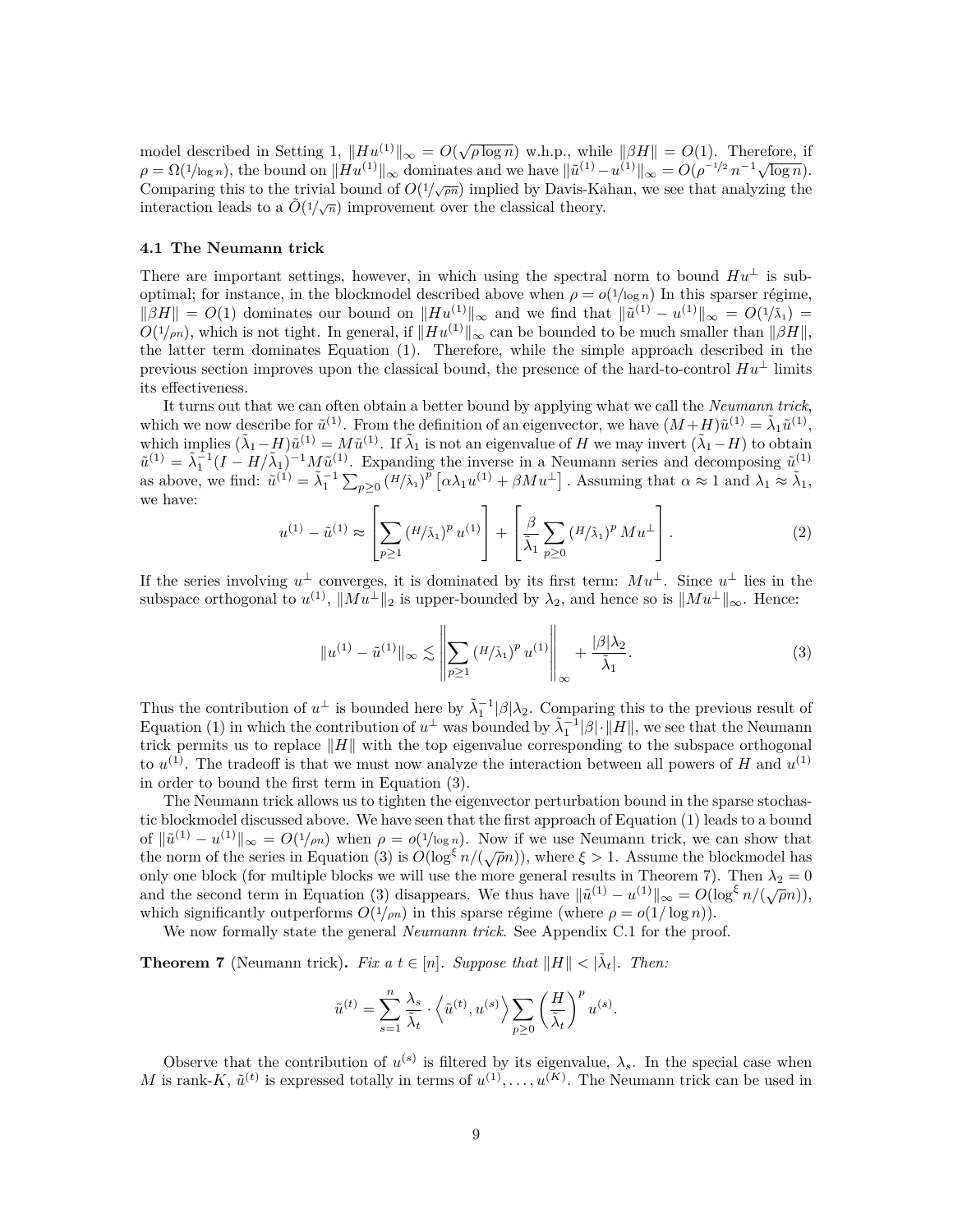combination with Weyl's theorem and the Davis-Kahan theorem to obtain a tighter bound on the elementwise perturbation of eigenvectors.

The following theorem states the result in its full generality, where *M* may be full-rank with non-distinct eigenvalues. Its proof in Appendix [C.4](#page-25-0) is a corollary of Theorem [12](#page-18-0) in Appendix [C.2](#page-18-0). Let  $u_{\alpha}$  denote the  $\alpha$ -th entry of vector  $u$ .

<span id="page-9-1"></span>**Theorem 8.** For any  $s \in [n]$ , let  $\Lambda_s = \{i : \lambda_i = \lambda_s\}$ . Define  $d_s = |\Lambda_s|$ , and let the gap be defined as  $\delta_s = \min_{i \notin \Lambda_s} |\lambda_s - \lambda_i|$ . For any  $s, t \in [n]$ , let  $\Delta_{s,t}^{-1} = \min\{d_i/\delta_i\}_{i \in \{s,t\}}$ . Define  $\lambda_s^* = |\lambda_s| - ||H||$ . *There exists an orthonormal set of eigenvectors*  $u^{(1)}, \ldots, u^{(n)}$  satisfying  $Mu^{(s)} = \lambda_s u^{(s)}$  such that *for all*  $t \in [n]$ *:* 

<span id="page-9-3"></span>
$$
\left|\tilde{u}_{\alpha}^{(t)} - u_{\alpha}^{(t)}\right| \leq \left|u_{\alpha}^{(t)}\right| \cdot \left(8d_t \left[\frac{\|H\|}{\delta_t}\right]^2 + \frac{\|H\|}{\lambda_t^*}\right) + \left(\frac{|\lambda_t|}{\lambda_t^*}\right)^2 \cdot \zeta_{\alpha}(u^{(t)}; H, \lambda_t) + \frac{2\sqrt{2} \cdot \|H\|}{\lambda_t^*} \sum_{s \neq t} \frac{|\lambda_s|}{\Delta_{s,t}} \left[|u_{\alpha}^{(s)}| + \frac{|\lambda_t|}{\lambda_t^*} \cdot \zeta_{\alpha}(u^{(s)}; H, \lambda_t)\right],\tag{4}
$$

where  $\zeta(u; H, \lambda)$  is the n-vector whose  $\alpha$ th entry is defined to be  $\zeta_{\alpha}(u; H, \lambda) = \left\|\left[\sum_{p \geq 1} \left(\frac{H}{\lambda}\right)^p u\right]\right\|$ *α .*

#### **4.2 Interactions with random perturbations**

The interaction between the eigenvectors of *M* and the perturbation *H* appears in Theorem [8](#page-9-1) through  $\zeta$ ; in many applications  $\zeta$  will dominate the bound. It turns out that when *H* is random and the eigenvectors of *M* have small  $\infty$ -norm,  $\zeta$  is also small. The following result makes this precise. See Appendix [E.3](#page-36-0) for the proof.

<span id="page-9-2"></span>**Theorem 9.** *Let H be an n × n symmetric random matrix with independent entries along the diagonal and upper triangle satisfying*  $\mathbb{E}[H_{ij} = 0$ *. Suppose*  $\gamma$  *is such that*  $\mathbb{E}[H_{ij}/\gamma]^p \leq 1/n$  *for all*  $p \geq 2$ . Choose  $\xi > 1$  and  $\kappa \in (0,1)$ . Let  $\lambda \in \mathbb{R}$  and suppose that  $\gamma < \lambda (\log n)^{\xi}$  and  $\lambda > ||H||$ . Fix  $u \in \mathbb{R}^n$ . Then: with probability  $1 - n^{-\frac{1}{4}(\log_b n)^{\xi-1}(\log_b e)^{-\xi}+1}$ , where  $b = \left(\frac{\kappa+1}{2}\right)^{-1}$ .

<span id="page-9-4"></span>
$$
\left\| \sum_{p\geq 1} \left(\frac{H}{\lambda}\right)^p u \right\|_{\infty} \leq \frac{\gamma(\log n)^{\xi}}{\lambda - \gamma(\log n)^{\xi}} \cdot \|u\|_{\infty} + \frac{\|H/\lambda\|^{\lfloor \frac{\kappa}{8}(\log n)^{\xi} + 1\rfloor}}{1 - \|H/\lambda\|} \cdot \|u\|_{2}.
$$
 (5)

As an example, we apply Theorem [9](#page-9-2) to bound the perturbation of eigenvectors in the stochastic blockmodel.

<span id="page-9-0"></span>**Example 2: Proof of eigenvector perturbation bound stated in Theorem [3.](#page-4-0)** Consider again the setting of Theorem [3.](#page-4-0) We will use Theorems [8](#page-9-1) and [9](#page-9-2) to derive the bound of  $||u^{(t)} - \tilde{u}^{(t)}||_{\infty} =$ *O*( $\rho^{-1/2} n^{-1} \log^{\xi} n$ ) w.h.p. for all  $t \in [K]$ .

First note that all but  $K-1$  terms of the sum in Equation [\(4](#page-9-3)) vanish due to  $\lambda_s$  being zero; only the terms corresponding to  $s \in [K]$  remain. Fix a  $t \in [n]$ . Referring to Table [1,](#page-3-1) we find that:  $||H|| = O(\sqrt{pn})$ ,  $\lambda_t^* = \Theta(\rho n)$ ,  $\delta_t = \Theta(\rho n)$ , and  $||u^{(s)}||_{\infty} = \Theta(1/\sqrt{n})$  for any  $s \in [K]$ . Substituting these bounds into Equation ([4\)](#page-9-3) and assuming that *Z* is an upper bound for  $\|\zeta(u^{(s)}; H, \lambda_t)\|_{\infty}$  for all  $s \in [K]$ , we see that the first term in Theorem [8](#page-9-1) is  $O(n^{-1}\rho^{-1/2})$ , the second term is  $O(Z)$  and the third term is  $O(n^{-1}\rho^{-1/2} + (\rho n)^{-1/2}Z)$ . Therefore  $||u^{(t)} - \tilde{u}^{(t)}||_{\infty} = O(n^{-1}\rho^{-1/2} + Z)$  with high probability.

We now bound *Z*. Consulting Table [1](#page-3-1), we see that  $\mathbb{E}|H_{ij}|^k = O(\rho)$  for all  $k \geq 1$ . Therefore, for a constant *C* sufficiently large, setting  $\gamma = C\sqrt{\rho n}$  results in  $\mathbb{E}|H_{ij}/\gamma|^{k} \leq 1/n$  for all  $k \geq 2$  w.h.p. Since  $\rho = \omega(n^{-1} \log^{\epsilon} n)$  and  $\epsilon > 2\xi$  by the assumptions of Theorem [3,](#page-4-0)  $\lambda_t - \gamma(\log n)^{\xi}$  is dominated by  $\lambda_t$ and so the first term in Equation [\(5](#page-9-4)) is  $O(\lambda_t^{-1} \gamma \cdot ||u^{(s)}||_{\infty} \cdot \log^{\xi} n) = O(\log^{\xi} n/(\sqrt{\rho}n))$ . Next, we have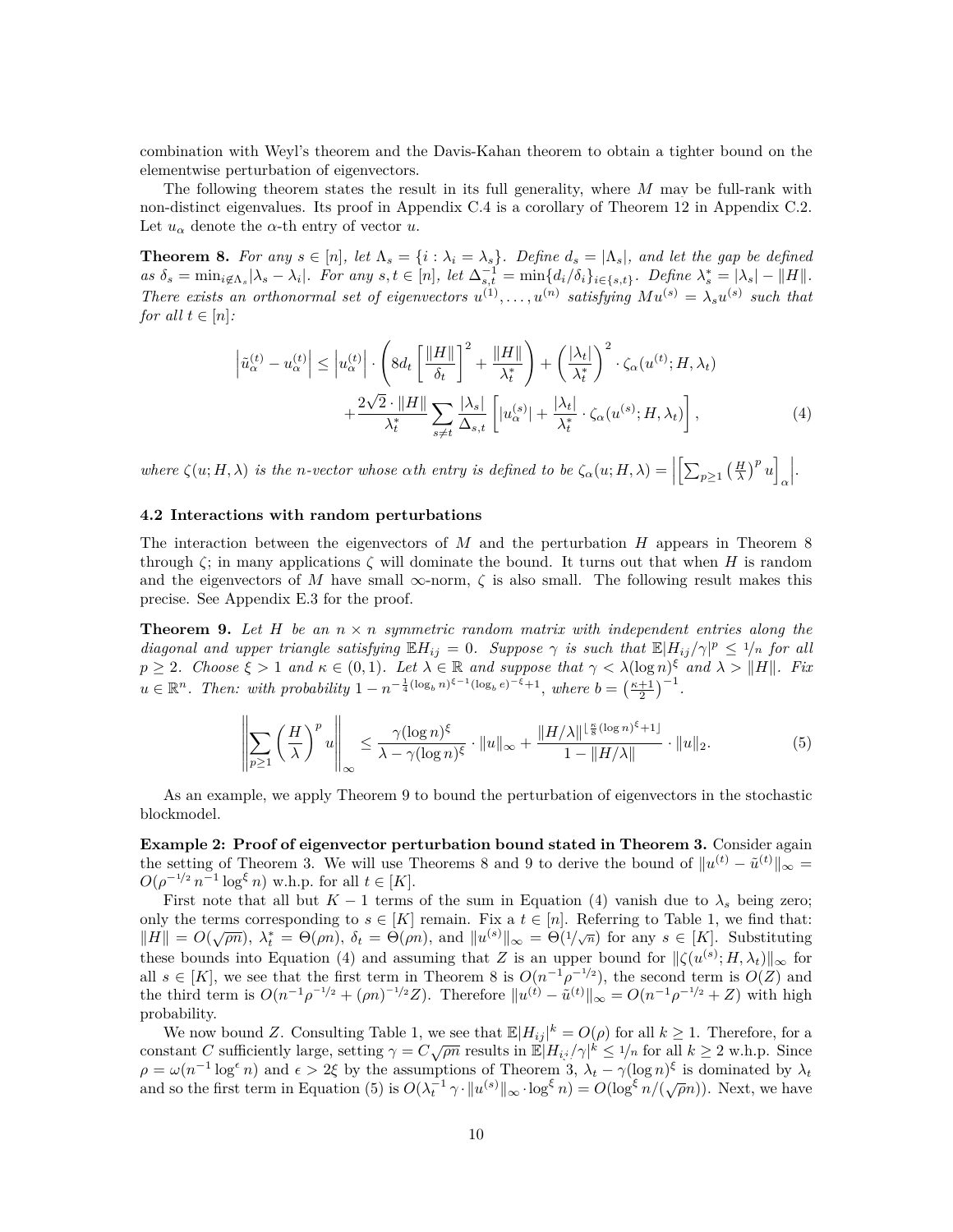$||H/\lambda_t|| = O(1/\sqrt{\rho n})$  w.h.p. Since  $\kappa$  and  $\xi$  are fixed constants, the exponent  $\frac{\kappa}{8} \log^{\xi} n$  is unbounded as  $n \to \infty$  and hence the second term is dominated by the first. Using this result as *Z*, we find that  $||u^{(t)} - \tilde{u}^{(t)}||_{\infty} = O(\log^{\xi} n/(\sqrt{\rho}n))$  w.h.p.  $\Box$ 

# **5. Conclusion**

In this paper, we have seen that the classical perturbation theories of [Weyl](#page-11-0) ([1912\)](#page-11-0) and [Davis and](#page-11-1) [Kahan](#page-11-1) [\(1969\)](#page-11-1) are substantially improved by incorporating information about the interaction between the perturbation and the structure. Considering such interactions has been a fruitful line of recent research into spectral perturbation theory [\(Fan et al.,](#page-11-2) [2016;](#page-11-2) [Vu,](#page-11-3) [2010](#page-11-3); [O'Rourke et al.,](#page-11-4) [2013](#page-11-4); [Jain](#page-11-5) [and Netrapalli,](#page-11-5) [2015\)](#page-11-5), however, it is typically assumed that the structure matrix is of low-rank and the noise is random. In contrast, our results hold for structure matrices of full rank and for arbitrary perturbations.

Still, we feel that the story of spectral perturbation theory is incomplete. First, it is not clear that improved eigenvector bounds should only be achieved when the structure is low-rank (or approximately so); numerical experiments indeed show that random perturbations change the eigenvectors of a full-rank matrix by much less than the bound provided by Davis-Kahan would suggest. We posit that the low-rank setting commonly assumed in the literature is merely a tractable special case of a more general phenomenon which is yet to be explained.

Second, we seek to better understand the connection between the perturbation of eigenvalues and the perturbation of eigenvectors; this connection plays a central role in the classical theory. For instance, a useful application of the Davis-Kahan theorem requires that the eigengap is bounded away from zero – this means that the perturbation in eigenvalues must not be too large compared to the gap between them. Given the ubiquity of the Davis-Kahan theorem, it is easy, perhaps, to conclude that recovery of the eigenvectors is impossible if the eigenvalue perturbation is too large. But this is clearly not true, as the spectral theorem tells us that any polynomial of a diagonalizable matrix leaves eigenvectors unchanged, while potentially greatly perturbing eigenvalues. In general, the connection between eigenvalue perturbations and eigenvector perturbations depends upon the nature of the perturbation itself. We conjecture that random perturbations are one instance in which eigenvector perturbations are less sensitive to eigenvalue perturbations than the classical theory suggests. If this is indeed the case, it would seem that the eigenvectors of the unperturbed matrix are possible to recover even when the eigengap is much smaller than that required by Davis-Kahan. This would potentially make spectral analysis feasible for problems in statistics and machine learning for which Davis-Kahan provides no meaningful bound.

#### **Acknowledgements**

This work was supported by NSF grants CCF-1422830, DMS-1547357, & RI-1550757. It was done in part while the authors were visiting the Simons Institute for the Theory of Computing.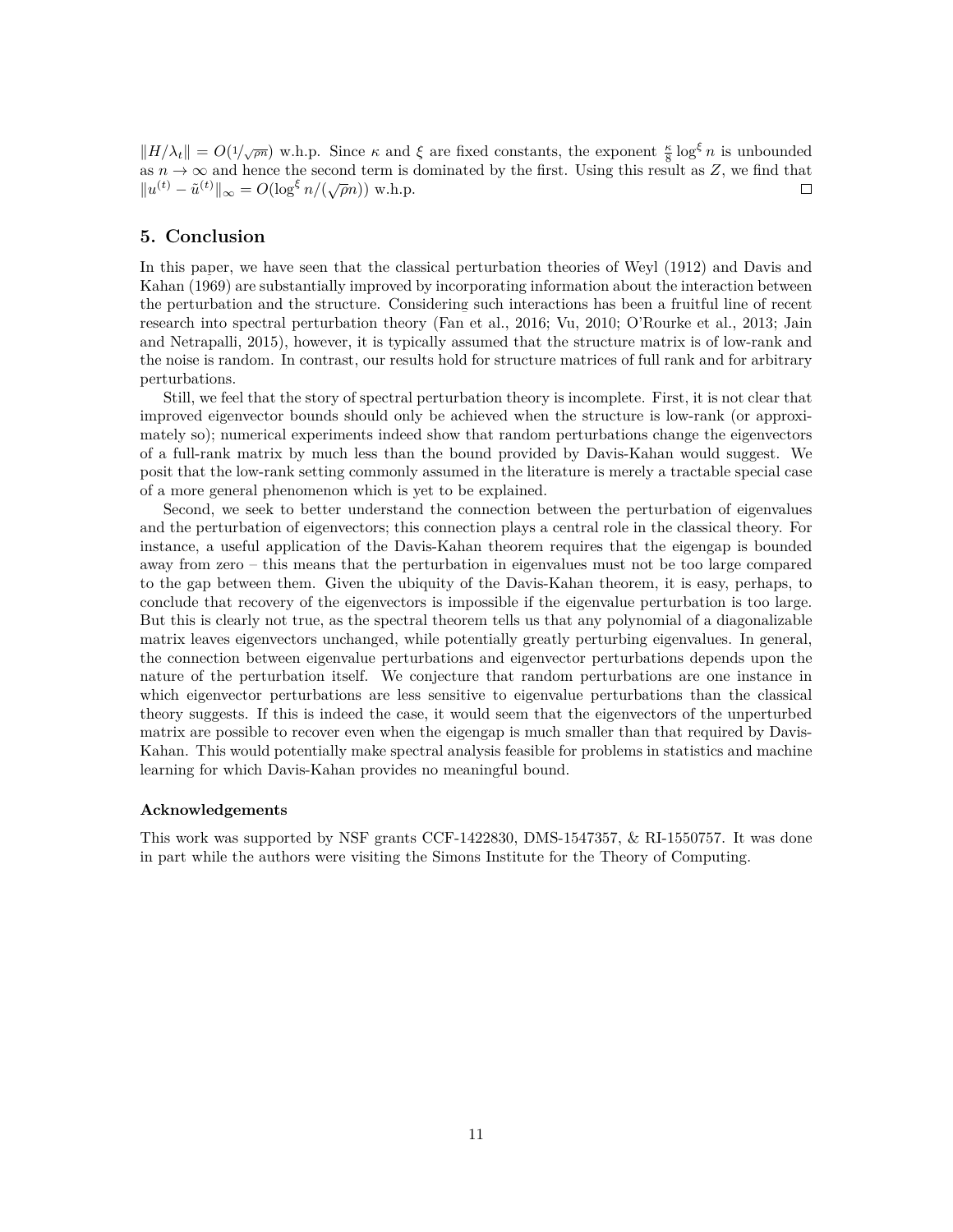# **References**

- <span id="page-11-10"></span>Emmanuel Abbe. Community detection and stochastic block models: recent developments. 29 March 2017. arXiv preprint.
- <span id="page-11-11"></span>Emmanuel Abbe and Colin Sandon. Community detection in general stochastic block models: fundamental limits and efficient recovery algorithms. March 2015.
- <span id="page-11-7"></span>Jinho Baik, Gerard Ben Arous, and Sandrine Peche. Phase transition of the largest eigenvalue for non-null complex sample covariance matrices. March 2004.
- <span id="page-11-6"></span>Florent Benaych-Georges and Raj Rao Nadakuditi. The eigenvalues and eigenvectors of finite, low rank perturbations of large random matrices. October 2009.
- <span id="page-11-1"></span>Chandler Davis and W M Kahan. Some new bounds on perturbation of subspaces. *Bull. Am. Math. Soc.*, 75(4):863–868, July 1969.
- <span id="page-11-8"></span>László Erdős, Antti Knowles, Horng-Tzer Yau, and Jun Yin. Spectral statistics of Erdős-Rényi graphs i: Local semicircle law. 9 March 2011. arXiv preprint.
- <span id="page-11-2"></span>Jianqing Fan, Weichen Wang, and Yiqiao Zhong. An *ℓ<sup>∞</sup>* eigenvector perturbation bound and its application to robust covariance estimation. 11 March 2016. arXiv preprint.
- <span id="page-11-13"></span>Roger A Horn and Charles R Johnson. *Matrix Analysis*. Cambridge University Press, 22 October 2012.
- <span id="page-11-5"></span>Prateek Jain and Praneeth Netrapalli. Fast exact matrix completion with finite samples. In *Conference on Learning Theory*, pages 1007–1034, 26 June 2015.
- <span id="page-11-9"></span>Pradipta Mitra. Entrywise bounds for eigenvectors of random graphs. *Electron. J. Comb.*, 16(1): R131, 31 October 2009.
- <span id="page-11-4"></span>Sean O'Rourke, Van Vu, and Ke Wang. Random perturbation of low rank matrices: Improving classical bounds. 12 November 2013. arXiv preprint.
- <span id="page-11-17"></span>Roman Vershynin. Introduction to the non-asymptotic analysis of random matrices. 12 November 2010. arXiv preprint.
- <span id="page-11-16"></span>Van Vu. Spectral norm of random matrices. *Combinatorica*, 27(6):721–736, 1 November 2007.
- <span id="page-11-3"></span>Van Vu. Singular vectors under random perturbation. 12 April 2010. arXiv preprint.
- <span id="page-11-12"></span>Van Vu. A simple SVD algorithm for finding hidden partitions. 15 April 2014. arXiv preprint.
- <span id="page-11-0"></span>Hermann Weyl. Das asymptotische verteilungsgesetz der eigenwerte linearer partieller differentialgleichungen (mit einer anwendung auf die theorie der hohlraumstrahlung). *Math. Ann.*, 71(4): 441–479, 1 December 1912.
- <span id="page-11-15"></span>Y Yu, T Wang, and R J Samworth. A useful variant of the Davis–Kahan theorem for statisticians. *Biometrika*, 102(2):315–323, 1 June 2015.
- <span id="page-11-14"></span>P Zhu and A V Knyazev. Angles between subspaces and their tangents. *J. Numer. Math.*, 21(4), January 2013.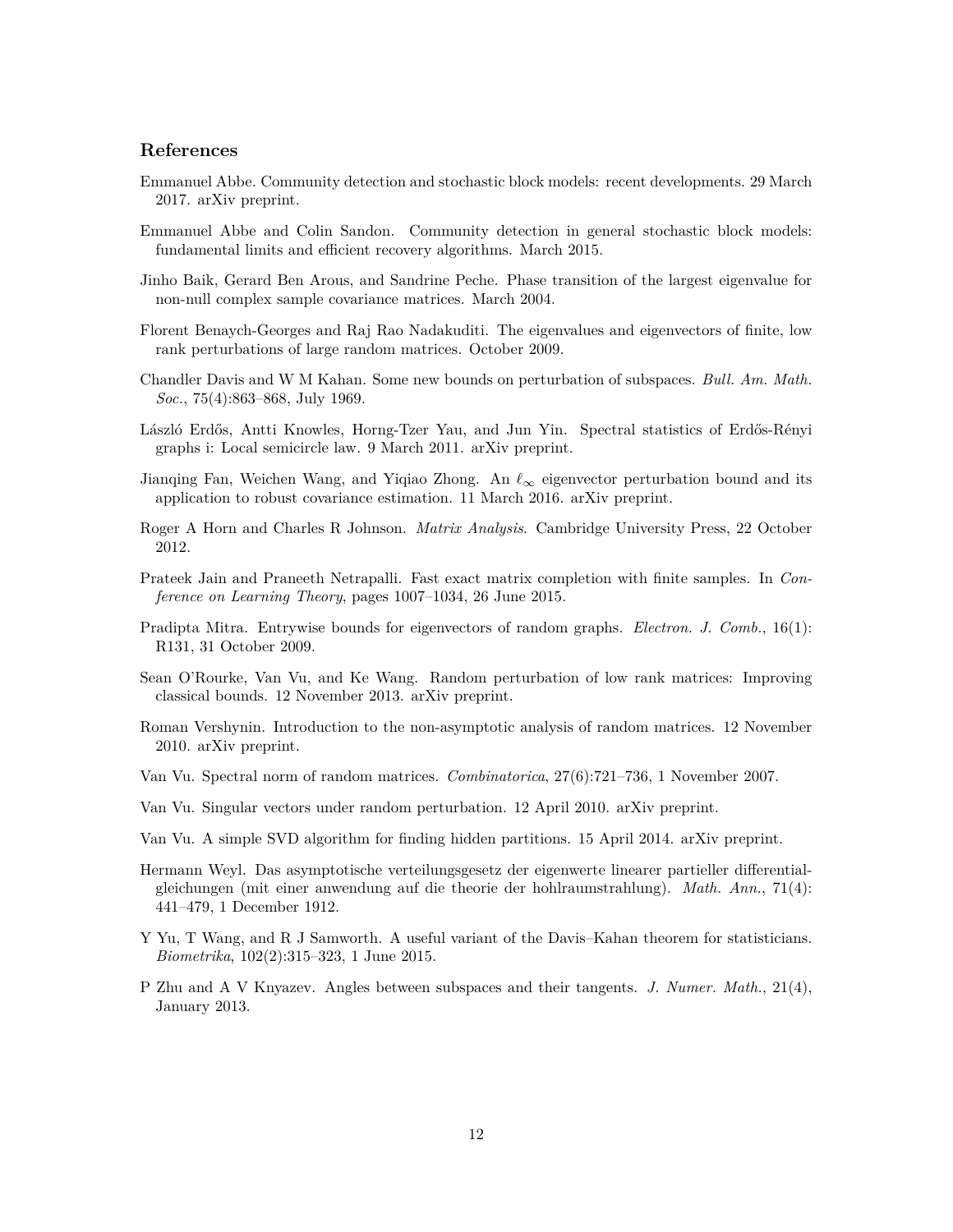# **Appendix A. Regarding the stochastic blockmodel**

# **A.1 On the entries of** *H*

<span id="page-12-0"></span>**Lemma 2.** *For any*  $k \ge 1$ ,  $\mathbb{E}|H_{ij}|^k = O(\rho)$ *.* 

*Proof.* Recall that we define  $H = A - M$ , and hence  $H_{ij} = A_{ij} - M_{ij}$ .  $A_{ij}$  is 1 with probability  $M_{ij}$ , and 0 with probability 1 *− Mij*. Therefore:

$$
H_{ij} = \begin{cases} 1 - M_{ij}, & \text{with probability } M_{ij}, \\ -M_{ij}, & \text{with probability } 1 - M_{ij}. \end{cases}
$$

Therefore:

$$
\mathbb{E}|H_{ij}|^k = (1 - M_{ij})^k \cdot M_{ij} + (M_{ij})^k \cdot (1 - M_{ij}).
$$

Recall that  $M_{ij} = \rho \cdot P_{z(i)}^{(0)}$  $z_{(i),z(j)}^{(0)}$ , where *z* is the assignment map from nodes to communities. In Setting [1,](#page-3-0) is assumed that each entry of  $\rho \cdot P^{(0)}$  is in the unit interval; therefore,  $0 \le M_{ij} \le 1$ . Hence 0 ≤  $(1 - M_{ij})^k$  ≤ 1 for all  $k \ge 0$ , and we have:

$$
\leq M_{ij} + (M_{ij})^k.
$$

Suppose  $k \geq 1$ . Then since  $0 \leq M_{ij} \leq 1$ , we have  $(M_{ij})^k \leq M_{ij}$ . Hence:

$$
\leq 2M_{ij}.
$$

Since  $M_{ij} = \rho \cdot P_{z(i)}^{(0)}$  $Z_{z(i),z(j)}^{(0)}$ , and  $P^{(0)}$  is a fixed matrix with constant entries,  $M_{ij} = \Theta(\rho)$ . Therefore:

 $= O(\rho)$ .

**A.2 Proof of Corollary [1](#page-5-1)**

We now prove the following result which was originally stated in Section [2:](#page-3-2)

**Corollary 1.** *Suppose that the assumptions of Theorem [3](#page-4-0) hold. Define M*ˆ *as in Algorithm [1.](#page-5-2) Then*  $||M - M||_{max} = O(\sqrt{\rho/n} \cdot \log^{\xi} n)$  *with high probability.* 

*Proof.* Recall that we define  $\tilde{M}$  to be the rank-K approximation of  $M$  using the top  $K$  eigenvectors of *A* in magnitude. Let  $s_1, \ldots, s_K$  be such that  $|\lambda_{s_1}| \geq |\lambda_{s_2}| \geq \cdots \geq |\lambda_{s_K}|$  are the top *K* eigenvalues of *M* in absolute value. We first argue that  $|\tilde{\lambda}_{s_1}| \geq |\tilde{\lambda}_{s_2}| \geq \cdots \geq |\tilde{\lambda}_{s_K}|$  are the top eigenvalues of *A* in absolute value with high probability as  $n \to \infty$ . This follows from a simple eigenvalue perturbation associate value with high probability as  $h \to \infty$ . This follows from a simple eigenvalue perturbation argument: By Weyl's theorem, for any  $t \in [n]$ ,  $|\tilde{\lambda}_t - \lambda_t| \le ||H|| = O(\sqrt{\rho n})$ . As a result, if  $\lambda_t = 0$ then  $\tilde{\lambda}_t = O(\sqrt{\rho n})$ . Since  $\tilde{\lambda}_{s_1}, \ldots, \tilde{\lambda}_{s_K}$  are  $\Theta(\rho n)$ , there is a gap of size  $\Theta(\rho n)$  w.h.p., between them and the remaining eigenvalues of *A*, and therefore the top *K* eigenvalues of *A* are as claimed.

Therefore, we assume that the top *K* eigenvalues of *A* in absolute value are  $\tilde{\lambda}_{s_1}, \ldots, \tilde{\lambda}_{s_K}$ . Then:

$$
\hat{M} = \sum_{k=1}^{K} \tilde{\lambda}_{s_k} \tilde{u}^{(s_k)} \otimes \tilde{u}^{(s_k)},
$$

where  $\tilde{u}^{(s_k)} \otimes \tilde{u}^{(s_k)}$  is the outer product of these two vectors. Since M is rank K, we have

$$
M = \sum_{k=1}^{K} \lambda_{s_k} u^{(s_k)} \otimes u^{(s_k)}.
$$

 $\Box$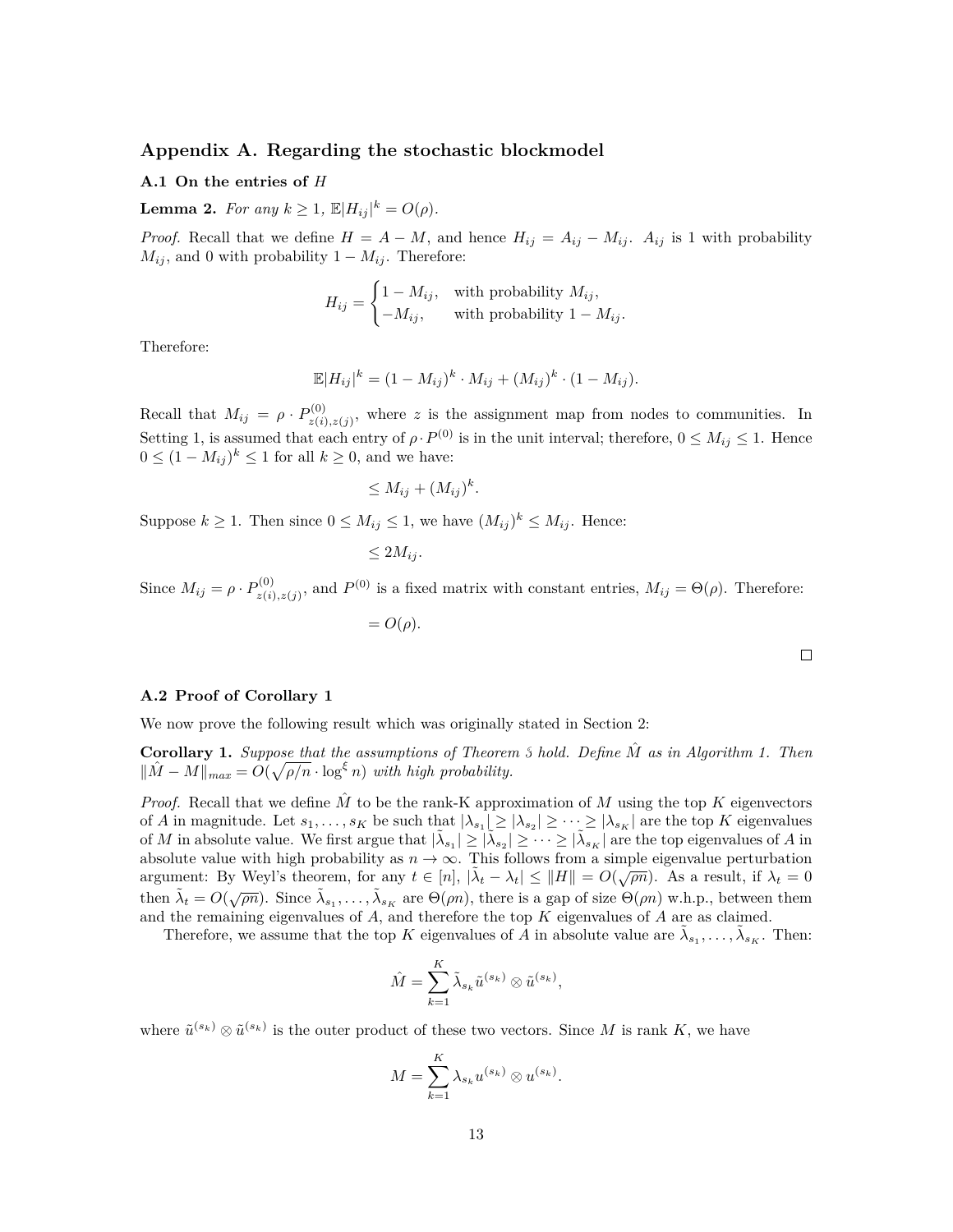As a result, we have

$$
M_{ij} = \sum_{k=1}^{K} \lambda_{s_k} u_i^{(s_k)} u_j^{(s_k)}, \qquad \hat{M}_{ij} = \sum_{k=1}^{K} \tilde{\lambda}_{s_k} \tilde{u}_i^{(s_k)} \tilde{u}_j^{(s_k)}.
$$

For any  $t \in \{s_1, \ldots, s_K\}$ , define  $\Delta^{(t)} = \tilde{u}^{(t)} - u^{(t)}$  and let  $\epsilon_t = \tilde{\lambda}_t - \lambda_t$ . Then  $\tilde{u}^{(t)} = u^{(t)} + \Delta^{(t)}$  and  $\tilde{\lambda}_t = \lambda_t + \epsilon_t$ . Hence:

$$
\hat{M}_{ij} = \sum_{k=1}^{K} (\lambda_{s_k} + \epsilon_{s_k}) (u_i^{(s_k)} + \Delta_i^{(s_k)}) (u_j^{(s_k)} + \Delta_j^{(s_k)}).
$$

From Theorem [3](#page-4-0), we have that  $|\Delta_i^{(t)}| \le C\rho^{-1/2} n^{-1} \log^{\xi} n$  simultaneously for all  $t \in \{s_1, \ldots, s_K\}$ and  $i \in [n]$  with high probability. Furthermore, consulting Table [1](#page-3-1) shows that  $|u_i^{(t)}| = \Theta(1/\sqrt{n})$ . Combining this with Weyl's bound of  $\epsilon_t \le ||H|| = O(\sqrt{\rho n})$ , it is easy to see that:

$$
\hat{M}_{ij} = M_{ij} + O\left(\sum_{k=1}^{K} \lambda_{s_k} u_i^{(s_k)} \Delta_j^{(s_k)}\right),
$$
  
=  $M_{ij} + O\left(K \cdot \rho n \cdot \frac{1}{\sqrt{n}} \cdot \frac{\log^{\xi} n}{n\sqrt{\rho}}\right),$   
=  $M_{ij} + O\left(\sqrt{\frac{\rho}{n}} \log^{\xi} n\right).$ 

#### <span id="page-13-0"></span>**A.3 Proof of Algorithm [1](#page-5-2)'s consistency**

<span id="page-13-1"></span>We now prove the consistency of Algorithm [1.](#page-5-2)

**Theorem 10** (Consistency of Algorithm [1](#page-5-2))**.** *Suppose that the assumptions of Theorem [3](#page-4-0) hold. Let*  $\tau = \omega(\sqrt{\rho/n} \cdot \log^{\xi} n)$  and  $\tau = o(\rho)$ . Define  $\Gamma = \{z^{-1}(k)\}_{k=1}^K$  to be the partition of  $[n]$  into the ground*truth communities, and let*  $\hat{\Gamma}$  *be the clustering returned by Algorithm [1](#page-5-2) with inputs*  $A, \tau = \tau(n)$ *, and K.* Then  $\mathbb{P}(\text{commuities recovered exactly}) = \mathbb{P}(\Gamma = \Gamma) \rightarrow 1 \text{ as } n \rightarrow \infty$ .

*Proof.* We will use Corollary [1](#page-5-1) to show that, with high probability as  $n \to \infty$ , for all pairs of graph nodes *i* and *j* simultaneously, *i* and *j* belong to the same latent community if and only if  $||M_i - M_j||_{\infty} < \tau$ .

Recall that we write  $z(i)$  to denote the latent community label of node *i*. Define:

$$
\Delta = \min_{\substack{i,j \\ z(i) \neq z(j)}} \|M_i - M_j\|_{\infty}.
$$

Since  $M_{ij} = \rho \cdot P_{z(i),z(j)}^{(0)}$  we have:

$$
\Delta = \rho \cdot \min_{k \neq k'} \| P_k^{(0)} - P_{k'}^{(0)} \|_{\infty} = \Theta(\rho).
$$

Thus there exists a constant *C* (depending on  $P^{(0)}$ ) such that for all blockmodels in the sequence, if *i* and *j* belong to different communities, then  $||M_i - M_j||_{\infty} \ge C\rho$ . Therefore we are able to recover the communities exactly if *M* is known.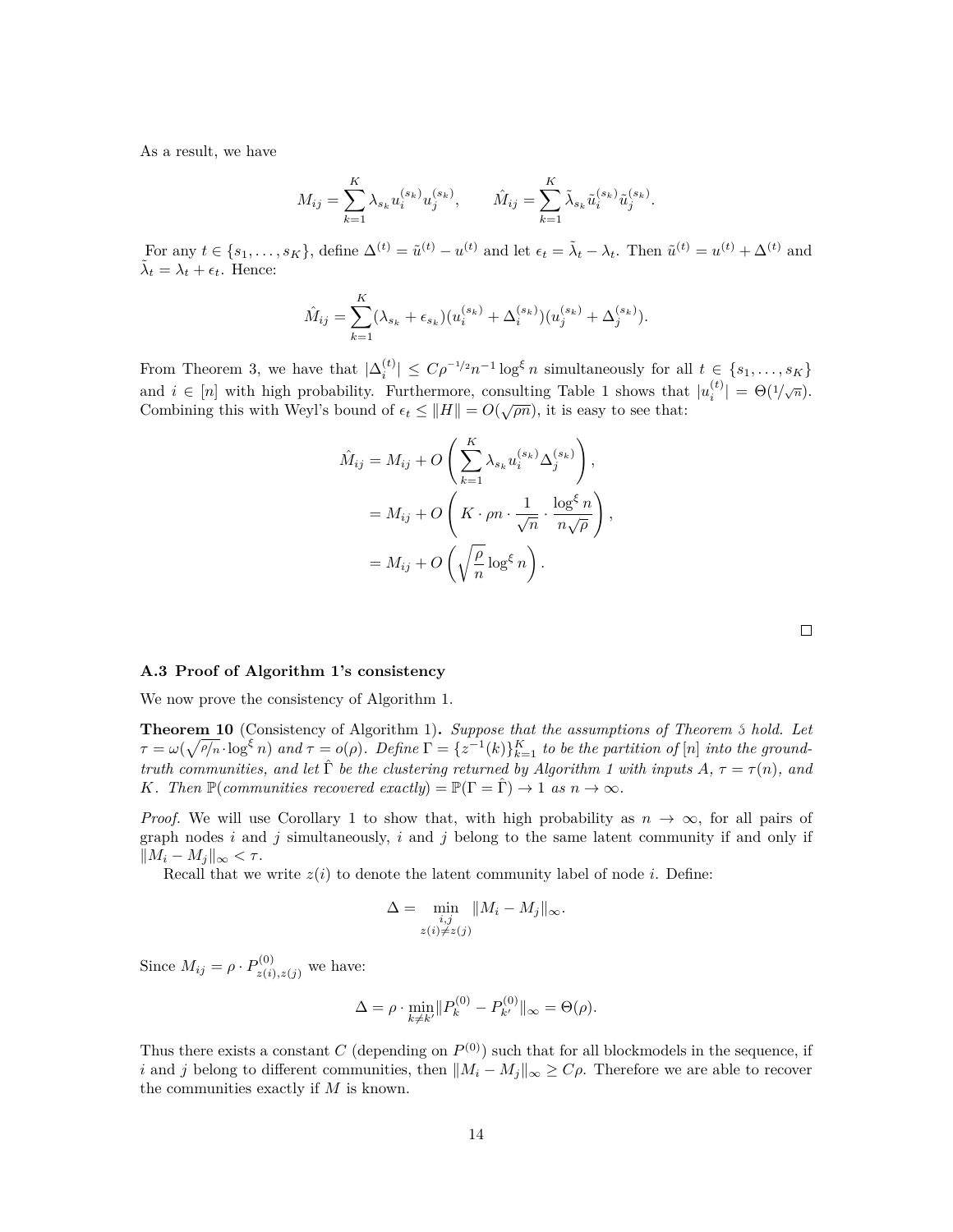Observe that:

$$
\|\hat{M}_i - \hat{M}_j\|_{\infty} = \|M_i + (\hat{M}_i - M_i) - M_j - (\hat{M}_j - M_j)\|_{\infty},
$$
  
= 
$$
\|(M_i - M_j) + (\hat{M}_i - M_i) - (\hat{M}_j - M_j)\|_{\infty}.
$$

As a result,

$$
\left| \|M_i - M_j\|_{\infty} - \|\hat{M}_i - \hat{M}_j\|_{\infty} \right| \leq \|\hat{M}_i - M_i\|_{\infty} + \|\hat{M}_j - M_j\|_{\infty},
$$
  
=  $O\left(\sqrt{\frac{\rho}{n}} \cdot \log^{\xi} n\right),$ 

where we have substituted the result of Corollary [1.](#page-5-1) Since  $\xi < \epsilon/2$  by assumption, we have that

$$
\frac{\log^{\xi} n}{\sqrt{n}} = o\left(\sqrt{\frac{\log^{\epsilon} n}{n}}\right) = o(\sqrt{\rho}),
$$

where in the last step we used the assumption that  $\rho = \omega(n^{-1} \log^{\epsilon} n)$ . Therefore  $\sqrt{\rho/n} \cdot \log^{\xi} n = o(\rho)$ . In particular, if  $i$  and  $j$  belong to different communities then

$$
\|\hat{M}_i - \hat{M}_j\|_{\infty} \ge C\rho - O\left(\sqrt{\frac{\rho}{n}} \cdot \log^{\xi} n\right) = \Omega(\rho).
$$

Hence if  $\tau = o(\rho)$ ,  $\|\hat{M}_i - \hat{M}_j\|_{\infty} > \tau$  w.h.p. and thus *i* and *j* will be clustered into different communities by Algorithm [1](#page-5-2) with high probability as  $n \to \infty$ .

On the other hand, suppose that *i* and *j* belong to the same community. Then, as shown above,  $\|\hat{M}_i - \hat{M}_j\|_{\infty} = O(\sqrt{\rho/n} \cdot \log^{\xi} n)$ . Therefore, if  $\tau = \omega(\sqrt{\rho/n} \cdot \log^{\xi} n)$ ,  $\|\hat{M}_i - \hat{M}_j\|_{\infty} \leq \tau$  with high probability as  $n \to \infty$ , and therefore *i* and *j* are clustered together.  $\Box$ 

#### <span id="page-14-0"></span>**A.4 A remark on the classical theory**

It was remarked above that the Davis-Kahan theorem provides only a trivial bound on  $||\hat{M} - M||_{\text{max}}$ . We now expand on this remark.

We have seen that in the context of the sparse stochastic blockmodel (i.e., Setting [1\)](#page-3-0) the classical bound on the perturbation of the top *K* eigenvectors in [2](#page-4-1)-norm is  $\Theta(1/\sqrt{\rho n})$ ; see Table 2 and the discussion in Theorem [3](#page-4-0) for reference. We now argue that this implies a bound of

$$
\|\hat{M} - M\|_{F} = \sqrt{\sum_{i,j} (\hat{M}_{ij} - M_{ij})^{2}} = O(\sqrt{\rho n}).
$$

Recall that we have assumed for simplicity that the eigenvalues of *M* are non-negative. Then the top *K* eigenvalues of *M* in absolute value are simple  $\lambda_1, \ldots, \lambda_K$ , and:

$$
M = \sum_{k=1}^{K} \lambda_k u^{(k)} \otimes u^{(k)}.
$$

Assume that the top *K* eigenvalues of *A* are the largest in magnitude – as argued above, this will be true with high probability as  $n \to \infty$ . Then the rank *K* approximation of *M* is:

$$
\hat{M} = \sum_{k=1}^{K} \tilde{\lambda}_k \tilde{u}^{(k)} \otimes \tilde{u}^{(k)}.
$$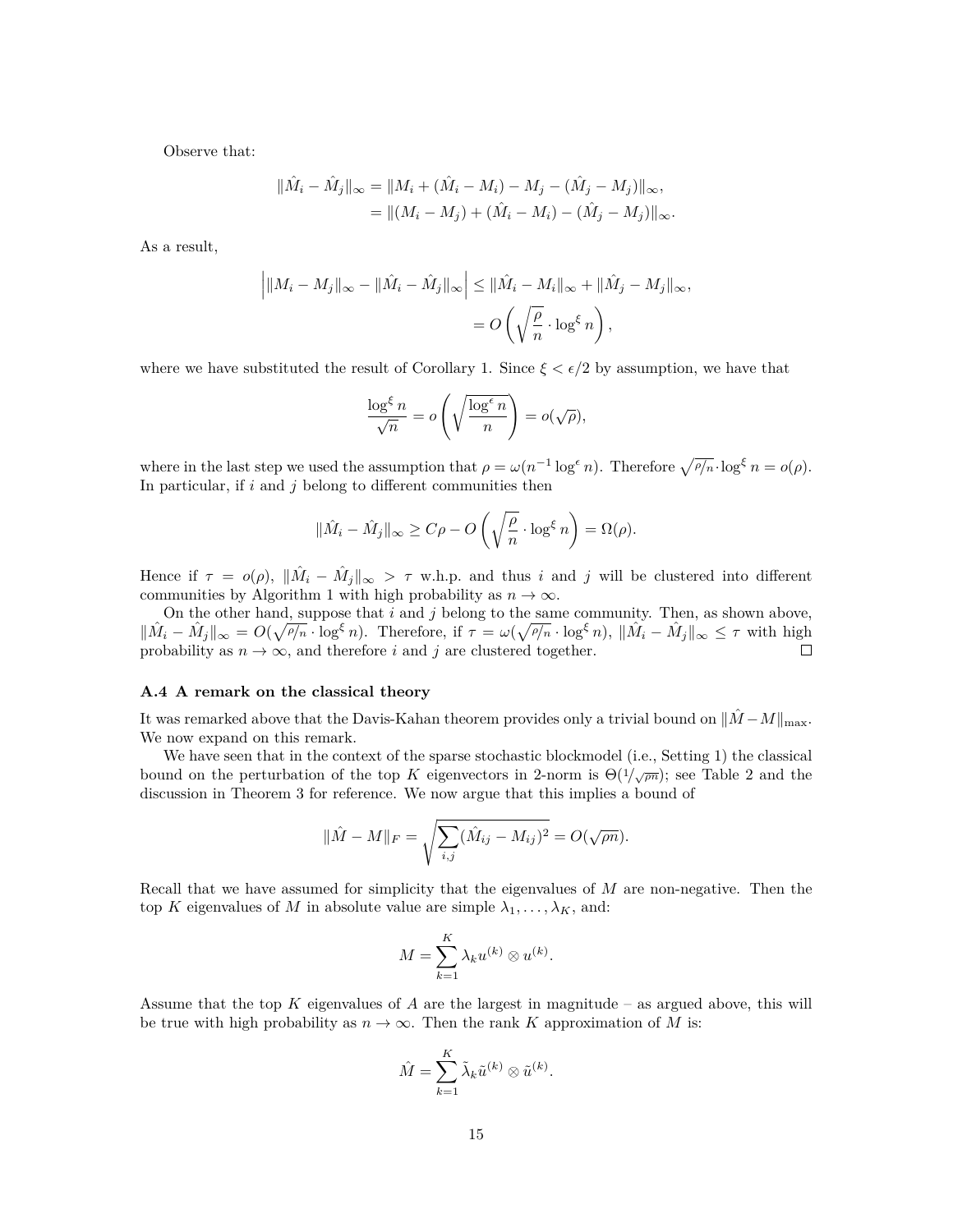Consider the *t*th eigenvalue and eigenvector for  $t \in [K]$ ; the following argument will hold for the remaining of the top *K* eigenvalues since they are of the same order. Write  $\tilde{\lambda}_t = \lambda_t + \epsilon_t$ . We have:

$$
\|\lambda_t u^{(t)} \otimes u^{(t)} - \tilde{\lambda}_t \tilde{u}^{(t)} \otimes \tilde{u}^{(t)}\|_F = \|\lambda_t u^{(t)} \otimes u^{(t)} - (\lambda_t + \epsilon_t) \tilde{u}^{(t)} \otimes \tilde{u}^{(t)}\|_F, \\
\leq \underbrace{\lambda_t \|u^{(t)} \otimes u^{(t)} - \tilde{u}^{(t)} \otimes \tilde{u}^{(t)}\|_F}_{A} + \underbrace{|\epsilon_t| \cdot \|\tilde{u}^{(t)} \otimes \tilde{u}^{(t)}\|_F}_{B},
$$

Weyl's theorem gives a bound of  $|\epsilon_t| \leq ||H|| = O(\sqrt{\rho n})$ . Since  $\tilde{u}^{(t)}$  is a unit vector,  $\|\tilde{u}^{(t)} \otimes \tilde{u}^{(t)}\|_F \leq$ 1, and so  $B = O(\sqrt{pn})$ .

We now bound *A*. Let  $\Delta = \tilde{u}^{(t)} - u^{(t)}$ . We have:

$$
||u^{(t)} \otimes u^{(t)} - \tilde{u}^{(t)} \otimes \tilde{u}^{(t)}||_F = ||u^{(t)} \otimes u^{(t)} - (u^{(t)} + \Delta) \otimes (u^{(t)} + \Delta)||_F,
$$
  

$$
\leq ||u^{(t)} \otimes \Delta||_F + ||\Delta \otimes u^{(t)}||_F + ||\Delta \otimes \Delta||_F.
$$

Using the submultiplicative property of the Frobenius norm, we bound each of these terms by  $\|\Delta\|_F = \|\Delta\|_2 = O(1/\sqrt{p\pi}).$  Then, since  $\lambda_t = \Theta(pn)$ , we have a bound on A and also  $\|\hat{M} - M\|_F$  of  $O(\sqrt{\rho n}).$ 

Such a bound is not sufficient to cluster the columns of  $\tilde{M}$  in a way that recovers the correct clustering exactly with high probability. For instance, suppose that *i* and *j* belong to different clusters. Let  $\tilde{M}$  be the matrix which is identical to  $\tilde{M}$ , except that column and row i is made to look exactly like column *j*. It is easy to see that *M* differs from *M* in  $O(n)$  entries, and each difference has magnitude *ρ*. Therefore,  $||\hat{M} - M||_F = O(\sqrt{p\pi})$ . But by construction it is impossible to distinguish *i* from *j* using  $\hat{M}$ . On the other hand, our bound on  $\|\hat{M} - M\|_{\text{max}}$  is sufficient, as shown in the proof of Theorem [10](#page-13-1) above.

# **Appendix B. Eigenvalue perturbation proofs**

#### **B.1 Proof of Theorem [6](#page-6-2)**

<span id="page-15-0"></span>**Theorem 6** (Eigenvalue upper bound). Let  $T \in [n]$  and h be such that  $|\langle x, Hx \rangle| \leq h$  for all  $x \in \text{Span}(\{u^{(1)}, \ldots, u^{(T)}\})$ . Let  $t \leq T$  and suppose that  $\lambda_t - \lambda_{T+1} > 2||H|| - h$ . Then:

$$
\tilde{\lambda}_t \leq \lambda_t + h + \frac{\|H\|^2}{\lambda_t - \lambda_{T+1} + h - \|H\|}.
$$

*Proof.* The min-max priciple says

$$
\tilde{\lambda}_t = \min_{S \in \mathcal{S}_{n-t+1}} \max_{\substack{x \in S \\ \|x\| = 1}} x^{\mathsf{T}} (M + H) x,
$$

where  $S_{n-t+1}$  is the set of all subspaces of  $\mathbb{R}^n$  of dimension  $n-t+1$ . In particular, fix the subspace to be  $S_{t:n} = \text{Span}(\{u^{(t)}, \ldots, u^{(n)}\})$  such that

$$
\leq \max_{x\in S_{t:n}} x^\intercal (M+H)x.
$$

We may write any unit vector  $x \in S_{t:n}$  as  $\alpha u + \beta u_{\perp}$  for some unit vector  $u \in S_{t:T}$  and some unit vector  $u_{\perp} \in S_{T+1:n}$ , with the constraint  $\alpha^2 + \beta^2 = 1$ . As such, the above maximization is equivalent to:

$$
= \max_{\substack{\alpha,\beta \\ \alpha^2+\beta^2=1}} \max_{u \in S_{t:T}} \max_{u_\perp \in S_{T+1:n}} (\alpha u + \beta u_\perp)^\mathsf{T} (M+H)(\alpha u + \beta u_\perp).
$$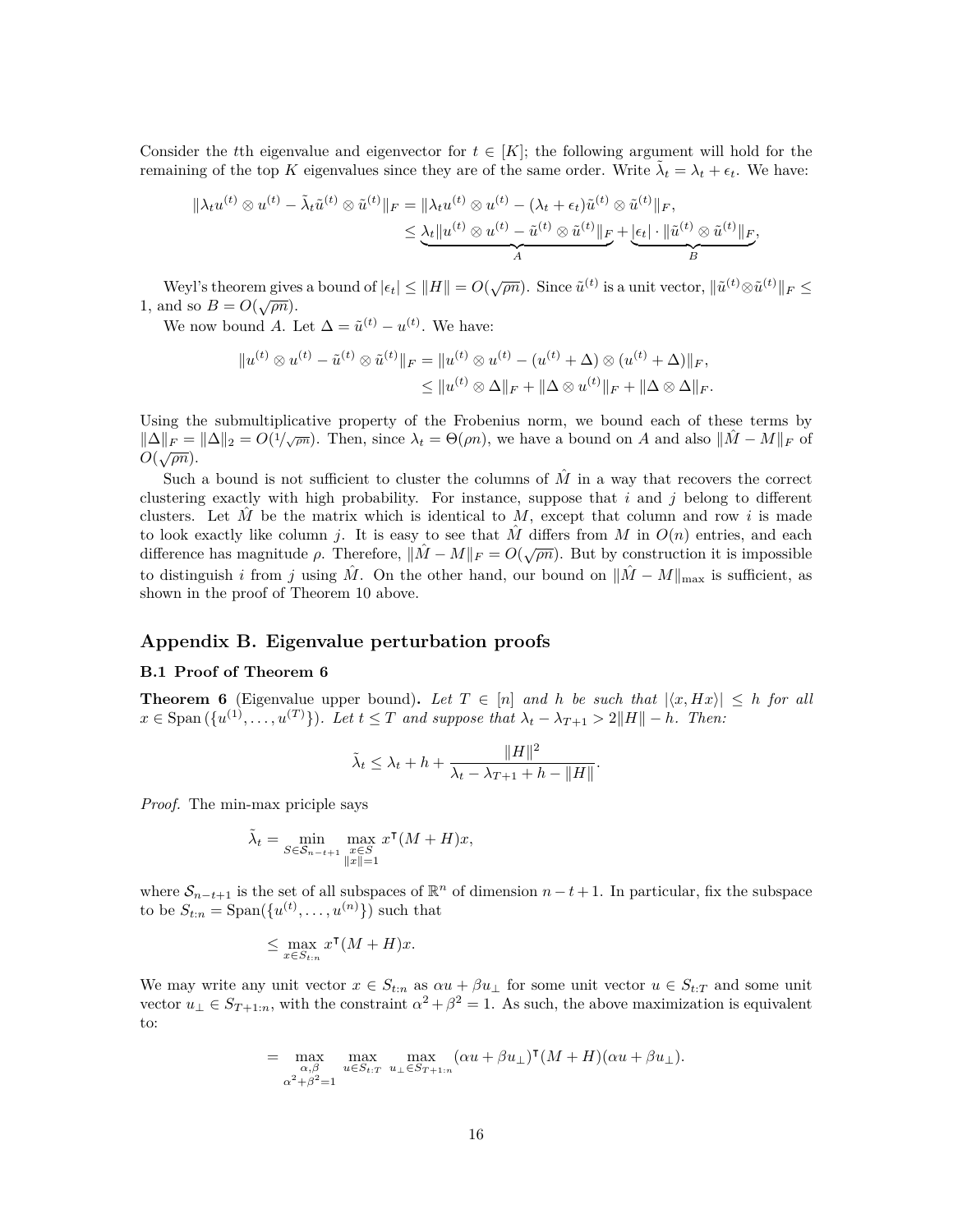Expanding the quadratic form:

$$
= \max_{\substack{\alpha,\beta \\ \alpha^2 + \beta^2 = 1}} \max_{u \in S_{t:T}} \max_{u_{\perp} \in S_{T+1:n}} \left\{ \frac{\alpha^2 u^{\intercal} M u + \alpha^2 u^{\intercal} H u}{\alpha^2 u^{\intercal} M u + \alpha^2 u^{\intercal} H u} + \frac{2 \alpha \beta u^{\intercal} H u_{\perp}}{2 \alpha^2 u^{\intercal} M u_{\perp} + \beta^2 u^{\intercal}_{\perp} H u_{\perp}} \right\}.
$$

The  $u^{\dagger}Mu_{\perp}$  term drops, since  $Mu_{\perp} \in S_{T+1:n}$ , and this subspace is orthogonal to  $S_{t:T}$ , of which *u* is a member. We bound the remaining terms individually. First,  $u^{\dagger}Mu$  is at most  $\lambda_t$ , since *u* is restricted to  $S_{t:T}$ . We then bound  $u^{\mathsf{T}}Hu \leq h$  using the assumption. Both  $u^{\mathsf{T}}Hu_\perp$  and  $u^{\mathsf{T}}_\perp Hu_\perp$  can be at most  $||H||$ . Lastly,  $u_{\perp}^{\mathsf{T}} M u_{\perp}$  can be at most  $\lambda_{T+1}$ , since  $u_{\perp} \in S_{T+1:n}$ . Collecting these upper bounds, we have:

<sup>{</sup>

$$
\leq \max_{\substack{\alpha,\beta \\ \alpha^2+\beta^2=1}} \left\{ \alpha^2 \lambda_t + \alpha^2 h + 2\alpha\beta \|H\| + \beta^2 \lambda_{T+1} + \beta^2 \|H\| \right\}.
$$

Now,  $\alpha\beta\|H\| \leq |\beta|\|H\|$  due to the constraint  $\alpha^2 + \beta^2 = 1$ . As such, the above is bounded by:

$$
\leq \max_{0 \leq \beta \leq 1} \left\{ (1 - \beta^2) \lambda_t + (1 - \beta^2) h + 2\beta ||H|| + \beta^2 \lambda_{T+1} + \beta^2 ||H|| \right\}
$$
  
=  $\lambda_t + h + \max_{0 \leq \beta \leq 1} \left\{ \underbrace{\beta^2 (\lambda_{T+1} - \lambda_t - h + ||H||) + 2\beta ||H||}_{g(\beta)} \right\},$   
=  $\lambda_t + h + \max_{0 \leq \beta \leq 1} g(\beta).$ 

*,*

Thus we bound  $\tilde{\lambda}_t$  by maximizing  $g(\beta)$  subject to  $\beta \in [0,1]$ . The derivative is:

$$
g'(\beta) = 2\beta (\lambda_{T+1} - \lambda_t - h + ||H||) + 2||H||.
$$

Solving  $g'(\beta^*) = 0$  for  $\beta^*$ , we have:

$$
\beta^* = \frac{\|H\|}{\lambda_t - \lambda_{T+1} + h - \|H\|}
$$

Note that  $\beta^* \in [0,1]$  as a consequence of the assumption  $\lambda_t - \lambda_{T+1} > 2||H|| - h$ . Lastly, substituting this maximizing value into  $g(\beta)$ , we obtain:

$$
\tilde{\lambda}_t \leq \lambda_t + h + g(\beta^*),
$$
\n
$$
\leq \lambda_t + h - \frac{\|H\|^2}{\lambda_t - \lambda_{T+1} + h - \|H\|} + \frac{2\|H\|^2}{\lambda_t - \lambda_{T+1} + h - \|H\|},
$$
\n
$$
= \lambda_t + h + \frac{\|H\|^2}{\lambda_t - \lambda_{T+1} + h - \|H\|}.
$$

*.*

### **B.2 Bounding perturbations at both ends of the spectrum**

<span id="page-16-0"></span>We now give the general result which bounds the perturbation of eigenvalues at both ends of the spectrum.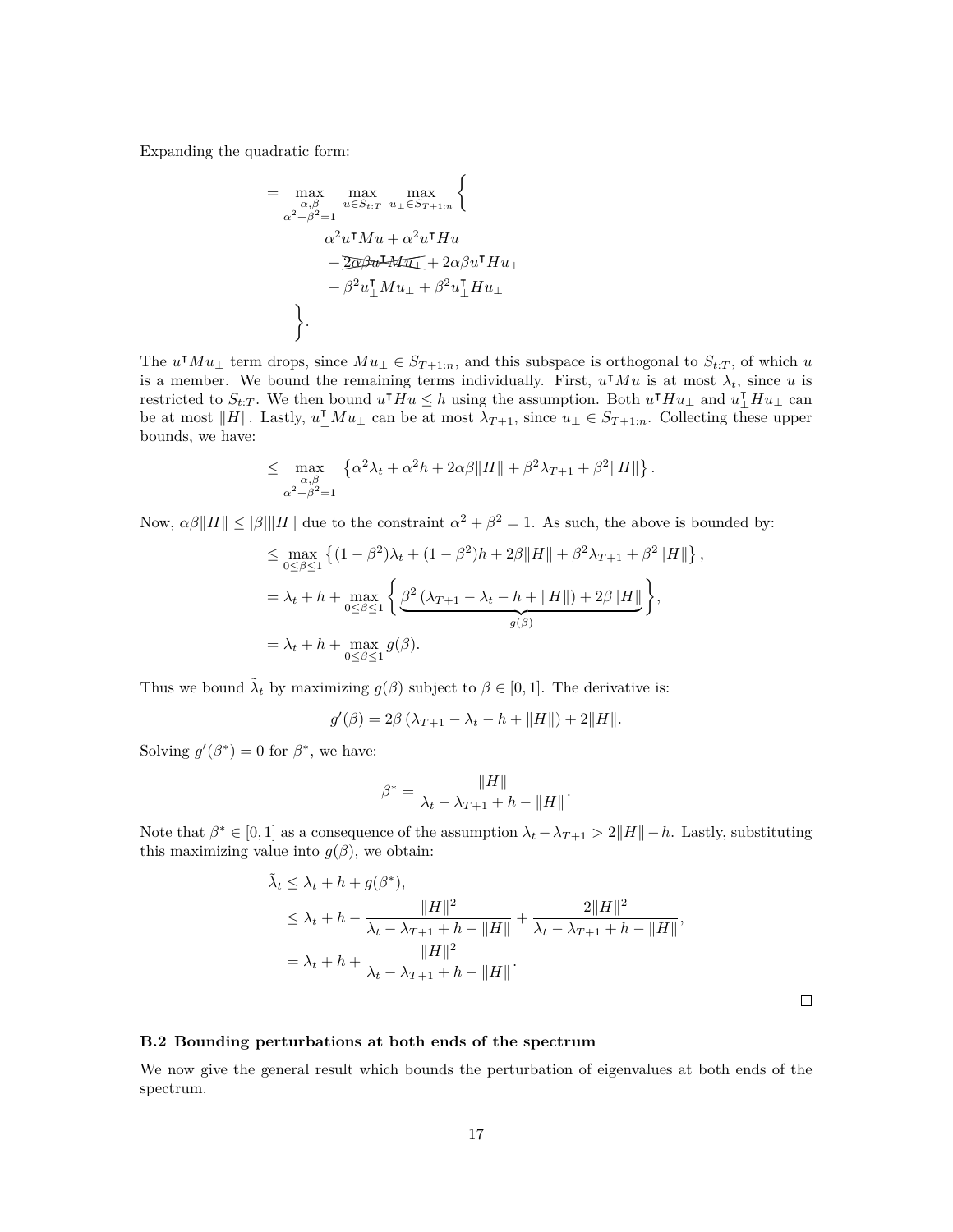**Theorem 11** (Eigenvalue perturbation). Let  $s^{\uparrow}, s^{\downarrow} \in \{0, \ldots, n+1\}$  be such that  $s^{\uparrow} < s^{\downarrow}$ . Let h be such that  $|\langle x, Hx \rangle| \leq h$  for all  $x \in \text{Span}(\{u^{(1)}, \ldots, u^{(s^T)}\})$  and for all  $x \in \text{Span}(\{u^{(s^+)}, \ldots, u^{(n)}\}).$ *Then for any*  $t \leq s^{\uparrow}$ , *if*  $\lambda_t - \lambda_{s^{\uparrow}+1} > 2||H|| - h$ :

$$
\lambda_t - h \leq \tilde{\lambda}_t \leq \lambda_t + h + \frac{\|H\|^2}{\lambda_t - \lambda_{s^\uparrow + 1} + h - \|H\|},
$$

*and for any*  $t \geq s^{\downarrow}$ , *if*  $\lambda_{s^{\downarrow}} - \lambda_{t} > 2||H|| - h$ :

$$
\lambda_t - h - \frac{\|H\|^2}{\lambda_{s^+ + 1} - \lambda_t + h - \|H\|} \le \tilde{\lambda}_t \le \lambda_t + h.
$$

*Proof.* The statement for  $t \leq s^{\uparrow}$  has already been proven in Theorems [5](#page-6-1) and [6](#page-6-2). The statement for  $t \geq s^{\downarrow}$  follows from a symmetric argument. Let  $\hat{M} = -M$  and  $\hat{H} = -H$ . Let  $\mu_1 \geq \cdots \geq \mu_n$ be the eigenvalues of  $\hat{M}$ . Then  $\mu_i = -\lambda_{n-i+1}$  for any  $1 \leq i \leq n$ . Similarly,  $\lambda_i = -\mu_{n-i+1}$ . Furthermore, define  $v^{(i)} = u^{(n-i+1)}$ . Then  $v^{(i)}$  is an eigenvector of  $\hat{M}$  for the eigenvalue  $\mu_i$ . It follows that for any  $x \in \text{Span}(\{v^{(1)}, \ldots, v^{(n-s^{\downarrow}+1)}\})$ , we have  $|x^{\uparrow} \hat{M} x| \leq h$ . In addition, we have  $\mu_{n-s+1} - \mu_{n-s+2} > 2||H|| - h$ . Therefore, applying Theorems [5](#page-6-1) and [6](#page-6-2) to  $\hat{M} + \hat{H}$ , we have, for any  $t \leq n - s^{\downarrow} + 1$ :

$$
\mu_t - h \le \tilde{\mu}_t \le \mu_t + h + \frac{\|H\|^2}{\mu_t - \mu_{n-s+2} + h - \|H\|}.
$$

Now,  $\tilde{\mu}_t = -\tilde{\lambda}_{n-t+1}$ , such that:

$$
-\mu_t - h - \frac{\|H\|^2}{\mu_t - \mu_{n-s^+ + 2} + h - \|H\|} \le \tilde{\lambda}_{n-t+1} \le -\mu_t + h.
$$

And recall that  $-\mu_t = \lambda_{n-t+1}$ . Hence, for any  $t \leq n - s^{\downarrow} + 1$ :

$$
\lambda_{n-t+1} - h - \frac{\|H\|^2}{\lambda_{s^+ - 1} - \lambda_{n-t+1} + h - \|H\|} \le \tilde{\lambda}_{n-t+1} \le \lambda_{n-t+1} + h.
$$

Finally, we make a change of index such that  $t \mapsto n - t + 1$ . Then for any  $t \geq s^{\downarrow}$ :

$$
\lambda_t - h - \frac{\|H\|^2}{\lambda_{s^{\downarrow}-1} - \lambda_t + h - \|H\|} \leq \tilde{\lambda}_t \leq \lambda_t + h.
$$

 $\Box$ 

### **Appendix C. Eigenvector perturbation proofs**

#### **C.1 Proof of Theorem [7](#page-8-1): the Neumann trick**

<span id="page-17-0"></span>**Theorem 7** (Neumann trick). Fix a  $t \in [n]$ . Suppose that  $||H|| < |\tilde{\lambda}_t|$ . Then:

$$
\tilde{u}^{(t)} = \sum_{s=1}^n \frac{\lambda_s}{\tilde{\lambda}_t} \cdot \left\langle \tilde{u}^{(t)}, u^{(s)} \right\rangle \sum_{p \geq 0} \left( \frac{H}{\tilde{\lambda}_t} \right)^p u^{(s)}.
$$

*Proof.* Since  $\tilde{u}^{(t)}$  is an eigenvector of  $M + H$  with eigenvalue  $\tilde{\lambda}_t$ , we have  $(M + H)\tilde{u}^{(t)} = \tilde{\lambda}_t \tilde{u}^{(t)}$ . Rearranging, we obtain  $\tilde{M}\tilde{u}^{(t)} = (\tilde{\lambda}_t I - H)\tilde{u}^{(t)}$ . By the assumption that  $||H|| < |\tilde{\lambda}_t|$  it follows that  $\tilde{\lambda}_t$  is not an eigenvalue of *H*, and and so  $(\tilde{\lambda}_t I - H)$  is invertible. Therefore:

$$
\tilde{u}^{(t)} = \frac{1}{\tilde{\lambda}_t} \left( I - \frac{H}{\tilde{\lambda}_t} \right)^{-1} M \tilde{u}^{(t)}.
$$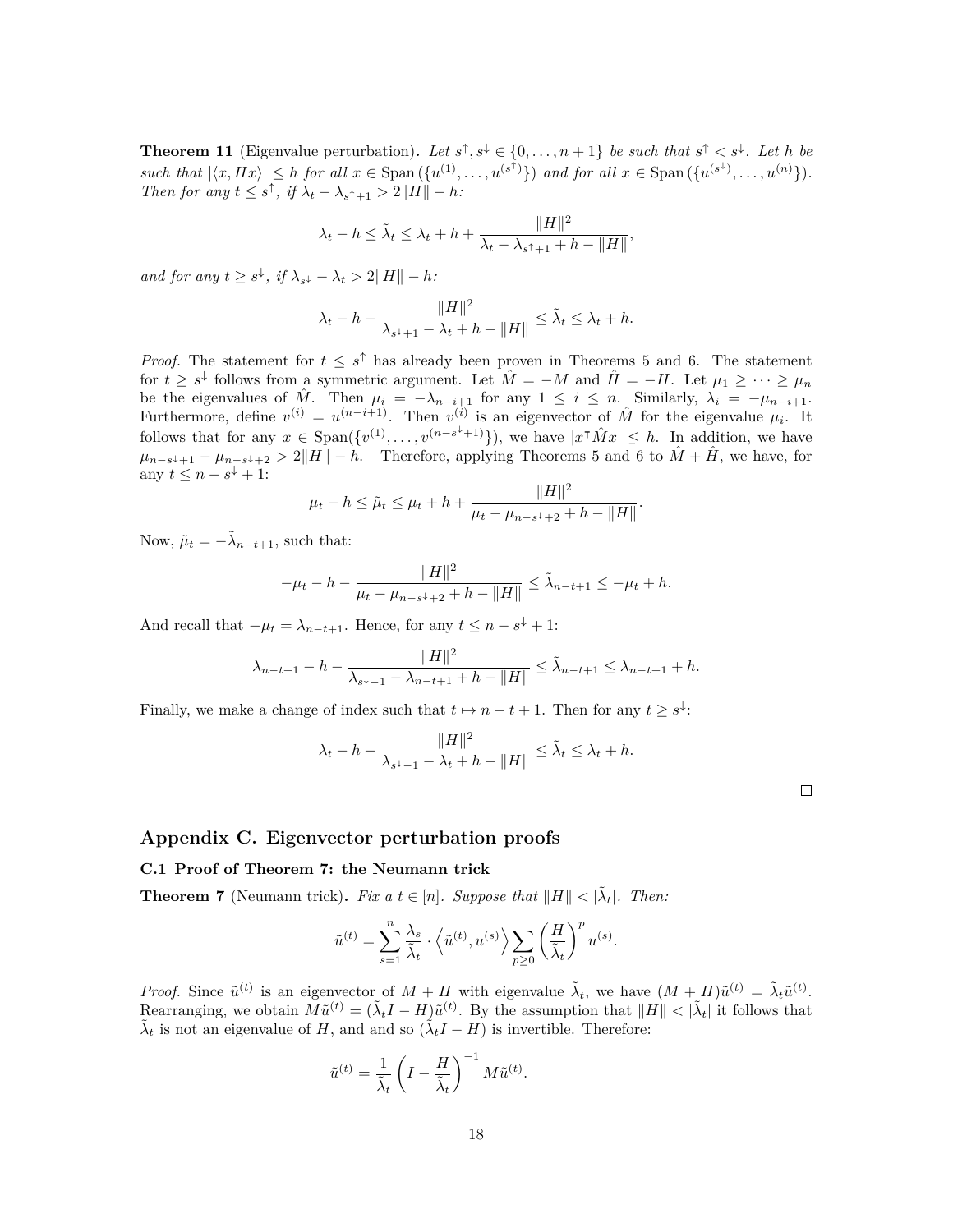Since  $||H|| < \tilde{\lambda}_t$ , we may expand  $(I - H/\tilde{\lambda}_t)$  in a Neumann series:

$$
= \frac{1}{\tilde{\lambda}_t} \sum_{k \ge 0} \left(\frac{H}{\tilde{\lambda}_t}\right)^k M \tilde{u}^{(t)}.
$$

The eigenvectors of *M* form an orthonormal basis for  $\mathbb{R}^n$ . We may therefore write  $\tilde{u}^{(t)} = \sum_{s=1}^n \langle \tilde{u}^{(t)}, u^{(s)} \rangle u^{(s)}$ . Using this in the above, we find:

$$
= \frac{1}{\tilde{\lambda}_t} \sum_{k \geq 0} \left(\frac{H}{\tilde{\lambda}_t}\right)^k \sum_{s=1}^n \left\langle \tilde{u}^{(t)}, u^{(s)} \right\rangle M u^{(s)},
$$
  

$$
= \frac{1}{\tilde{\lambda}_t} \sum_{k \geq 0} \left(\frac{H}{\tilde{\lambda}_t}\right)^k \sum_{s=1}^n \lambda_s \left\langle \tilde{u}^{(t)}, u^{(s)} \right\rangle u^{(s)},
$$
  

$$
= \sum_{s=1}^n \frac{\lambda_s}{\tilde{\lambda}_t} \left\langle \tilde{u}^{(t)}, u^{(s)} \right\rangle \sum_{k \geq 0} \left(\frac{H}{\tilde{\lambda}_t}\right)^k u^{(s)}.
$$

 $\Box$ 

#### <span id="page-18-1"></span>**C.2 A general perturbation bound based on the Neumann trick**

The result stated in Theorem [8](#page-9-1) is a corollary of a more general perturbation result, which we state below. The theorem takes as input bounds on the perturbation of eigenvalues and the angle of the perturbation in eigenvectors. Theorem [8](#page-9-1) uses Weyl's theorem and the Davis-Kahan to provide these bounds, however if better bounds are available the following result will take advantage of them.

<span id="page-18-0"></span>**Theorem 12.** Fix  $t \in [n]$ . Define  $\epsilon = |\lambda_t - \tilde{\lambda}_t|/|\lambda_t|$  and let  $\theta_s$  be the angle between  $\tilde{u}^{(t)}$  and  $u^{(s)}$ . *Then:*

$$
\left| u_{\alpha}^{(t)} - \tilde{u}_{\alpha}^{(t)} \right| \leq \left| u_{\alpha}^{(t)} \right| \cdot \left( \sin^2 \theta_t + \frac{\epsilon}{|\lambda_t| - \epsilon} \right) + \left( \frac{|\lambda_t|}{|\lambda_t| - \epsilon} \right)^2 \cdot \zeta_{\alpha}^{(s)} + \sum_{s \neq t} \frac{|\lambda_s| \cdot |\cos \theta_s|}{|\lambda_t| - \epsilon} \cdot \left( \left| u_{\alpha}^{(s)} \right| + \left[ \frac{|\lambda_t|}{|\lambda_t| - \epsilon} \right] \cdot \zeta_{\alpha}^{(s)} \right).
$$

*where*  $\zeta^{(s)}$  *is the n-vector whose*  $\alpha$ *th entry is defined to be* 

$$
\zeta_{\alpha}^{(s)} = \left| \left[ \sum_{k \geq 1} \left( \frac{H}{\lambda_t} \right)^k u^{(s)} \right]_{\alpha} \right|.
$$

*Proof.* Define

$$
\psi^{(s)} = \frac{\lambda_s}{\tilde{\lambda}_t} \left\langle \tilde{u}^{(t)}, u^{(s)} \right\rangle \sum_{k \ge 0} \left( \frac{H}{\tilde{\lambda}_t} \right)^k u^{(s)}.
$$

Note that  $\psi^{(s)}$  is a vector, and we write  $\psi^{(s)}_{\alpha}$  to denote its  $\alpha$ th element. Using this notation, Theorem [7](#page-8-1) is simply restated as:  $\tilde{u}^{(t)} = \sum_{s=1}^{n} \psi^{(s)}$ . In particular we have equality for every entry, such that:

$$
\tilde{u}_\alpha^{(t)}=\sum_{s=1}^n \psi_\alpha^{(s)}.
$$

Our goal is to bound  $|u_{\alpha}^{(t)} - \tilde{u}_{\alpha}^{(t)}|$ . Using the above expression for  $\tilde{u}_{\alpha}^{(t)}$ , we obtain:

$$
\left| u_{\alpha}^{(t)} - \tilde{u}_{\alpha}^{(t)} \right| = \left| u_{\alpha}^{(t)} - \sum_{s=1}^{n} \psi_{\alpha}^{(s)} \right|.
$$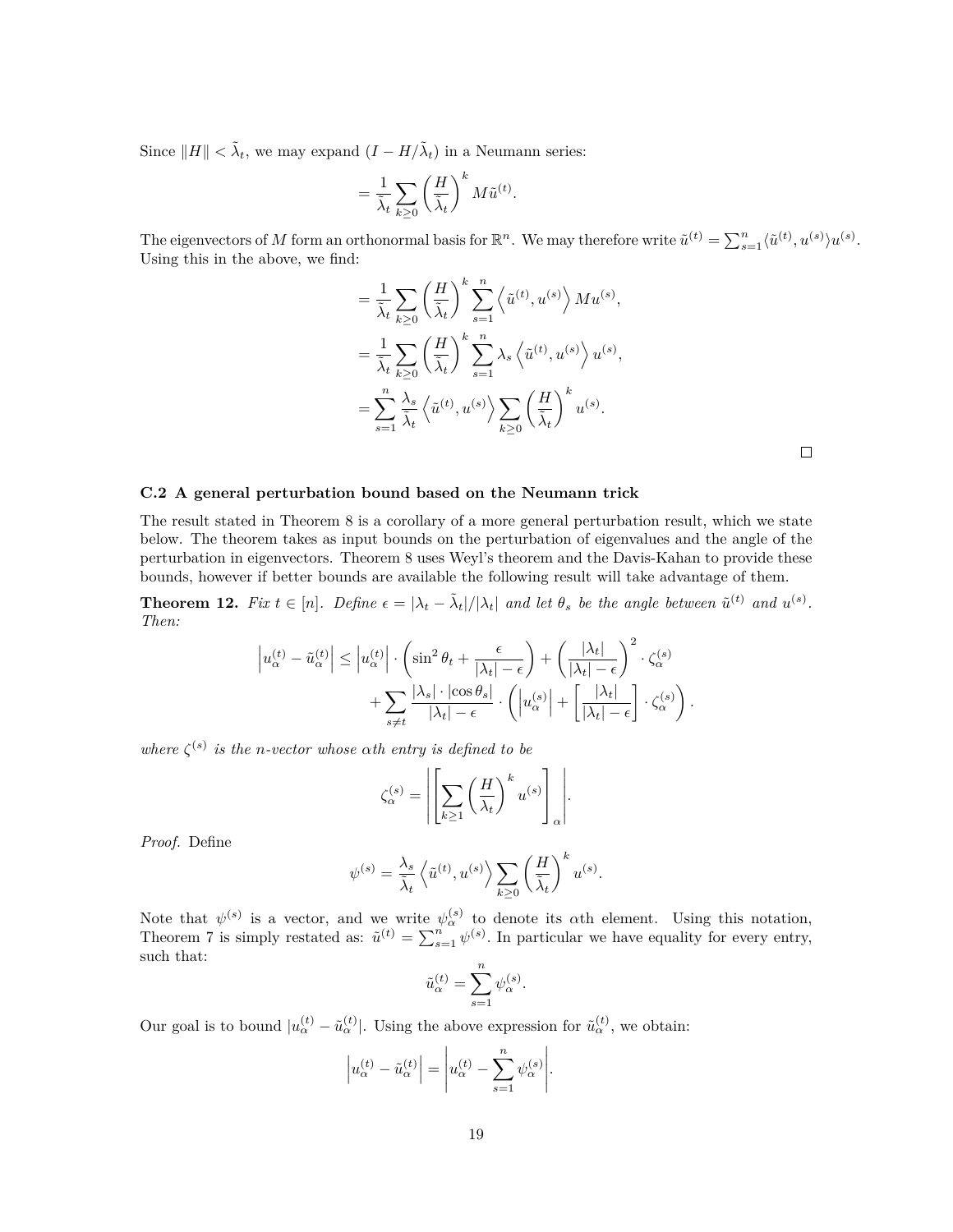We extract the  $s = t$  term from the sum and use the triangle inequality to obtain:

<span id="page-19-3"></span>
$$
= \left| u_{\alpha}^{(t)} - \psi_{\alpha}^{(t)} - \sum_{s \neq t} \psi_{\alpha}^{(s)} \right|,
$$
  

$$
\leq \left| u_{\alpha}^{(t)} - \psi_{\alpha}^{(t)} \right| + \sum_{s \neq t} \left| \psi_{\alpha}^{(s)} \right|.
$$
 (6)

We begin by bounding the first term. We have:

$$
\left| u_{\alpha}^{(t)} - \psi_{\alpha}^{(t)} \right| = \left| u_{\alpha}^{(t)} - \frac{\lambda_t}{\tilde{\lambda}_t} \left\langle \tilde{u}^{(t)}, u^{(t)} \right\rangle \left[ \sum_{k \ge 0} \left( \frac{H}{\tilde{\lambda}_t} \right)^k u^{(t)} \right]_{\alpha} \right|,
$$
  
= 
$$
\left| u_{\alpha}^{(t)} - \frac{\lambda_t}{\tilde{\lambda}_t} \cdot \cos \theta_t \cdot \left[ \sum_{k \ge 0} \left( \frac{H}{\tilde{\lambda}_t} \right)^k u^{(t)} \right]_{\alpha} \right|.
$$

Here we used the assumption that the angle between  $\tilde{u}^{(t)}$  and  $u^{(t)}$  is acute. We extract the  $k = 0$ term from the series and use the triangle inequality again:

<span id="page-19-1"></span>
$$
= \underbrace{\left| u_{\alpha}^{(t)} - \frac{\lambda_t}{\tilde{\lambda}_t} \cdot \cos \theta_t \cdot u_{\alpha}^{(t)} \right|}_{A} + \underbrace{\left| \frac{\lambda_t}{\tilde{\lambda}_t} \cdot \cos \theta_t \cdot \left[ \sum_{k \ge 1} \left( \frac{H}{\tilde{\lambda}_t} \right)^k u^{(t)} \right]_{\alpha} \right|}_{B}.
$$
 (7)

We now bound A. We have

$$
\left| u_{\alpha}^{(t)} - \frac{\lambda_t}{\tilde{\lambda}_t} \cos \theta_t u_{\alpha}^{(t)} \right| = \left| u_{\alpha}^{(t)} \right| \cdot \left| 1 - \frac{\lambda_t}{\tilde{\lambda}_t} \cos \theta_t \right|,
$$
  
\n
$$
= \left| u_{\alpha}^{(t)} \right| \cdot \left| 1 - \frac{\tilde{\lambda}_t + (\lambda_t - \tilde{\lambda}_t)}{\tilde{\lambda}_t} \cos \theta_t \right|,
$$
  
\n
$$
= \left| u_{\alpha}^{(t)} \right| \cdot \left| 1 - \left( 1 - \frac{\lambda_t - \tilde{\lambda}_t}{\tilde{\lambda}_t} \right) \cos \theta_t \right|,
$$
  
\n
$$
\leq \left| u_{\alpha}^{(t)} \right| \cdot \left( \left| 1 - \cos \theta_t \right| + \left| \frac{\lambda_t - \tilde{\lambda}_t}{\tilde{\lambda}_t} \cdot \cos \theta_t \right| \right).
$$

 $\sqrt{1-\sin^2\theta_t} \leq 1-\sin^2\theta_t$ , such that: Since  $\theta_t$  is an acute angle, we have  $0 \le \cos \theta_t \le 1$ , and so  $|1 - \cos \theta_t| = 1 - \cos \theta_t$ . But  $\cos \theta_t =$ 

<span id="page-19-0"></span>
$$
\leq \left| u_{\alpha}^{(t)} \right| \cdot \left( \sin^2 \theta_t + \left| \frac{\lambda_t - \tilde{\lambda}_t}{\tilde{\lambda}_t} \right| \right). \tag{8}
$$

<span id="page-19-2"></span>Because we view  $\tilde{\lambda}_t$  as a perturbation of  $\lambda_t$ , it is natural to assume that  $\lambda_t$  is known and that we have a bound on  $|\lambda_t - \tilde{\lambda}_t|$ , and that we do not know  $\tilde{\lambda}_t$ . It is therefore desirable to upper bound  $1/|\tilde{\lambda}_t|$  in terms of  $\epsilon = |\lambda_t - \tilde{\lambda}_t|$  and  $\lambda_t$ . We have:

$$
\frac{1}{\left|\tilde{\lambda}_t\right|} = \frac{1}{\left|\lambda_t + \tilde{\lambda}_t - \lambda_t\right|} \le \frac{1}{\left|\lambda_t\right| - \left|\tilde{\lambda}_t - \lambda_t\right|} = \frac{1}{\left|\lambda_t\right| - \epsilon}.
$$
\n(9)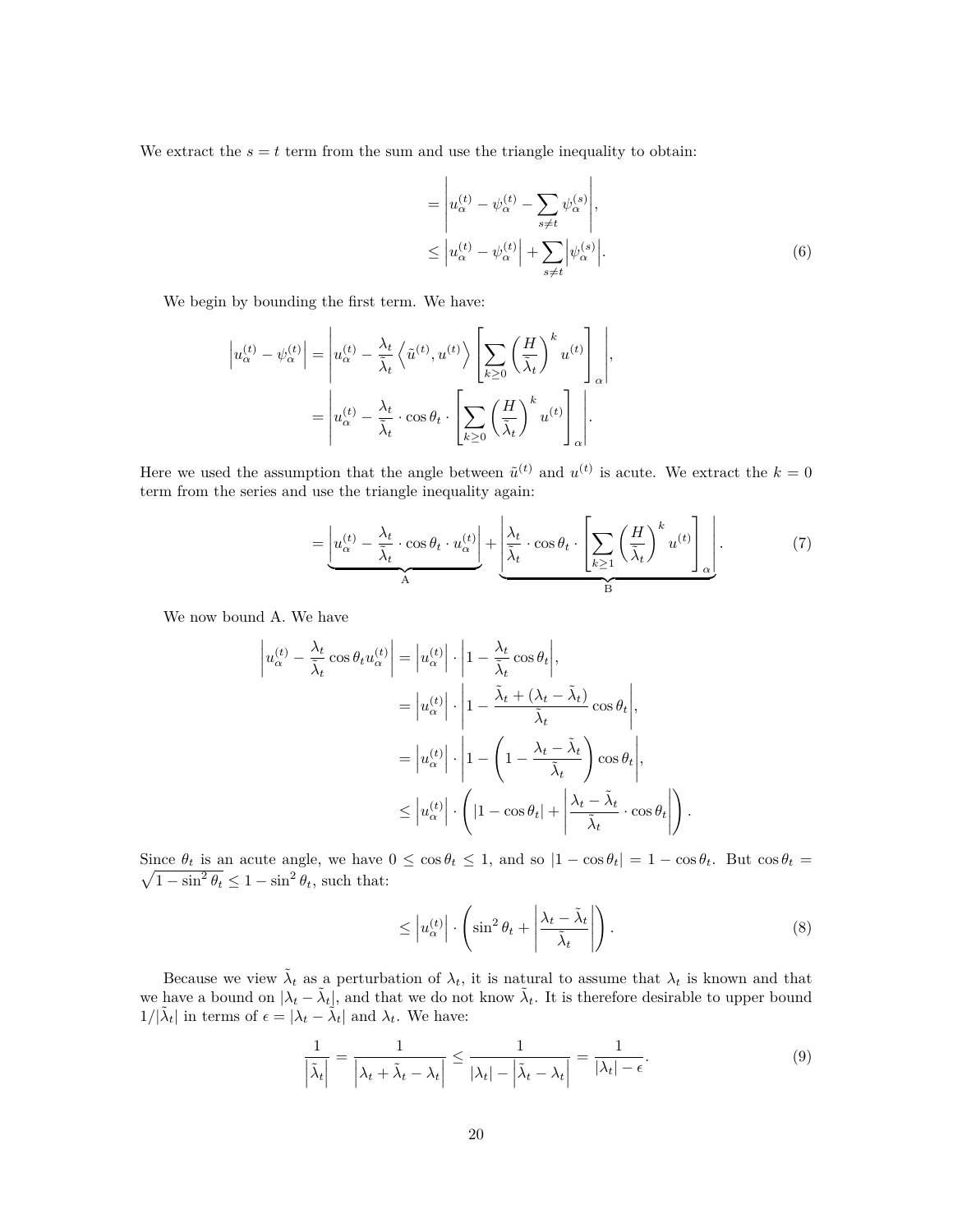Therefore we may write Equation ([8\)](#page-19-0) as:

$$
\left| u_{\alpha}^{(t)} - \frac{\lambda_t}{\tilde{\lambda}_t} \left\langle \tilde{u}^{(t)}, u^{(t)} \right\rangle u_{\alpha}^{(t)} \right| \leq \left| u_{\alpha}^{(t)} \right| \cdot \left( \sin^2 \theta_t + \frac{\epsilon}{|\lambda_t| - \epsilon} \right).
$$

We now turn to bounding part B of Equation [\(7](#page-19-1)). We have:

$$
\left| \left[ \sum_{k\geq 1} \left( \frac{H}{\tilde{\lambda}_t} \right)^k u^{(t)} \right]_{\alpha} \right| \leq \sum_{k\geq 1} \left| \left[ \left( \frac{H}{\tilde{\lambda}_t} \right)^k u^{(t)} \right]_{\alpha} \right|,
$$
  

$$
\leq \sum_{k\geq 1} \left| \left[ \left( \frac{\lambda_t}{\tilde{\lambda}_t} \right)^k \left( \frac{H}{\lambda_t} \right)^k u^{(t)} \right]_{\alpha} \right|,
$$
  

$$
= \sum_{k\geq 1} \left| \frac{\lambda_t}{\tilde{\lambda}_t} \right|^k \cdot \left| \left[ \left( \frac{H}{\lambda_t} \right)^k u^{(t)} \right]_{\alpha} \right|,
$$

From Equation [\(9](#page-19-2)), we have:

<span id="page-20-0"></span>
$$
\leq \sum_{k\geq 1} \left(\frac{|\lambda_t|}{|\lambda_t| - \epsilon}\right)^k \cdot \left| \left[ \left(\frac{H}{\lambda_t}\right)^k u^{(t)} \right]_{\alpha} \right|,
$$
\n
$$
\leq \frac{|\lambda_t|}{|\lambda_t| - \epsilon} \cdot \sum_{k\geq 1} \left| \left[ \left(\frac{H}{\lambda_t}\right)^k u^{(t)} \right]_{\alpha} \right|,
$$
\n
$$
= \frac{|\lambda_t|}{|\lambda_t| - \epsilon} \cdot \zeta_{\alpha}^{(t)} \tag{10}
$$

As such, part B is bounded as:

$$
\left| \frac{\lambda_t}{\tilde{\lambda}_t} \cdot \cos \theta_t \cdot \left[ \sum_{k \ge 1} \left( \frac{H}{\tilde{\lambda}_t} \right)^k u^{(t)} \right]_{\alpha} \right| \le \left| \frac{\lambda_t}{\tilde{\lambda}_t} \right| \cdot \cos \theta_t \cdot \left| \left[ \sum_{k \ge 1} \left( \frac{H}{\tilde{\lambda}_t} \right)^k u^{(t)} \right]_{\alpha} \right|,
$$
  

$$
\le \left( \frac{|\lambda_t|}{|\lambda_t| - \epsilon} \right)^2 \cdot \zeta_{\alpha}^{(t)}.
$$

Where we used the fact that  $\cos \theta_t \leq 1$  in the last line. We have therefore bounded the first term in Equation ([6\)](#page-19-3) by:

<span id="page-20-1"></span>
$$
\left| u_{\alpha}^{(t)} - \psi_{\alpha}^{(t)} \right| \leq \left| u_{\alpha}^{(t)} \right| \cdot \left( \sin^2 \theta_t + \frac{\epsilon}{|\lambda_t| - \epsilon} \right) + \left( \frac{|\lambda_t|}{|\lambda_t| - \epsilon} \right)^2 \cdot \zeta_{\alpha}^{(t)}.
$$
\n(11)

We now bound the second term in Equation [\(6](#page-19-3)):

$$
\left|\psi_{\alpha}^{(s)}\right| = \left|\frac{\lambda_s}{\tilde{\lambda}_t} \left\langle \tilde{u}^{(t)}, u^{(s)} \right\rangle \left[\sum_{k \geq 0} \left(\frac{H}{\tilde{\lambda}_t}\right)^k u^{(s)}\right]_{\alpha}\right|,
$$

First, the magnitude of the dot product is  $|\cos \theta_s|$  by definition, hence:

$$
= \left| \frac{\lambda_s}{\tilde{\lambda}_t} \right| \cdot \left| \cos \theta_s \right| \cdot \left| \left[ \sum_{k \geq 0} \left( \frac{H}{\tilde{\lambda}_t} \right)^k u^{(s)} \right]_{\alpha} \right|.
$$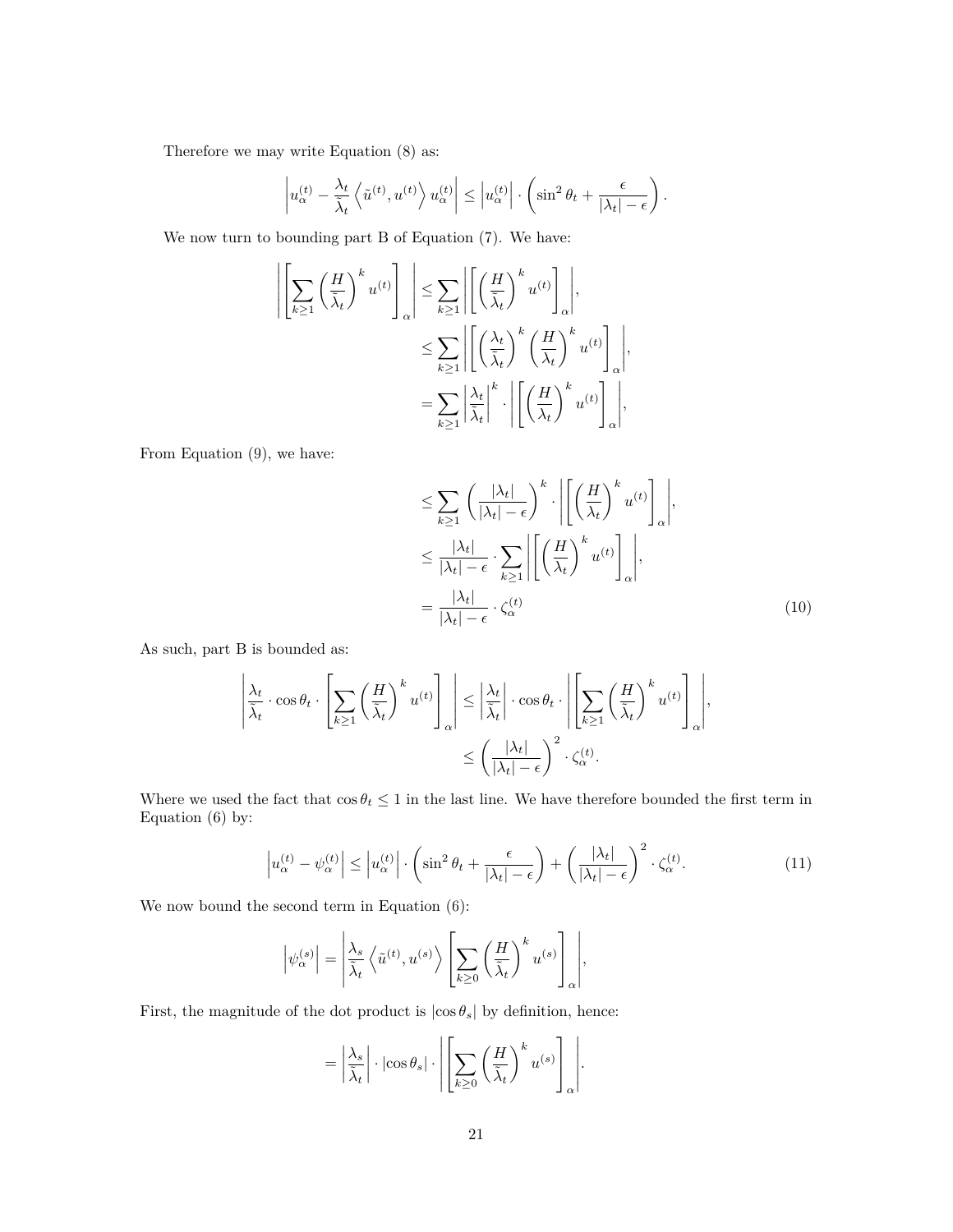Extracting the  $k = 0$  term from the sum, we have:

$$
= \left| \frac{\lambda_s}{\tilde{\lambda}_t} \right| \cdot \left| \cos \theta_s \right| \cdot \left| u_{\alpha}^{(s)} + \left[ \sum_{k \ge 1} \left( \frac{H}{\tilde{\lambda}_t} \right)^k u^{(s)} \right]_{\alpha} \right|,
$$
  

$$
\le \left| \frac{\lambda_s}{\tilde{\lambda}_t} \right| \cdot \left| \cos \theta_s \right| \cdot \left( \left| u_{\alpha}^{(s)} \right| + \left| \left[ \sum_{k \ge 1} \left( \frac{H}{\tilde{\lambda}_t} \right)^k u^{(s)} \right]_{\alpha} \right| \right).
$$

We can bound the sum as we did in Equation ([10\)](#page-20-0). We obtain:

$$
\leq \left| \frac{\lambda_s}{\tilde{\lambda}_t} \right| \cdot \left| \cos \theta_s \right| \cdot \left( \left| u_\alpha^{(s)} \right| + \left[ \frac{|\lambda_t|}{|\lambda_t| - \epsilon} \right] \cdot \zeta_\alpha^{(s)} \right).
$$

Using the bound for  $1/|\tilde{\lambda}_t|$  derived in Equation ([9\)](#page-19-2), we have:

$$
\leq \frac{|\lambda_s|}{|\lambda_t|-\epsilon} \cdot |\cos \theta_s| \cdot \left( \left| u_{\alpha}^{(s)} \right| + \left[ \frac{|\lambda_t|}{|\lambda_t|-\epsilon} \right] \cdot \zeta_{\alpha}^{(s)} \right).
$$

Substituting this result and Equation ([11](#page-20-1)) into Equation ([6\)](#page-19-3), we arrive at:

$$
\left| u_{\alpha}^{(t)} - \tilde{u}_{\alpha}^{(t)} \right| \leq \left| u_{\alpha}^{(t)} \right| \cdot \left( \sin^2 \theta_t + \frac{\epsilon}{|\lambda_t| - \epsilon} \right) + \left( \frac{|\lambda_t|}{|\lambda_t| - \epsilon} \right)^2 \cdot \zeta_{\alpha}^{(s)} + \sum_{s \neq t} \frac{|\lambda_s| \cdot |\cos \theta_s|}{|\lambda_t| - \epsilon} \cdot \left( \left| u_{\alpha}^{(s)} \right| + \left[ \frac{|\lambda_t|}{|\lambda_t| - \epsilon} \right] \cdot \zeta_{\alpha}^{(s)} \right).
$$

### **C.3 Results concerning the perturbation of subspaces**

In this section, we state results on the perturbation of subspaces which are used in various proofs; in particular, the proof of Theorem [8](#page-9-1). The purpose of these results is to handle the case when an eigenspace  $U$  of  $M$  has dimensionality larger than one. In this case, the basis of  $U$  is determined only up to an orthogonal transformation. In most practical applications, however, we assume that the corresponding subspace of the perturbed matrix  $M + H$  has a fixed basis. Therefore we wish to find a basis of *U* and a bijection between its basis vectors and the basis of *U* such that each vector is close to its counterpart in angle.

To begin, recall the definition of the principal angles between subspaces:

**Definition 2** (Principal angles between subspaces [Zhu and Knyazev](#page-11-14) [\(2013](#page-11-14))). Let  $U$  and  $\tilde{U}$  be two *d*-dimensional subspaces of  $\mathbb{R}^n$ , and let *U* and  $\tilde{U}$  be any orthogonal matrices whose columns form orthonormal bases for *U* and  $\tilde{U}$  respectively. Let  $\sigma_1 \geq \cdots \geq \sigma_d$  be the singular values of  $U^{\dagger} \tilde{U}$ . The *i*th principal angle between  $U$  and  $\tilde{U}$  is defined to be  $\cos^{-1} \sigma_i$ . We write

$$
\Theta(\mathcal{U}, \tilde{\mathcal{U}}) = \Theta(U, \tilde{U}) = \text{diag}(\cos^{-1} \sigma_1, \dots, \cos^{-1} \sigma_d),
$$

for the  $d \times d$  diagonal matrix of principal angles, and  $\sin \Theta(\mathcal{U}, \tilde{\mathcal{U}}) = \Theta(U, \tilde{U})$  for the diagonal matrix obtained by applying sine to every principal angle.

The Davis-Kahan theorem in its full generality bounds the principal angles between the subspaces of *M* and the perturbation  $M + H$ :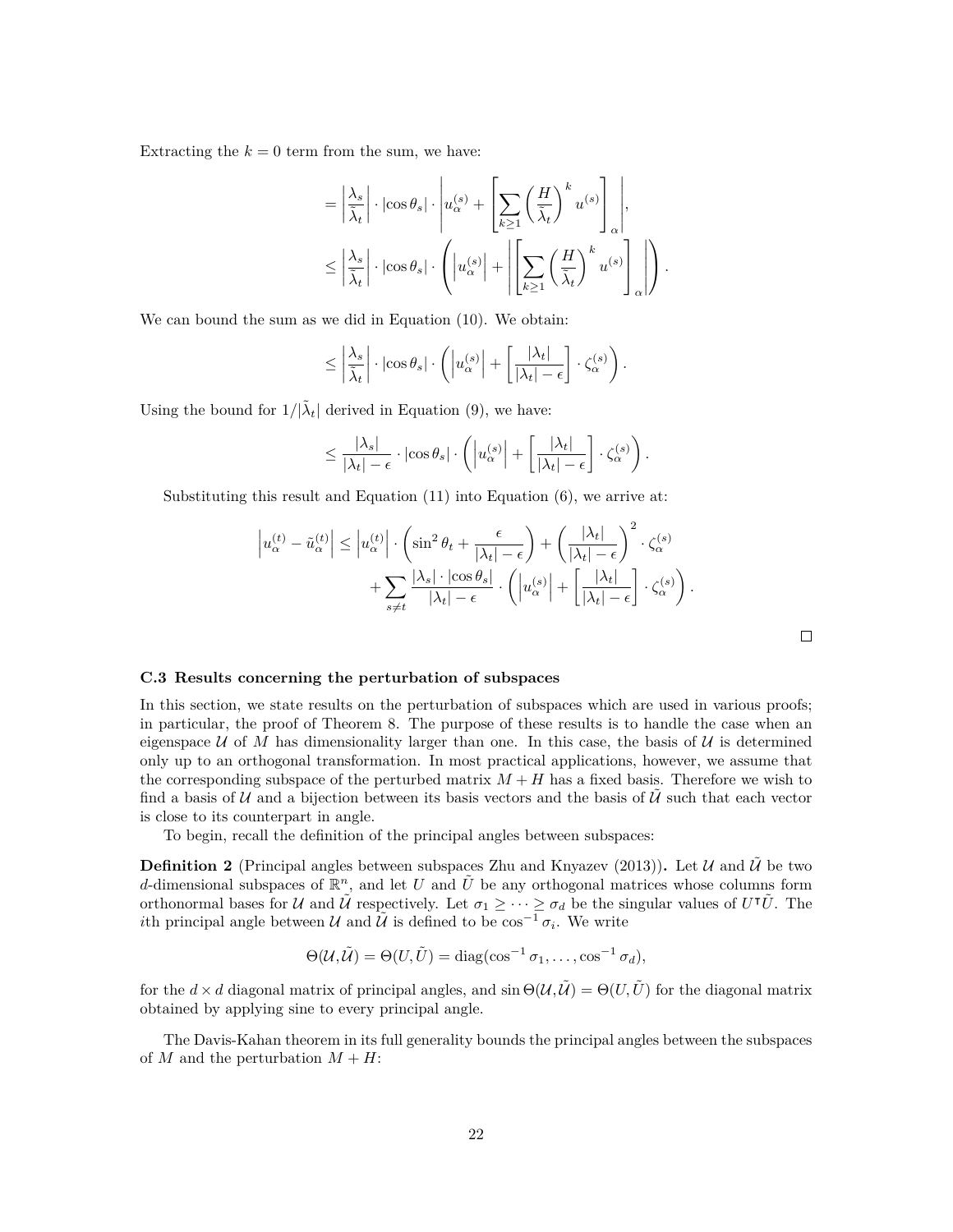**Theorem 13** (Davis-Kahan for statisticians; [Yu et al.](#page-11-15) ([2015](#page-11-15))). Let M and H be  $n \times n$  symmetric *matrices.* Let the eigenvalues of M and  $\hat{M} + H$  be  $\lambda_1 \geq \cdots \geq \lambda_n$  and  $\tilde{\lambda}_1 \cdots \tilde{\lambda}_n$  respectively. Fix  $1 \leq r \leq s \leq n$  and define  $\delta = \min(\lambda_{r-1} - \lambda_r, \lambda_s - \lambda_{s+1})$ , where we have defined  $\lambda_0 = \infty$  and  $\lambda_{n+1} = -\infty$  for convenience. Assume that  $\delta > 0$ . Let  $d = s-r+1$ , and let  $U = (u^{(r)}, u^{(r+1)}, \dots, u^{(s)})$ and  $\tilde{U} = (\tilde{u}^{(r)}, \tilde{u}^{(r+1)}, \ldots, \tilde{u}^{(s)})$  be orthonormal  $n \times d$  matrices such that  $Mu^{(i)} = \lambda_i u^{(i)}$  and  $(M + d)$  $H$ ) $\tilde{u}^{(i)} = \tilde{\lambda}_i \tilde{u}^{(i)}$  for all  $i \in \{r, \ldots, s\}$ *. Then:* 

$$
\|\mathrm{sin}\,\Theta(U,\tilde{U})\|_F\leq 2\sqrt{d}\cdot\frac{\|H\|}{\delta}
$$

*.*

The next result shows that if the basis of  $\mathcal Y$  is fixed and we know that the maximum principal angle between  $Y$  and another subspace  $X$  is small, then we can find a suitable orthonormal basis for *X* such that the basis vectors of both subspaces are roughly aligned.

<span id="page-22-1"></span>**Lemma 3.** Let  $X$  and  $Y$  be d-dimensional subspaces of  $\mathbb{R}^n$ . Suppose that the maximum principal  $angle<sup>1</sup>$  $angle<sup>1</sup>$  $angle<sup>1</sup>$  *between X* and *Y is θ,* and define  $\delta = \sin \theta$ *. Then for any orthonormal basis*  $y_1, \ldots, y_d$  *for Y, there exists an orthonormal basis*  $\hat{x}_1, \ldots, \hat{x}_d$  *for X such that* 

$$
\langle \hat{x}_i, y_i \rangle \ge 1 - \delta^2, \quad \forall i,
$$
  

$$
|\langle \hat{x}_i, y_j \rangle| \le \delta^2, \quad when \ i \ne j.
$$

*Proof.* Let  $Y = (y_1, \ldots, y_d)$  be the  $n \times d$  matrix of basis vectors of *Y*. Let  $X = (x_1, \ldots, x_d)$  be an  $n \times d$  matrix whose orthonormal columns form a basis for  $\mathcal{X}$ ; the choice of basis is arbitrary. It known that the principal angles between subspaces can be calculated by a singular value decomposition. In particular, let  $U\Sigma V^{\dagger}$  be the SVD of  $X^{\dagger}Y$ . Assume that the singular values  $\sigma_i$  are placed in decreasing order along the diagonal of  $\Sigma$ . Let  $\theta_i$  be the *i*th smallest principal angle. Then  $\sigma_i = \cos \theta_i$ . Note that

$$
\cos \theta_i = \sqrt{1 - \sin^2 \theta_i} \ge \sqrt{1 - \sin^2 \theta} \ge \sqrt{1 - \delta^2} \ge 1 - \delta^2,
$$

and therefore every singular value is bounded as  $1 - \delta^2 \leq \sigma_i \leq 1$ .

Let  $\tilde{X} = XU$  and  $\tilde{Y} = YV$ . Then

$$
\tilde{X}^{\mathsf{T}}\tilde{Y} = U^{\mathsf{T}}X^{\mathsf{T}}YV = U^{\mathsf{T}}U\Sigma V^{\mathsf{T}}V = \Sigma,
$$

where we used the fact that *U* and *V* are orthonormal  $d \times d$  matrices. Next, note that  $Y = \tilde{Y}V^{\dagger}$ , and define  $\hat{X} = \tilde{X}V^{\intercal}$ . We claim that the columns of  $\hat{X}$  form an orthonormal basis for *X*. To see this, we first show orthonormality of the columns. We have

$$
\hat{X}^{\mathsf{T}}\hat{X} = V\tilde{X}^{\mathsf{T}}\tilde{X}V^{\mathsf{T}} = V(XU)^{\mathsf{T}}(XU)V^{\mathsf{T}} = VU^{\mathsf{T}}X^{\mathsf{T}}XUV^{\mathsf{T}} = I,
$$

where in the last step we use the fact that the columns of *X* are orthonormal, and that *U* and *V* are orthonormal matrices. Next we show that the columns of  $\overline{X}$  form a basis for  $\mathcal{X}$ . We do so by proving that the projection operator  $\hat{X}\hat{X}^{\dagger}$  is in fact equal to  $XX^{\dagger}$ . We have

$$
\hat{X}\hat{X}^{\mathsf{T}} = (\tilde{X}V^{\mathsf{T}})(\tilde{X}V^{\mathsf{T}})^{\mathsf{T}}, \n= \tilde{X}V^{\mathsf{T}}V\tilde{X}, \n= \tilde{X}\tilde{X}^{\mathsf{T}}, \n= (XU)(XU)^{\mathsf{T}}, \n= XUU^{\mathsf{T}}X^{\mathsf{T}}, \n= XX^{\mathsf{T}}.
$$

<span id="page-22-0"></span><sup>1.</sup> A principal angle  $\theta_i$  is such that  $0 \leq \theta_i \leq \pi/2$  by definition.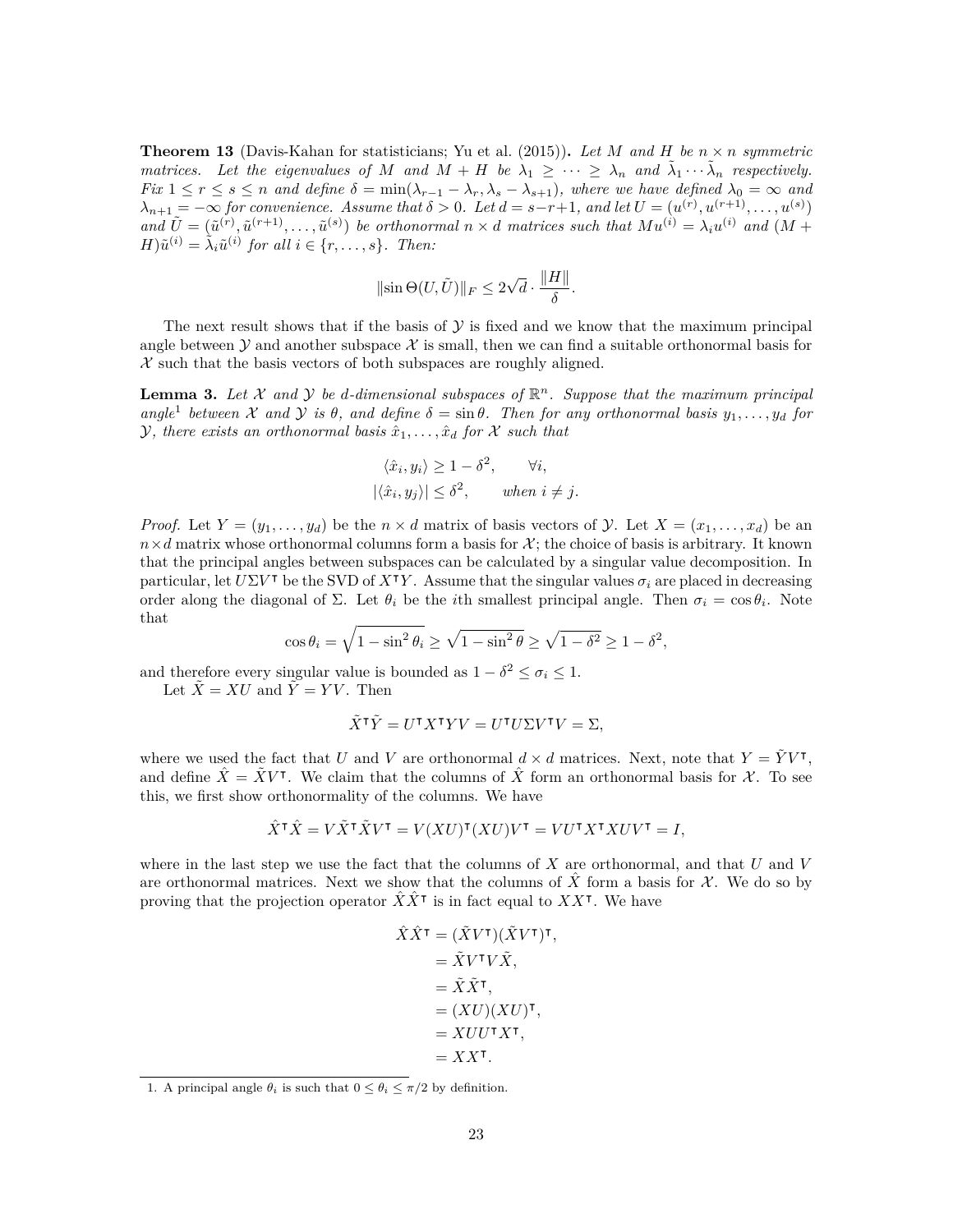And so our claim is proven.

Now we wish to show that the basis given by  $\hat{X}$  is "aligned" with the basis given by  $Y$  in the sense that the angle between corresponding basis elements is small. See that

$$
\hat{X}^{\mathsf{T}} Y = V \tilde{X}^{\mathsf{T}} \tilde{Y} V^{\mathsf{T}} = V \Sigma V^{\mathsf{T}}.
$$

Defining  $\hat{x}_i$  as the *i*th column of  $\hat{X}$ , we have that  $\langle \hat{x}_i, y_j \rangle$  is the *ij* element of  $V\Sigma V^{\intercal}$ . Therefore:

$$
\langle \hat{x}_i, y_j \rangle = \sum_{k=1}^d V_{ik} \sigma_k V_{jk}.
$$

Write  $\sigma_k = 1 - r_k$ , where  $0 \leq r_k \leq \delta^2$ . Then:

$$
= \sum_{k=1}^{d} V_{ik} V_{jk} (1 - r_k),
$$
  
= 
$$
\sum_{k=1}^{d} V_{ik} V_{jk} - \sum_{k=1}^{d} r_k V_{ik} V_{jk}.
$$

The first sum is simply the dot product between the *i*th and *j*th column of *V* . Since *V* is orthogonal, this is 1 if  $i = j$ , and 0 otherwise. Using the notation  $\delta_{i,j}$  for the Kronecker function, we have:

$$
= \delta_{i,j} - \sum_{k=1}^d r_k V_{ik} V_{jk}.
$$

We can easily bound the magnitude of the remaining sum:

 $\overline{\phantom{a}}$  $\overline{\phantom{a}}$  $\overline{\phantom{a}}$  $\overline{\phantom{a}}$  $\mid$ 

$$
\sum_{k=1}^{d} r_k V_{ik} V_{jk} \le \sum_{k=1}^{d} r_k |V_{ik} V_{jk}|,
$$
  
=  $r_k \sum_{k=1}^{d} |V_{ik}| |V_{jk}|,$   

$$
\le \delta^2 \sum_{k=1}^{d} |V_{ik}| |V_{jk}|.
$$

Define the *d*-vector  $\tilde{v}^{(\ell)}$  to be the entrywise absolute value of the  $\ell$ -th row of *V*; i.e.,  $\tilde{v}_k^{(\ell)} = |V_{\ell k}|$ . Then the above is:

$$
= \delta^2 \langle \tilde{v}_k^{(i)}, \tilde{v}_k^{(j)} \rangle.
$$

Applying the Cauchy-Schwarz inequality, we find:

$$
\leq \delta^2 \|\tilde v^{(i)}_k\| \|\tilde v^{(j)}_k\|.
$$

It is easily seen that  $\|\tilde{v}_k^{(\ell)}\|$  $\|k_{k}^{(\ell)}\|$  is the norm of the  $\ell$ -th row of *V*. Since *V* is orthonormal, this is simply one. Therefore:

$$
\leq \delta^2
$$

*.*

As such,  $\langle \hat{x}_i, y_j \rangle$  is not more than  $\delta^2$  away from  $\delta_{i,j}$ , proving the result.

 $\Box$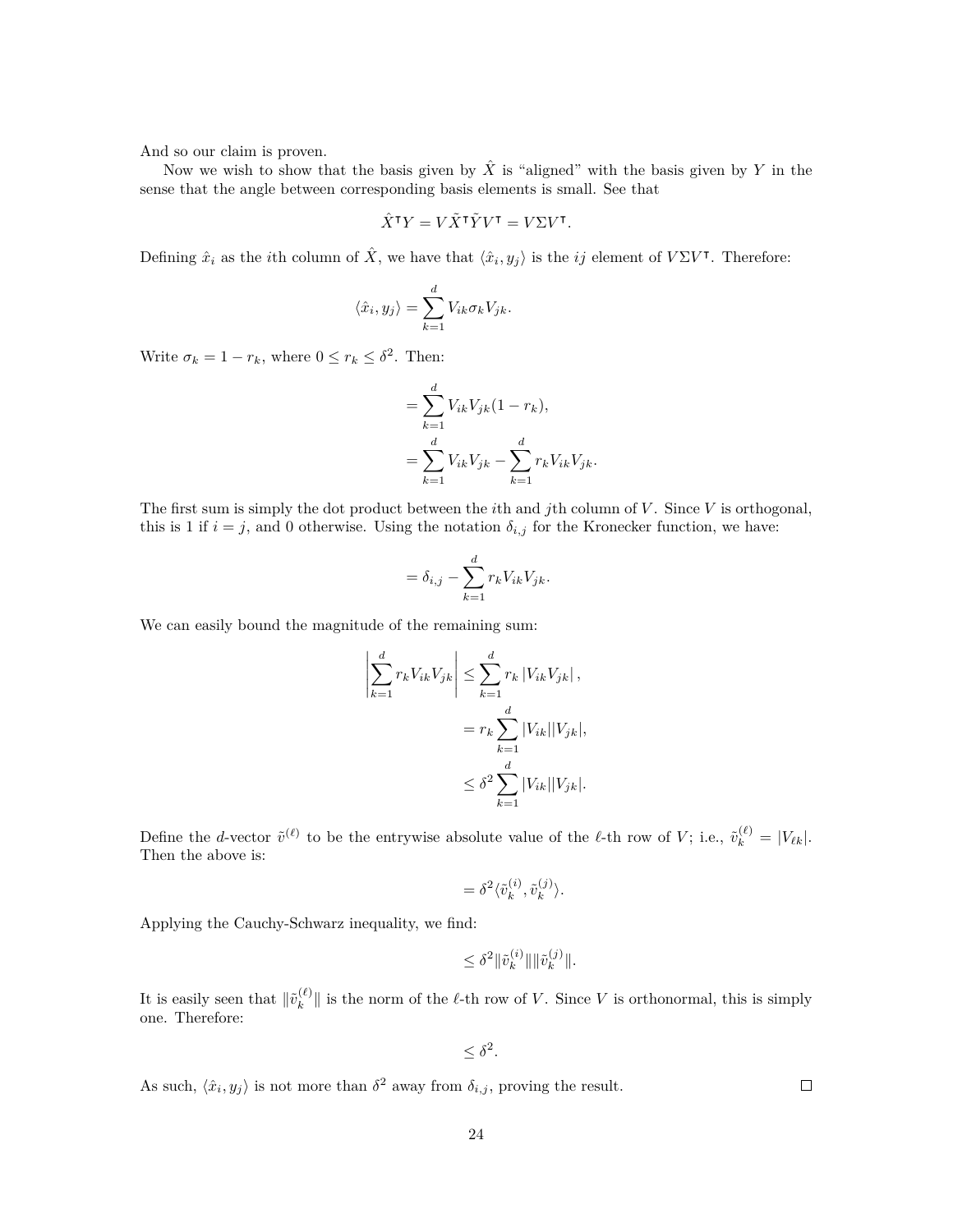The following result combines the previous lemma with the Davis-Kahan theorem.

<span id="page-24-0"></span>**Lemma 4.** Let M and H be  $n \times n$  symmetric matrices. Let the eigenvalues of M be  $\lambda_1, \ldots, \lambda_n$ , and *the eigenvalues of*  $M + H$  *be*  $\tilde{\lambda}_1, \ldots, \tilde{\lambda}_n$ . Let  $\tilde{u}^{(1)}, \ldots, \tilde{u}^{(n)}$  *be an orthonormal set of eigenvectors of*  $M + H$  such that  $(M + H)\tilde{u}^{(t)} = \tilde{\lambda}_t \tilde{u}^{(t)}$ . For any  $s \in [n]$ , let  $\Lambda_s = \{i : \lambda_i = \lambda_s\}$ . Define  $d_s = |\Lambda_s|$ , and let the gap be defined as  $\delta_s = \min_{i \notin \Lambda_s} |\lambda_s - \lambda_i|$ . Denote by  $\theta_s$  the angle between  $\tilde{u}^{(t)}$  and  $u^{(s)}$ . *There exists an orthonormal set of eigenvectors*  $u^{(1)}, \ldots, u^{(n)}$  satisfying  $Mu^{(s)} = \lambda_s u^{(s)}$  such that *for*  $t \in [n]$ *:* 

$$
\sin \theta_t \leq 2\sqrt{2d_t} \cdot \frac{\|H\|}{\delta_t}, \qquad |\!\cos \theta_s|\leq 2\sqrt 2 \cdot \|H\|\cdot \min\left\{\frac{\sqrt{d_i}}{\delta_i}\right\}_{i\in\{s,t\}}
$$

*.*

*Proof.* We first show that there exists an orthonormal basis  $u^{(1)}, \ldots, u^{(n)}$  of eigenvectors of *M* such that  $u^{(i)}$  is close in angle to  $\tilde{u}^{(i)}$  for all  $i \in [n]$ , provided that the perturbation is too large. Choose any  $s \in [n]$ . Define  $\mathcal{X}_s$  to be the subspace of the range of M corresponding to  $\Lambda_s$ . That is:

$$
\mathcal{X}_s = \text{Span}\left(\{x : Mx = \lambda_s x\}\right).
$$

Similarly:

$$
\mathcal{Y}_s = \text{Span}(\{\tilde{u}^{(i)} : i \in \Lambda_s\}).
$$

Let  $\theta$  be the maximum principal angle between  $\mathcal{X}_s$  and  $\mathcal{Y}_s$ . In particular,  $|\sin \theta| \le ||\Theta(\mathcal{X}_s, \mathcal{Y}_s)||_F$ . Therefore, applying the Davis-Kahan theorem, we have that  $|\sin \theta| \leq 2\sqrt{d_s} \cdot ||H||/\delta_s$ . Lemma [3](#page-22-1) states that there exists an orthonormal basis  $\{u^{(i)}\}_{i \in \Lambda_s}$  for  $\mathcal{X}_s$  such that for every  $i \in \Lambda_s$ :

$$
\left\langle \tilde{u}^{(i)}, u^{(i)} \right\rangle \geq 1 - \sin^2 \theta = 1 - 4d_s \left( \frac{\|H\|}{\delta_s} \right)^2.
$$

Since  $\mathcal{X}_s$  is a  $d_s$ -dimensional subspace spanned by eigenvectors with the same eigenvalue, any vector in the subspace is an eigenvector. Namely,  $\{u^{(i)}\}_{i \in \Lambda_s}$  is an orthonormal set of eigenvectors spanning  $X_s$ . We can repeat this process for each eigenspace of  $M$ , resulting in the desired orthonormal basis.

Assume this basis, and consider *t* as fixed. Note that for any  $r \in [n]$  we have:

$$
\sqrt{1-\left\langle \tilde{u}^{(r)}, {u}^{(r)} \right\rangle^2} \leq \sqrt{1- \left[1-4d_r \cdot \left(\frac{\|H\|}{\delta_r}\right)^2\right]^2},
$$

Expanding the square:

$$
= \sqrt{1 - \left[1 - 8d_r \cdot \left(\frac{\|H\|}{\delta_r}\right)^2 + 16d_r^2 \cdot \left(\frac{\|H\|}{\delta_r}\right)^4\right]},
$$
  
\n
$$
= \sqrt{8d_r \cdot \left(\frac{\|H\|}{\delta_r}\right)^2 - 16d_r^2 \cdot \left(\frac{\|H\|}{\delta_r}\right)^4},
$$
  
\n
$$
\leq \sqrt{8d_r \cdot \left(\frac{\|H\|}{\delta_r}\right)^2},
$$
  
\n
$$
= 2\sqrt{2d_r} \cdot \frac{\|H\|}{\delta_r}.
$$

Define  $\theta_s$  to be the angle between  $\tilde{u}^{(t)}$  and  $u^{(s)}$ . Namely, we have

$$
\sin^2 \theta_t = 1 - \cos^2 \theta_t = 1 - \left\langle \tilde{u}^{(t)}, u^{(t)} \right\rangle^2 \le 8d_t \cdot \left( \frac{\|H\|}{\delta_t} \right)^2.
$$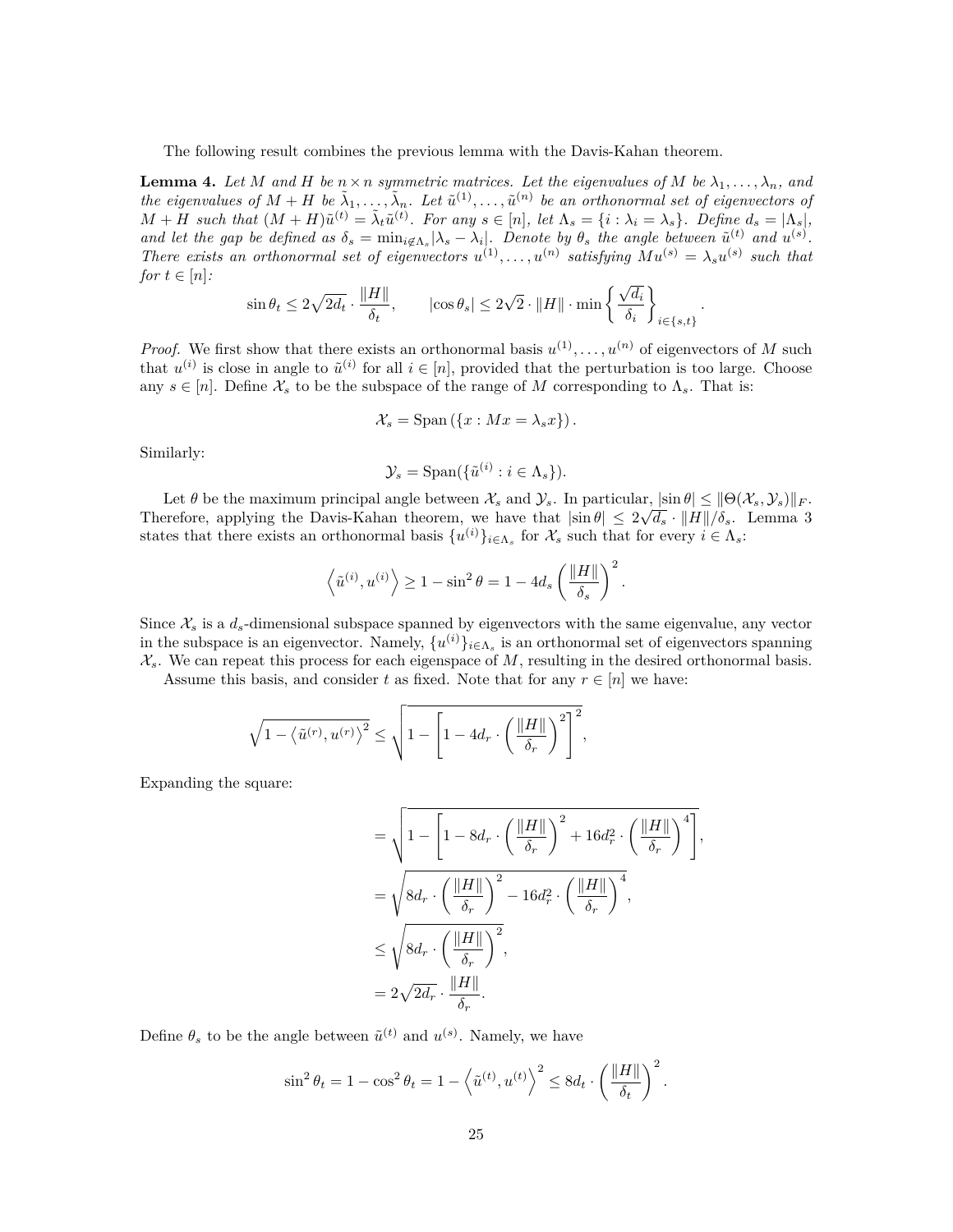By the same token:

$$
\begin{aligned} \left| \cos \theta_s \right| &= \Big| \Big\langle \tilde{u}^{(t)}, u^{(s)} \Big\rangle \Big|, \\ &\leq \sqrt{1 - \big\langle \tilde{u}^{(s)}, u^{(s)} \big\rangle^2}, \\ &\leq 2 \sqrt{2d_s} \cdot \frac{\Vert H \Vert}{\delta_s}. \end{aligned}
$$

But we also have

$$
\begin{aligned} \left|\cos\theta_s\right|&=\Big|\Big\langle \tilde{u}^{(t)},u^{(t)}\Big\rangle\Big|,\\ &\leq \sqrt{1-\big\langle \tilde{u}^{(s)},u^{(t)}\big\rangle^2},\\ &\leq 2\sqrt{2d_t}\cdot\frac{\|H\|}{\delta_t}. \end{aligned}
$$

Therefore:

$$
\left| \left\langle \tilde{u}^{(t)}, u^{(s)} \right\rangle \right| \leq 2\sqrt{2} \cdot \|H\| \cdot \min \left\{ \frac{\sqrt{d_i}}{\delta_i} \right\}_{i \in \{s, t\}}.
$$

<span id="page-25-0"></span>

#### **C.4 Proof of Theorem [8](#page-9-1)**

We will prove the following theorem which was originally stated in Section [4.](#page-7-0)

**Theorem 8.** For any  $s \in [n]$ , let  $\Lambda_s = \{i : \lambda_i = \lambda_s\}$ . Define  $d_s = |\Lambda_s|$ , and let the gap be defined as  $\delta_s = \min_{i \notin \Lambda_s} |\lambda_s - \lambda_i|$ . For any  $s, t \in [n]$ , let  $\Delta_{s,t}^{-1} = \min\{d_i/\delta_i\}_{i \in \{s,t\}}$ . Define  $\lambda_s^* = |\lambda_s| - ||H||$ . *There exists an orthonormal set of eigenvectors*  $u^{(1)}, \ldots, u^{(n)}$  satisfying  $Mu^{(s)} = \lambda_s u^{(s)}$  such that *for all*  $t \in [n]$ :

$$
\left|\tilde{u}_{\alpha}^{(t)} - u_{\alpha}^{(t)}\right| \leq \left|u_{\alpha}^{(t)}\right| \cdot \left(8d_t \left[\frac{\|H\|}{\delta_t}\right]^2 + \frac{\|H\|}{\lambda_t^*}\right) + \left(\frac{|\lambda_t|}{\lambda_t^*}\right)^2 \cdot \zeta_{\alpha}(u^{(t)}; H, \lambda_t) + \frac{2\sqrt{2} \cdot \|H\|}{\lambda_t^*} \sum_{s \neq t} \frac{|\lambda_s|}{\Delta_{s,t}} \left[|u_{\alpha}^{(s)}| + \frac{|\lambda_t|}{\lambda_t^*} \cdot \zeta_{\alpha}(u^{(s)}; H, \lambda_t)\right],\tag{4}
$$

where  $\zeta(u; H, \lambda)$  is the n-vector whose  $\alpha$ th entry is defined to be  $\zeta_{\alpha}(u; H, \lambda) = \left\|\left[\sum_{p \geq 1} \left(\frac{H}{\lambda}\right)^p u\right]\right\|$ *α .*

*Proof.* The proof is an immediate corollary of combining Theorem [12](#page-18-0) (given in Appendix [C.2](#page-18-1)) with Lemma [4](#page-24-0) (given in Appendix [C.3](#page-24-0)), and using Weyl's bound of *∥H∥* for the perturbation of eigenvalues.  $\Box$ 

# **Appendix D. Results concerning random perturbations**

In this section we collect the proof of various results on random perturbations which are used throughout the paper. In what follows, the term *symmetric random matrix* will have a technical meaning.

<span id="page-25-1"></span>**Definition 3.** A *symmetric random matrix*  $H$  is an  $n \times n$  matrix whose entries are random variables satisfying  $\mathbb{E}H_{ij} = 0$ . Furthermore, we assume that the entries along the diagonal and in the uppertriangle  $(j \geq i)$  are statistically independent, while the entries in the lower-triangle  $(j < i)$  are constrained to be equal to their transposes:  $H_{ij} = H_{ji}$ .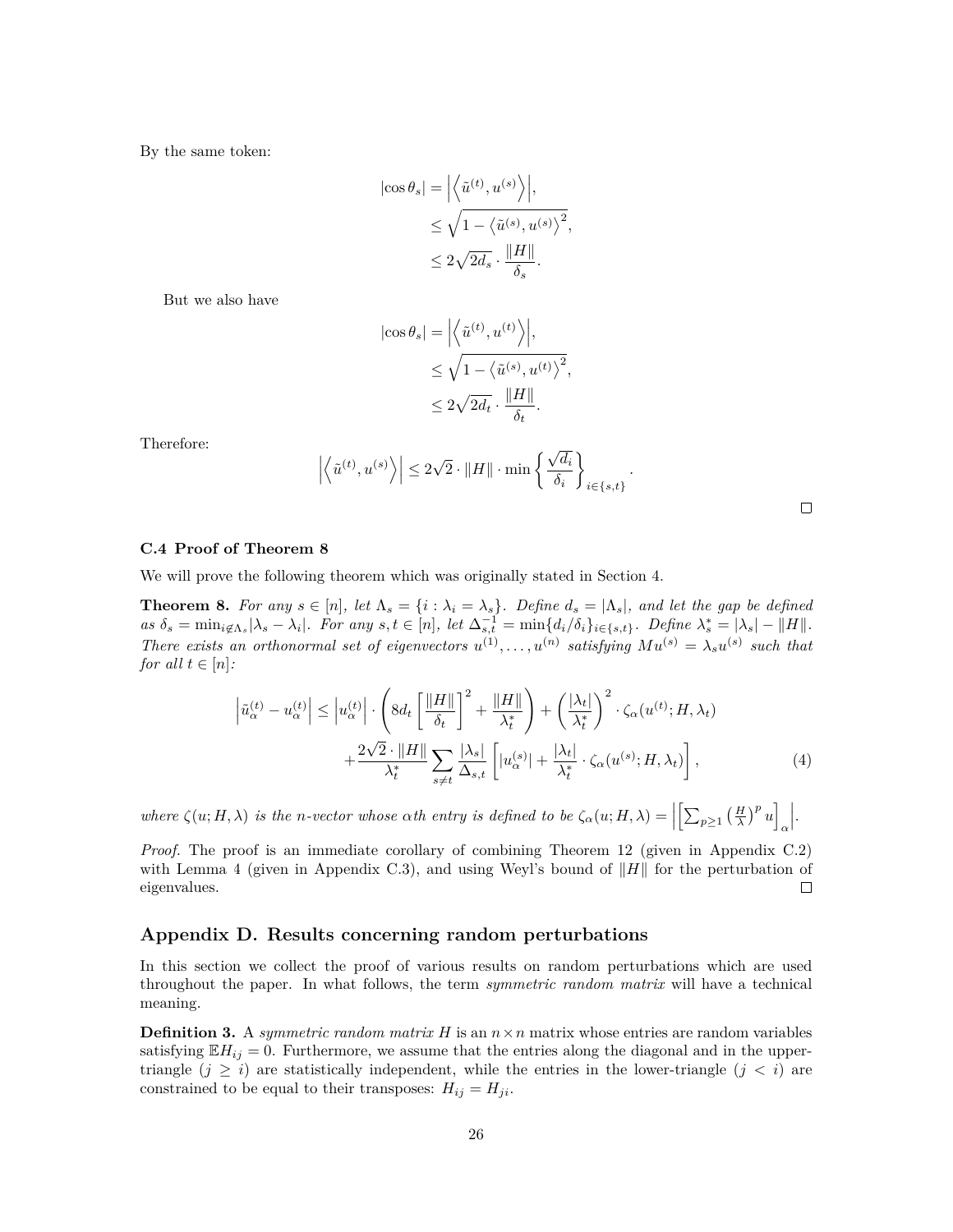#### **D.1 The spectral norm of random matrices**

Throughout this paper we have used the following standard result from random matrix theory:

<span id="page-26-0"></span>**Theorem 14** (Spectral norm of random matrices, [Vu](#page-11-16) ([2007\)](#page-11-16))**.** *There are constants C and C ′ such that the following holds. Let*  $H$  *be an*  $n \times n$  *symmetric random matrix whose entries satisfy,* 

$$
\mathbb{E}H_{ij} = 0, \qquad \mathbb{E}(H_{ij})^2 \leq \sigma^2, \qquad |H_{ij}| \leq B.
$$

*where*  $\sigma \ge C'n^{-1/2}B \log^2 n$ *. Then, almost surely:* 

$$
||H|| \le 2\sigma\sqrt{n} + C\sqrt{B\sigma} \cdot n^{1/4}\log n.
$$

It can be shown that a similar lower bound holds in many cases. For instance, when the entries of *H* have the Gaussian distribution with unit variance, the spectral norm of *H* is not only  $O(\sqrt{n})$ , but  $\Theta(\sqrt{n})$  with high probability. Since we typically use *∥H*  $\parallel$  to obtain an upper-bound on the size of the perturbation, we will not need this result.

# **D.2 Proof of Lemma [1](#page-6-3)**

<span id="page-26-1"></span>**Lemma 1.** Let  $u, v$  be any two fixed unit vectors in  $\mathbb{R}^n$ . Let H be an  $n \times n$  symmetric random *matrix with independent entries along the upper-triangle such that for all*  $j \geq i$ ,  $\mathbb{E}H_{ij} = 0$  and  $H_{ij}$ *is sub-Gaussian with parameter*  $\sigma_{ij} \leq \sigma$ . Then  $\mathbb{P}(|\langle u, Hv \rangle| \geq \gamma) \leq 2 \exp\{-\gamma^2/(8\sigma^2)\}.$ 

*Proof.* We have

$$
\langle u, Hv \rangle = \sum_{i=1}^{n} \sum_{j=1}^{n} u_i H_{ij} v_j = \sum_{i=1}^{n} u_i v_i H_{ii} + \sum_{j>i} (u_i v_j + u_j v_i) H_{ij}.
$$

The right hand side is a sum of independent random variables. We therefore apply the Hoeffding inequality in its general form for sub-Gaussian random variables to obtain an upper bound (see Proposition 5.10 in [Vershynin](#page-11-17) ([2010\)](#page-11-17)). We find:

$$
\mathbb{P}(|\langle u, Hv \rangle| \ge \gamma) \le 2 \exp \left\{ -\frac{\frac{1}{2}\gamma^2}{\sum_{i=1}^n (u_i v_i \sigma_{ii})^2 + \sum_{j>i} \left[ (u_i v_j + u_j v_i) \sigma_{ij} \right]^2} \right\},
$$
  

$$
\le 2 \exp \left\{ -\frac{\frac{1}{2}\gamma^2}{\sigma^2 \left[ \sum_{i=1}^n (u_i v_i)^2 + \sum_{j>i} (u_i v_j + u_j v_i)^2 \right]} \right\}. \tag{12}
$$

We have

<span id="page-26-3"></span><span id="page-26-2"></span>
$$
\sum_{i=1}^{n} (u_i v_i)^2 \le \sum_{i=1}^{n} \sum_{j=1}^{n} (u_i v_j)^2 = \sum_{i=1}^{n} u_i^2 \sum_{j=1}^{n} v_j^2 = ||u||_2^2 \cdot ||v||_2^2 = 1.
$$
 (13)

Similarly,

$$
\sum_{j>i} (u_i v_j + u_j v_i)^2 \le \sum_{j>i} [(u_i v_j)^2 + (u_j v_i)^2 + 2|u_i u_j v_i v_j|],
$$
  
= 
$$
\sum_{j>i} (u_i v_j)^2 + \sum_{j>i} (u_j v_i)^2 + \sum_{j>i} + 2|u_i u_j v_i v_j|,
$$
  

$$
\le \sum_{i=1}^n \sum_{j=1}^n (u_i v_j)^2 + \sum_{i=1}^n \sum_{j=1}^n (u_j v_i)^2 + \sum_{j>i} + 2|u_i u_j v_i v_j|.
$$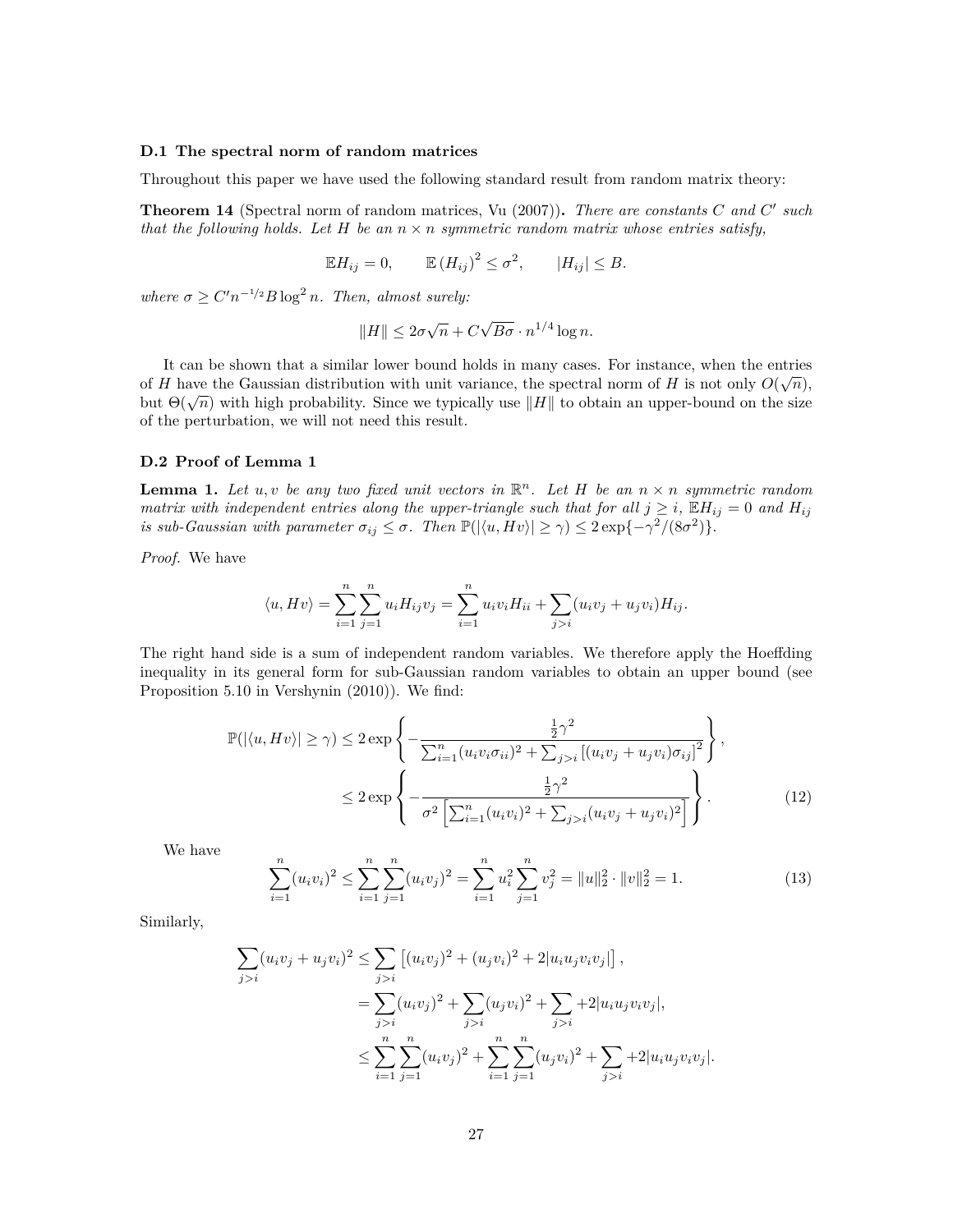The first two sums are each bounded by 1, as before:

$$
\leq 2 + \sum_{j>i} + 2|u_i u_j v_i v_j|,
$$
  
\n
$$
\leq 2 + \sum_{i=1}^n \sum_{j=1}^n |u_i u_j v_i v_j|,
$$
  
\n
$$
= 2 + \sum_{i=1}^n |u_i v_i| \sum_{j=1}^n |u_j v_j|.
$$

Each sum is bounded by 1 by an application of Cauchy-Schwarz. Therefore we find that the total sum is bounded by 3. Substituting this and Equation ([13\)](#page-26-2) into Equation ([12\)](#page-26-3) we see that

$$
\mathbb{P}(|\langle u, Hv \rangle| \ge \gamma) \le 2 \exp \left\{-\frac{\gamma^2}{8\sigma^2}\right\}.
$$

#### **D.3 Proof of Lemma [5](#page-27-0)**

<span id="page-27-0"></span>**Lemma 5.** Let  $\{u^{(1)}, \ldots, u^{(d)}\}$  be an orthonormal set of *d* vectors, and suppose that  $|\langle u^{(i)}, H u^{(j)} \rangle| \le$ *h for all*  $i, j \in [d]$ *. Then*  $|\langle x, Hx \rangle| \le dh$  *for any unit vector*  $x \in \text{Span}(u^{(1)}, \ldots, u^{(d)})$ *.* 

*Proof.* Since  $u^{(1)}, \ldots, u^{(d)}$  form an orthonormal basis for the space in which *x* lies, we can expand *x* as

$$
x = \sum_{i=1}^{d} \alpha_i u^{(i)},
$$

where  $\alpha_i = \langle x, u^{(i)} \rangle$ . Therefore:

$$
\langle x, Hx \rangle = \left\langle \sum_{i=1}^{d} \alpha_i u^{(i)}, H \sum_{j=1}^{d} \alpha_j u^{(j)} \right\rangle,
$$
  

$$
= \sum_{i=1}^{d} \sum_{j=1}^{d} \alpha_i \alpha_j \left\langle u^{(i)}, H u^{(j)} \right\rangle,
$$
  

$$
\leq h \sum_{i=1}^{d} \sum_{j=1}^{d} |\alpha_i \alpha_j|,
$$
  

$$
= h \left( \sum_{i=1}^{d} |\alpha_i| \right) \left( \sum_{j=1}^{d} |\alpha_j| \right).
$$

Let  $\alpha$  be the vector  $(\alpha_1, \ldots, \alpha_d)^\intercal$ . Then:

$$
=h\|\alpha\|_1^2.
$$

We know that  $||\alpha||_2 = 1$  since *x* is a unit vector. The 1-norm is bounded by  $\sqrt{d}$  times the 2-norm. Hence  $||\alpha||_1 \leq$ *√*  $d \cdot ||\alpha||_2 =$ *√ d*. Hence  $|\langle x, Hx \rangle| \leq hd$ .

 $\Box$ 

 $\Box$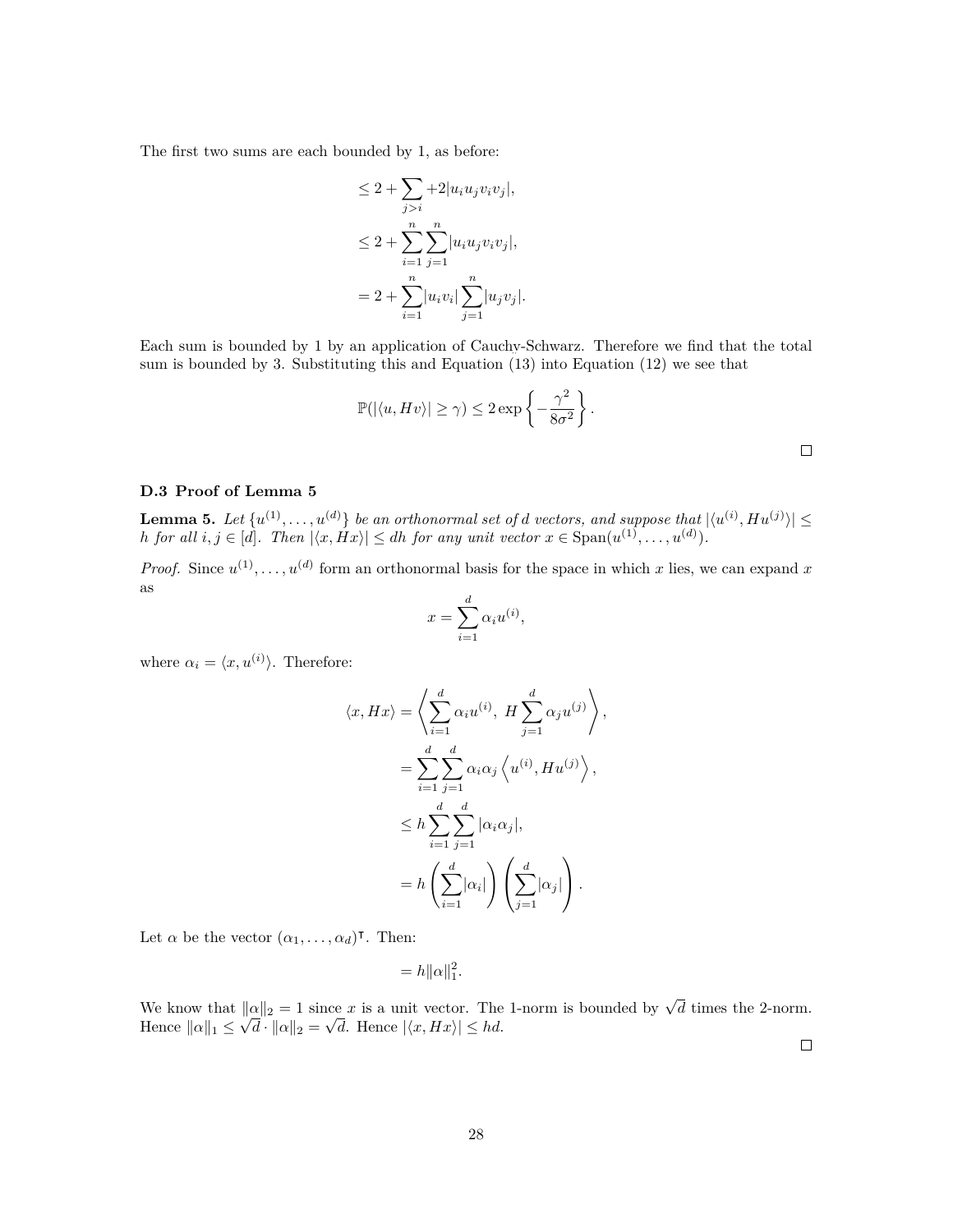# **Appendix E. Powers of random matrices and their interaction with delocalized vectors**

We have seen that using the Neumann trick to bound the perturbation in eigenvectors requires bounding series expansions of the form

$$
\zeta(u;H,\lambda)=\sum_{p\geq 0}\left(\frac{H}{\lambda}\right)^{p}u,
$$

where *H* is a random matrix. We have given one result in Theorem [9](#page-9-2) which shows that the  $\infty$ -norm of this series is small when *u* has small  $\infty$ -norm. In this section we will prove this result. In this and what follows, *symmetric random matrix* has the precise meaning as given in Definition [3](#page-25-1) above.

#### **E.1 Proof of the main interaction**

The proof of Theorem [9](#page-9-2) depends heavily on the following Theorem [15](#page-28-0). Much of the proof of Theorem [15](#page-28-0) is due to [Erdős et al.](#page-11-8) [\(2011](#page-11-8)). We have amended this proof to provide precise bounds on the probability of the event.

<span id="page-28-0"></span>**Theorem 15.** Let *X* be a symmetric and centered random matrix of size  $n \times n$ . Let *u* be an *n*-vector with  $||u||_{\infty} = 1$ . Choose  $\xi > 1$  and  $0 < \kappa < 1$ . Define  $\mu = \left(\frac{\kappa + 1}{2}\right)^{-1}$ . Then with probability  $1-n^{-\frac{1}{4}(\log_\mu n)^{\xi-1}(\log_\mu e)^{-\xi}},$  for any  $k \leq \frac{\kappa}{8}(\log n)^{\xi}$ , if  $\mathbb{E}|X_{ij}|^p \leq \frac{1}{n}$  for all  $p \geq 2$ , we have

$$
\left| \left( X^k u \right)_\alpha \right| < \left( \log n \right)^{k \xi} .
$$

<span id="page-28-1"></span>*Proof.* We will bound  $|(X^k u)_\alpha|$  with a high-moment Markov inequality. Let *p* be a positive even integer. Then

$$
\mathbb{P}\left(\left|\left(X^{k}u\right)_{\alpha}\right|\right) \leq \frac{\mathbb{E}\left[\left(X^{k}u\right)_{\alpha}^{p}\right]}{t^{p}}.\tag{14}
$$

Bounding the expectation is non-trivial. We will utilize the following proof is to be found in the next subsection.

<span id="page-28-2"></span>**Lemma 6.** *If*  $\mathbb{E}[|X_{ij}|^s] \leq \frac{1}{n}$  *for all*  $s \geq 2$ *, then* 

$$
\mathbb{E}\left[\left(X^k u\right)_\alpha^p\right] \le (2pk)^{pk}.
$$

Returning to the Markov inequality in Equation ([14\)](#page-28-1), we will choose  $t = (\log n)^{k\xi}$ , giving:

$$
\mathbb{P}\left(\left|\left(X^k u\right)_{\alpha}\right| \ge (\log n)^{k\xi}\right) \le \frac{\mathbb{E}\left[\left(X^k u\right)_{\alpha}^p\right]}{[(\log n)^{k\xi}]^p},
$$

We now apply Lemma [6](#page-28-2) to bound the expectation:

$$
\leq \frac{(2pk)^{pk}}{(\log n)^{pk\xi}},
$$

$$
= \left[\frac{2pk}{(\log n)^{\xi}}\right]^{pk}.
$$

The bound above holds for any positive even integer *p*. We will choose  $p = \hat{p}$ , where  $\hat{p}$  is the smallest even integer greater than or equal to  $\tilde{p} = \frac{1}{4k} (\log n)^{\xi}$ . Since  $k < \frac{1}{8} (\log n)^{\xi}$ , we have  $\tilde{p} \geq 2$ , and so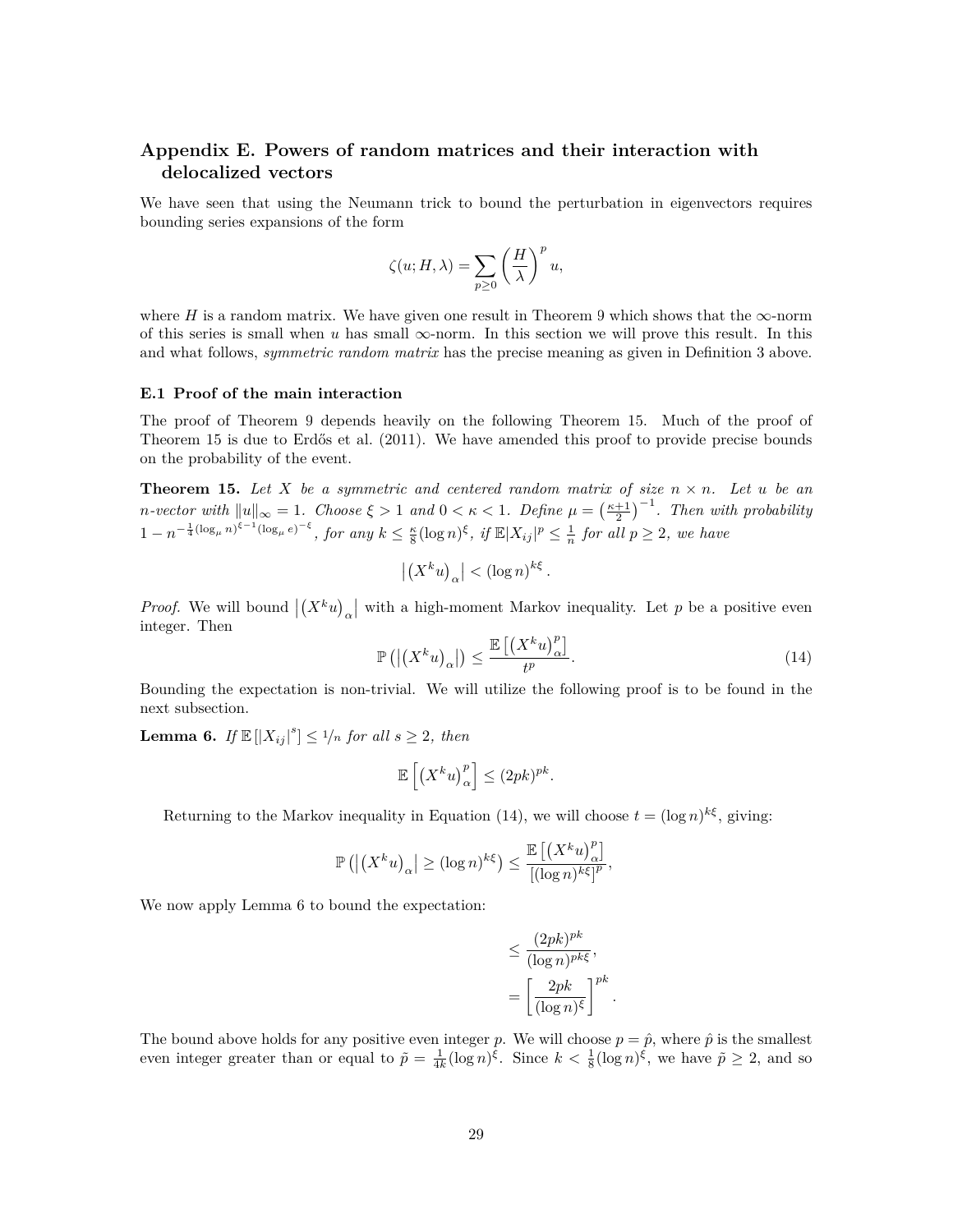$\hat{p} \geq 2$ . Furthermore, we have  $\hat{p} = \tilde{p} + \delta$ , where  $0 \leq \delta < 2$ . Hence:

$$
\left[\frac{2\hat{p}k}{(\log n)^{\xi}}\right]^{\hat{p}k} = \left[\frac{2(\tilde{p}+\delta)k}{(\log n)^{\xi}}\right]^{(\tilde{p}+\delta)k},
$$

$$
= \left[\frac{2(\tilde{p}+\delta)k}{(\log n)^{\xi}}\right]^{\tilde{p}k} \cdot \left[\frac{2(\tilde{p}+\delta)k}{(\log n)^{\xi}}\right]^{\delta k}.
$$

We see that  $2\tilde{p}k/(\log n)^{\xi} = 1/2$ , hence:

$$
= \left[\frac{1}{2} + \frac{2\delta k}{(\log n)^{\xi}}\right]^{\tilde{p}k} \cdot \left[\frac{1}{2} + \frac{2\delta k}{(\log n)^{\xi}}\right]^{\delta k}
$$

*,*

*.*

Because  $0 \le \delta < 2$ , we have  $\frac{1}{2} < \frac{1}{2} + \frac{2\delta k}{(\log n)^{\xi}} < 1$ . And since  $\delta k > 0$ , the second term in the above is at most 1. Therefore:

$$
\leq \left[\frac{1}{2} + \frac{2\delta k}{(\log n)^{\xi}}\right]^{\tilde{p}k}.
$$

Using  $\delta$  < 2 and substituting the definitions of  $\tilde{p}$  and *k*, we arrive at:

$$
\leq \left[\frac{1}{2} + \frac{4k}{(\log n)^{\xi}}\right]^{\frac{1}{4}(\log n)^{\xi}}
$$

$$
< \left[\frac{\kappa + 1}{2}\right]^{\frac{1}{4}(\log n)^{\xi}}.
$$

We recognize the base of the exponent as  $\mu^{-1}$ , therefore:

$$
= \mu^{-\frac{1}{4}(\log n)^{\xi}},
$$
  
\n
$$
= \mu^{-\frac{1}{4}(\log_{\mu} n)^{\xi}(\log_{\mu} e)^{-\xi}},
$$
  
\n
$$
= \mu^{-\frac{1}{4}(\log_{\mu} n)(\log_{\mu} n)^{\xi - 1}(\log_{\mu} e)^{-\xi}},
$$
  
\n
$$
= n^{-\frac{1}{4}(\log_{\mu} n)^{\xi - 1}(\log_{\mu} e)^{-\xi}}.
$$

Therefore:

$$
\mathbb{P}\left(\left|\left(X^k u\right)_{\alpha}\right| \ge (\log n)^{k\xi}\right) \le \left[\frac{2\hat{p}k}{(\log n)^{\xi}}\right]^{\hat{p}k},
$$
  

$$
\le n^{-\frac{1}{4}(\log_{\mu} n)^{\xi-1}(\log_{\mu} e)^{-\xi}}.
$$

 $\Box$ 

# **E.2 Proofs of moment bound, Lemma [6](#page-28-2)**

In this subsection we derive a bound on  $\mathbb{E}[(X^k u)_\alpha^p]$  under an assumption on the variance of the entries of *X*. In particular, we will prove Lemma  $6 \atop{\text{which}}$  $6 \atop{\text{which}}$  is a critical component of Theorem [15](#page-28-0).

# E.2.1 SOME USEFUL RESULTS

First we derive a formalism for working with moments of random matrix products. It follows from the definition of matrix multiplication that the  $\alpha$ th element of the vector  $X^k u$  has the expansion:

$$
(X^k u)_\alpha = \sum_{i_1, ..., i_k} X_{\alpha i_1} X_{i_1 i_2} \cdots X_{i_{k-1} i_k} u_{i_k}.
$$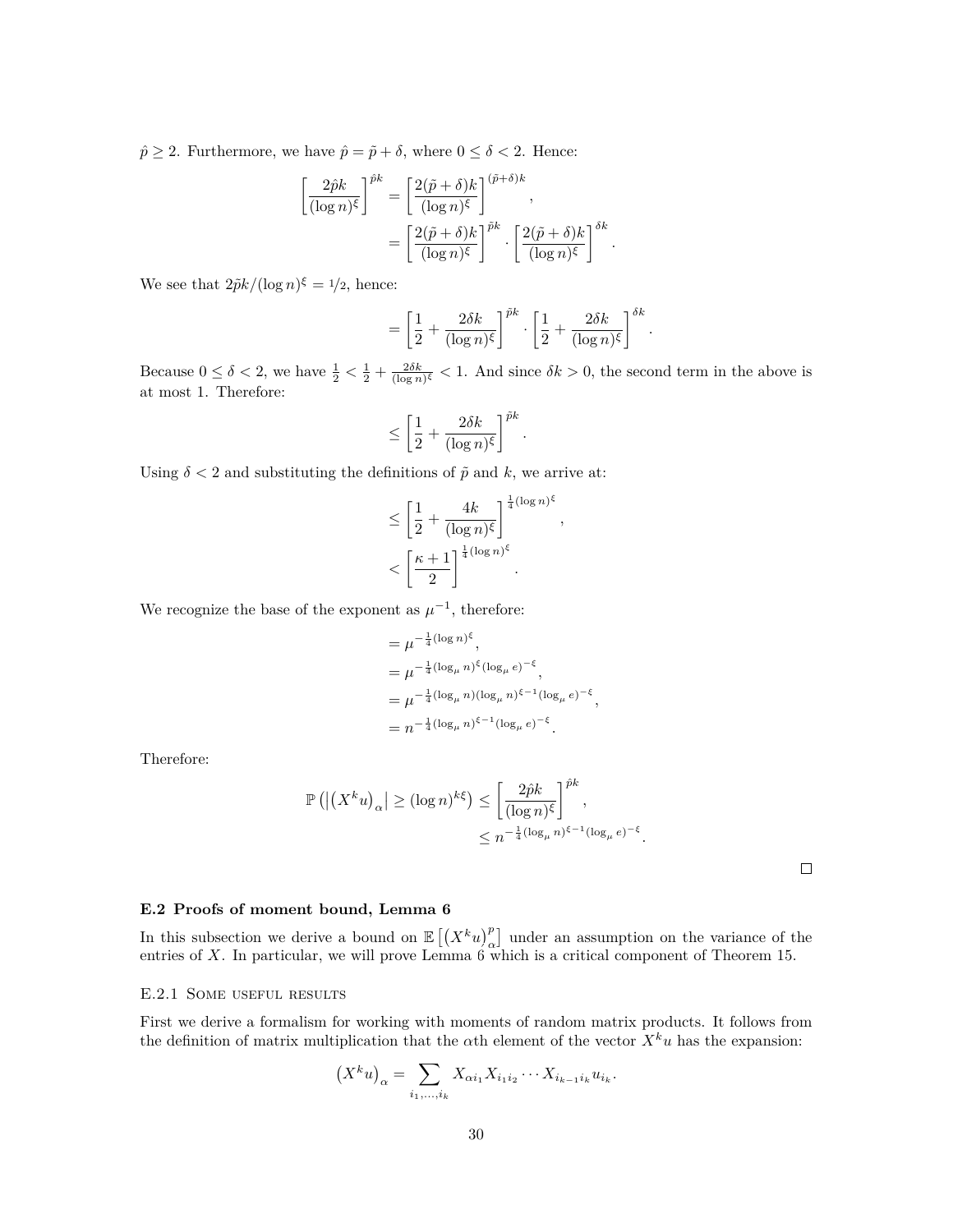As a result, we have:

$$
\mathbb{E}\left[(X^{k}u)_{\alpha}^{p}\right] = \mathbb{E}\left[\left(\sum_{i_{1},...,i_{k}}X_{\alpha i_{1}}X_{i_{1}i_{2}}\cdots X_{i_{k-1}i_{k}}u_{i_{k}}\right)^{p}\right],
$$
  

$$
= \mathbb{E}\left[\sum_{i_{1}^{(1)},...,i_{k}^{(1)}}\cdots\sum_{i_{1}^{(p)},...,i_{k}^{(p)}}\prod_{r=1}^{p}X_{\alpha i_{1}^{(r)}}X_{i_{1}^{(r)}i_{2}^{(r)}}\cdots X_{i_{k-1}^{(r)}i_{k}^{(r)}}u_{i_{k}^{(r)}}\right].
$$

Here there are *p* summations, each over an independently-varying set of *k* variables  $i_1^{(r)}, \ldots, i_k^{(r)}$ which range from 1 to *n*. We replace the variables of summation with indexing functions, defined as follows.

<span id="page-30-0"></span>**Definition 4.** For positive integers *p* and *k* and an index  $\alpha \in [n]$ , a  $(p, k, \alpha)$ *-indexing function* is a discrete map  $\tau : [p] \times \{0, \ldots, k\} \to [n]$  satisfying  $\tau(r, 0) = \alpha$  for all  $r \in [p]$ .

An indexing function  $\tau$  corresponds to a single configuration of the variables of summation in the expectation above. That is, we may interpret  $\tau(r,\ell)$  as the value of the variable  $i_{\ell}^{(r)}$  $\ell$ <sup>(r)</sup> in a particular configuration. As such, we will use the shorthand notation  $\tau_{\ell}^{(r)} = \tau(r,\ell)$  so that  $X_{i_{\ell-1}^{(r)} i_{\ell}^{(r)}}$  is replaced by  $X_{\tau_{\ell-1}^{(r)}\tau_{\ell}^{(r)}}$ .

Let  $\mathcal{Z}_{p,k,\alpha}$  be the set of all  $(p,k,\alpha)$ -index functions. The above expectation can be written as:

$$
\mathbb{E}\left[ (X^{k}u)_{\alpha}^{p} \right] = \mathbb{E}\left[ \sum_{\tau \in \mathcal{Z}_{p,k,\alpha}} \prod_{r=1}^{p} X_{\tau_{0}^{(r)}\tau_{1}^{(r)}} X_{\tau_{1}^{(r)}\tau_{2}^{(r)}} \cdots X_{\tau_{k-1}^{(r)}\tau_{k}^{(r)}} u_{\tau_{k}^{(r)}} \right],
$$
\n
$$
= \sum_{\tau \in \mathcal{Z}_{p,k,\alpha}} \mathbb{E}\left[ \prod_{r=1}^{p} X_{\tau_{0}^{(r)}\tau_{1}^{(r)}} X_{\tau_{1}^{(r)}\tau_{2}^{(r)}} \cdots X_{\tau_{k-1}^{(r)}\tau_{k}^{(r)}} u_{\tau_{k}^{(r)}} \right],
$$
\n
$$
\leq \sum_{\tau \in \mathcal{Z}_{p,k,\alpha}} \left| \mathbb{E}\left[ \prod_{r=1}^{p} X_{\tau_{0}^{(r)}\tau_{1}^{(r)}} X_{\tau_{1}^{(r)}\tau_{2}^{(r)}} \cdots X_{\tau_{k-1}^{(r)}\tau_{k}^{(r)}} u_{\tau_{k}^{(r)}} \right] \right|,
$$
\n
$$
= \sum_{\tau \in \mathcal{Z}_{p,k,\alpha}} \left| \underbrace{\left( \prod_{r=1}^{p} u_{\tau_{k}^{(r)}} \right)}_{\omega_{u}(\tau)} \right| \cdot \underbrace{\left| \mathbb{E}\left[ \prod_{r=1}^{p} X_{\tau_{0}^{(r)}\tau_{1}^{(r)}} X_{\tau_{1}^{(r)}\tau_{2}^{(r)}} \cdots X_{\tau_{k-1}^{(r)}\tau_{k}^{(r)}} \right] \right|}_{\varphi(\tau)},
$$
\n
$$
= \sum_{\tau \in \mathcal{Z}_{p,k,\alpha}} \omega_{u}(\tau) \cdot \varphi(\tau).
$$
\n(15)

Here we write  $\omega_u$  to show that  $\omega_u$  is parametrized by the vector *u*. On the other hand,  $\varphi$  does not depend on *u*. In the following two parts, we derive bounds on this quantity under assumptions on the magnitude or variance of  $X_{ij}$ . In each case the core approach is the same: we bound the size of  $\varphi(\tau)$  for any  $\tau$  by using the assumptions on *X*, and then bound the number of  $\tau$  for which  $\varphi$  and  $\omega_u$  are non-zero.

The entries in the upper-triangle of the random matrix *X* are independent, but not necessarily identically distributed. Rather, the assumptions that we will place on the entries of *X* will not depend on the indices. As a result, it is not important to use the precise knowledge of which entries of *X* are selected by an indexing function  $\tau$  in order to bound  $\varphi(\tau)$ . We will therefore partition the set of indexing functions into equivalence classes which characterize the important structure of the indexing, and then derive a bound for each equivalence class independently.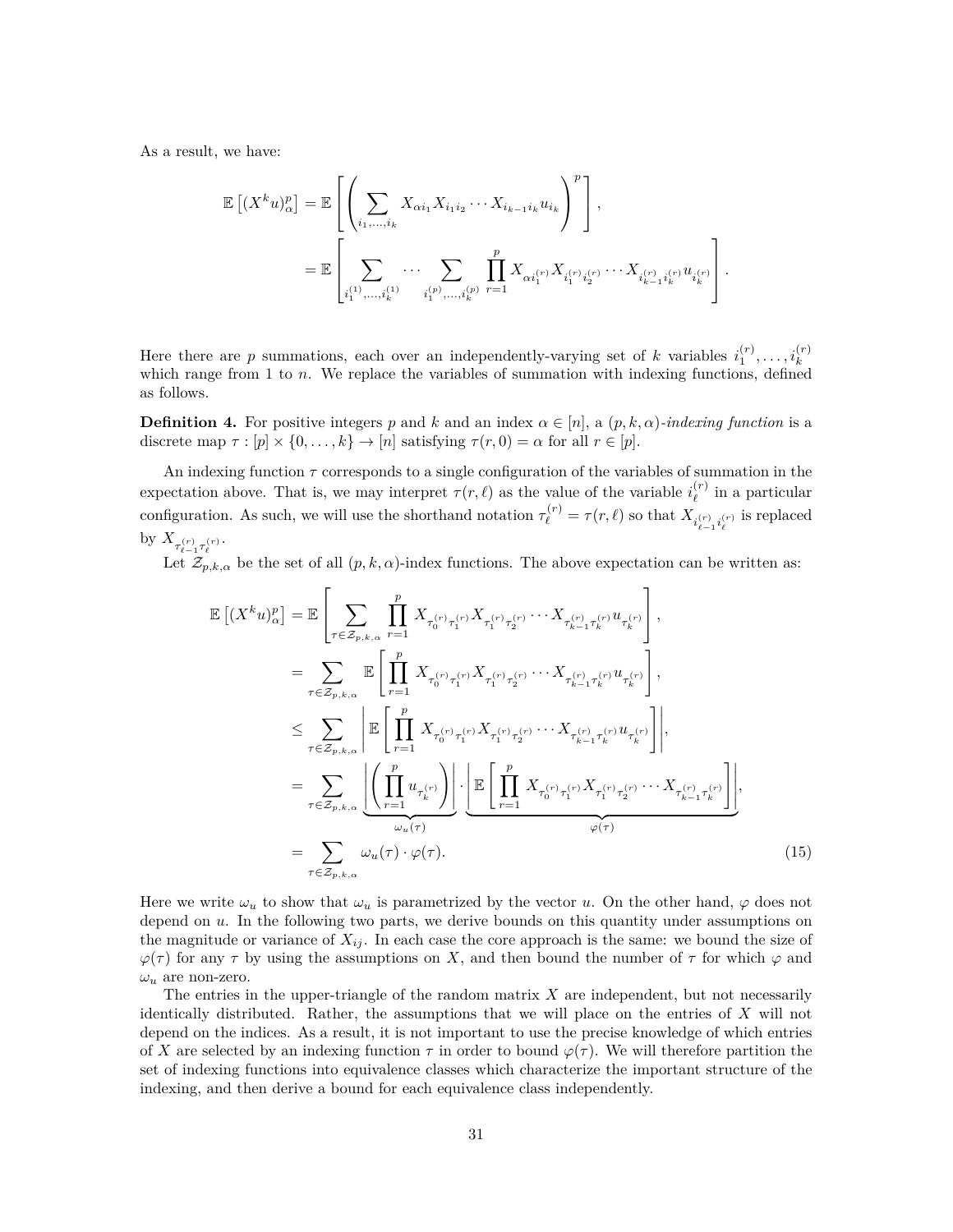First, some notation: For a set of sets *A*, we write [*A*] to denote the union of all elements of *A*; i.e.,  $[A] = \bigcup_{\gamma \in A} \gamma$ . We introduce the following notion:

**Definition 5.** A  $(p, k)$ -index partition  $\Gamma$  is a partition of a subset of  $\{1, \ldots, p\} \times \{0, \ldots, k\}$  with the property that there exists a block  $\tilde{\gamma} \in \Gamma$  such that every pair of the form  $(r, 0)$  is in  $\tilde{\gamma}$ ; that is:

$$
\exists \tilde{\gamma} \in \Gamma \text{ s.t. } \tilde{\gamma} \supset \{(r,0) : r \in \{1,\ldots,p\}\}.
$$

We call *γ*˜ the *root block* of Γ.

Note that a  $(p, k)$ -index partition is a partition of a *subset* of  $[p] \times \{0, \ldots, k\}$ ; i.e., it is not necessarily the case that  $[\Gamma]$  is the full set  $[p] \times \{0, \ldots, k\}$ . For example, any  $(p-1, k-1)$ -index partition is also a  $(p, k)$ -index partition by definition. We will later find it useful to make use of such "subpartitions", but for the time being we will only consider index partitions which in fact partition the full set. Let  $\mathcal{P}_{p,k}$  be the set of all "full"  $(p,k)$ -index partitions  $\Gamma$  such that  $[\Gamma] = [p] \times \{0, \ldots, k\}$ .

Next, note that an index partition  $\Gamma \in \mathcal{P}_{p,k}$  defines an equivalence relation on [Γ]. We use the following notation to denote this relation:

**Notation.** For pairs  $(r, \ell), (\tilde{r}, \tilde{\ell}) \in [\Gamma]$  we write  $(r, \ell) \overset{\Gamma}{\sim} (\tilde{r}, \tilde{\ell})$  if and only if there exists a block  $\gamma \in \Gamma$ such that  $\gamma$  contains both  $(r, \ell)$  and  $(\tilde{r}, \tilde{\ell})$ .

We relate indexing functions and index partitions in the following way:

**Definition 6.** We say that an indexing function  $\tau$  *respects* the partition  $\Gamma \in \mathcal{P}_{p,k}$  when  $\tau_{\ell}^{(r)} = \tau_{\ell'}^{(r')}$ *ℓ ′* if and only if  $(r, \ell) \stackrel{\Gamma}{\sim} (r', \ell').$ 

It is clear that for any indexing function  $\tau$ , there is exactly one partition  $\Gamma \in \mathcal{P}_{p,k}$  such that  $\tau$  respects Γ. As such, we have implicitly established an equivalence relation between indexing functions: *τ* and *τ ′* are equivalent if and only if they respect the same index partition. For an index partition  $\Gamma \in \mathcal{P}_{p,k}$ , write  $\mathcal{Z}_{p,k,\alpha} \{\Gamma\}$  to denote the set of all indexing functions which respect  $\Gamma$ . Then Equation ([15\)](#page-30-0) can be re-written as:

<span id="page-31-1"></span>
$$
\mathbb{E}\left[\left(X^{k}u\right)_{\alpha}^{p}\right] \leq \sum_{\Gamma \in \mathcal{P}_{p,k}} \sum_{\tau \in \mathcal{Z}_{p,k,\alpha}\{\Gamma\}} \omega_{u}(\tau) \cdot \varphi(\tau). \tag{16}
$$

**Definition 7** (Twin property). Let  $\Gamma \in \mathcal{P}_{p,k}$ . Let  $(r,\ell) \in [\Gamma]$  and  $(\tilde{r},\tilde{\ell}) \in [\Gamma]$  be distinct and such that  $\ell, \tilde{\ell} > 0$ . We say that  $(r, \ell)$  and  $(\tilde{r}, \tilde{\ell})$  are *twins in*  $\Gamma$  if either:

- 1.  $(r, \ell) \stackrel{\Gamma}{\sim} (\tilde{r}, \tilde{\ell})$  and  $(r, \ell 1) \stackrel{\Gamma}{\sim} (\tilde{r}, \tilde{\ell} 1)$ ; or
- 2.  $(r, \ell) \stackrel{\Gamma}{\sim} (\tilde{r}, \tilde{\ell} 1)$  and  $(r, \ell 1) \stackrel{\Gamma}{\sim} (\tilde{r}, \tilde{\ell}).$

We say that a  $(p, k)$ -index partition  $\Gamma$  satisfies the *twin property* if for any pair  $(r, \ell) \in [\Gamma]$  with  $\ell > 0$ there exists a distinct  $(\tilde{r}, \tilde{\ell}) \in [\Gamma]$  with  $\tilde{\ell} > 0$  such that  $(r, \ell)$  and  $(\tilde{r}, \tilde{\ell})$  are twins in  $\Gamma$ .

<span id="page-31-0"></span>**Lemma 7.** Let  $\tau$  be an indexing function respecting the partition  $\Gamma$ . Then  $(r, \ell)$  and  $(\tilde{r}, \tilde{\ell})$  are twins *in*  $\Gamma$  *if* and only *if*  $X_{\tau_{\tilde{\ell}-1}^{(\tilde{r})}\tau_{\tilde{\ell}}^{(\tilde{r})}} = X_{\tau_{\ell-1}^{(r)}\tau_{\ell}^{(r)}}$ .

*Proof.* Due to the symmetry of *X* and the independence of its entries along the upper triangle, we have that for any indices  $i, j, i', j', X_{ij} = X_{i'j'}$  if and only if either 1)  $(i, j) = (i', j')$  or 2)  $(i, j) = (j', i')$ . This is the case if and only if  $\tau_i^{(\tilde{r})}$  $\frac{1}{l}(\tilde{r}) = \tau_{\ell-1}^{(r)}$ *(r*) and  $\tau_{\tilde{\ell}}^{(\tilde{r})} = \tau_{\ell}^{(r)}$  $\tau_{\tilde{\ell}}^{(r)}$  or 2)  $\tau_{\tilde{\ell}-1}^{(\tilde{r})}$  $\frac{1}{l}(\tilde{r}) = \tau_{\ell}^{(r)}$  $\ell^{(r)}$  and  $\tau_{\tilde{\ell}}^{(\tilde{r})}=\tau_{\ell-1}^{(r)}$  $\ell$ <sup>*∤r*</sup>)  $\ell$  − 1  $\ell$  The fact that that this holds if and only if  $(r, \ell)$  and  $(\tilde{r}, \tilde{\ell})$  are twins follows from the definition of twins and the notion of  $\tau$  respecting the partition  $\Gamma$ .  $\Box$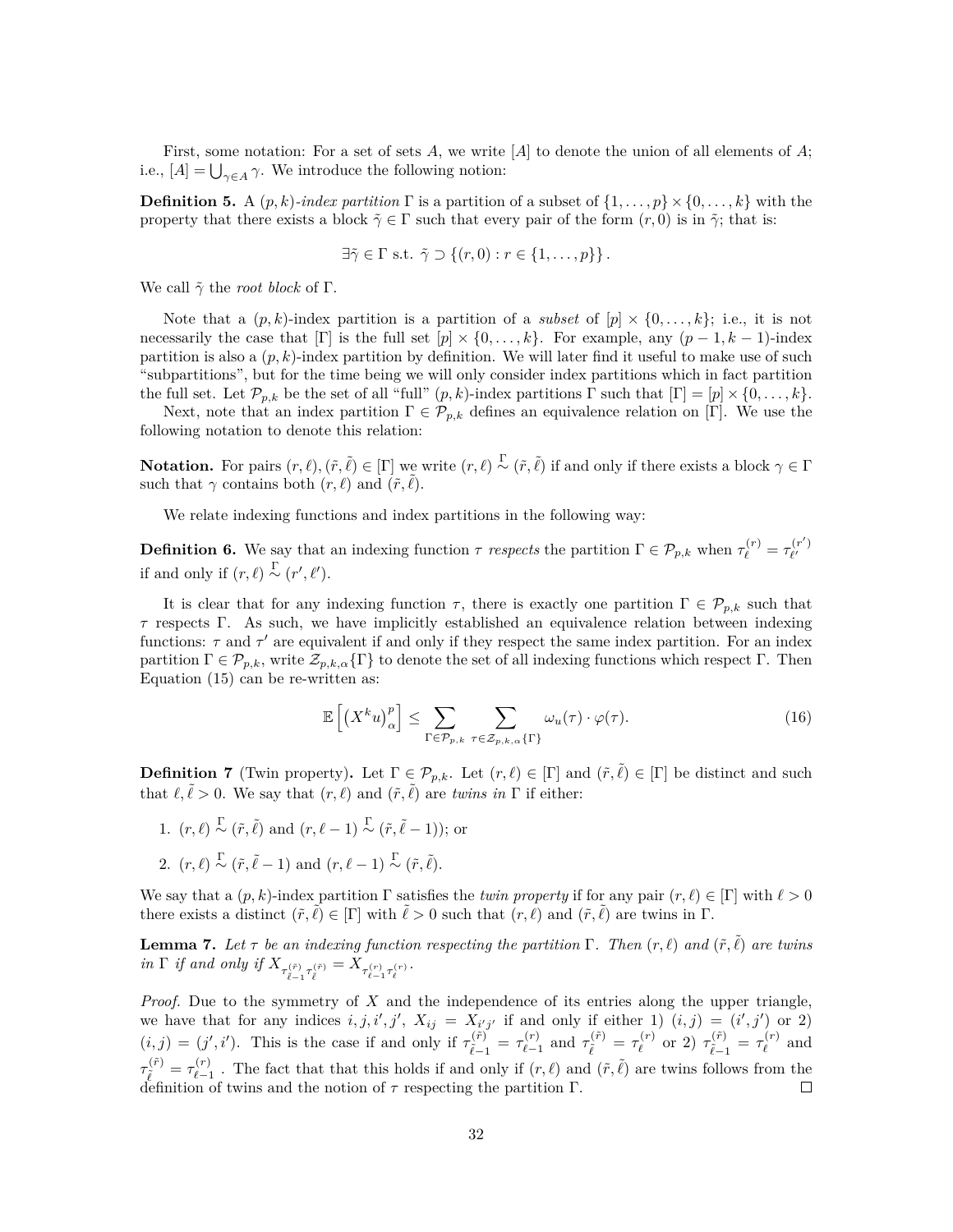**Definition 8.** For any index partition  $\Gamma \in \mathcal{P}_{p,k}$ , denote by  $T\{\Gamma\}$  the set of equivalence classes of the *twin relation*, defined on  $[p] \times [k]$  by  $(r, \ell) \sim (\tilde{r}, \tilde{\ell})$  if and only if  $(r, \ell)$  and  $(\tilde{r}, \tilde{\ell})$  are twins.

**Notation.** If  $\tau$  is an indexing function which respects  $\Gamma$  and  $\rho \in T\{\Gamma\}$ , we write  $X_{\rho}$  to denote the random variable  $X_{ij}$  such that  $X_{ij} = X_{\tau_{\ell-1}^{(r)}\tau_{\ell}^{(r)}}$  for every  $(r,\ell) \in \rho$ ; this is well-defined as a result of Lemma [7.](#page-31-0)

<span id="page-32-1"></span>**Lemma 8.** Let  $\Gamma \in \mathcal{P}_{p,k}$  and suppose  $\tau$  is an indexing function which respects  $\Gamma$ . Then:

$$
\varphi(\tau) = \prod_{\rho \in T\{\Gamma\}} \left| \mathbb{E}\left[X_{\rho}^{|\rho|}\right] \right|.
$$

*Proof.* Lemma [7](#page-31-0) implies that the equivalence classes of the twin relation partition the *pk* terms of the product in  $\varphi$  into sets of random variables which are equal. Since the entries of *X* are independent random variables, the expectation factors.  $\Box$ 

Since  $\mathbb{E}X=0$ , we have the following corollary:

<span id="page-32-0"></span>**Corollary 2.** *Suppose that*  $\Gamma \in \mathcal{P}_{p,k}$  *does not satisfy the twin property; i.e., there exists a pair*  $(\hat{r}, \hat{\ell}) \in [\Gamma]$  *that does not have a twin in*  $\Gamma$ *. Then*  $\varphi(\tau) = 0$  *for every*  $\tau$  *respecting*  $\Gamma$ *.* 

Corollary [2](#page-32-0) implies that only partitions satisfying the twin property contribute to the sum in Equation ([16\)](#page-31-1).

**Lemma 9.** Let  $F = \{i : u_i \neq 0\}$ . Fix  $\alpha \in [n]$ . Suppose that  $\Gamma \in \mathcal{P}_{p,k}$  is such that the root block  $\tilde{\gamma}$ *contains an element of the form*  $(r, k)$  *for some*  $r \in [p]$ *. Then if*  $\alpha \notin F$  *we have*  $\omega_u(\tau) = 0$  *for every τ which respects* Γ*.*

*Proof.* By the definition of an indexing function,  $\tau_0^{(r)} = \alpha$  for every  $r \in [p]$ . Let  $r^*$  be such that  $(r^*,k) \in \tilde{\gamma}$ . If  $\tau$  respects  $\Gamma$ , then it is necessarily the case that  $\tau_k^{(r^*)} = \tau_0^{(r^*)} = \alpha$ . Then  $u_{\tau_k^{(r^*)}} = u_{\alpha}$ . If  $\alpha \notin F$ , then  $u_{\alpha} = 0$  and hence  $\omega_u(\tau) = 0$ .  $\Box$ 

**Definition 9.** Fix a set  $F \subset [n]$  and an index  $\alpha \in [n]$ . We write  $\mathcal{P}_{p,k}^{+(F,\alpha)}$  to denote the set of all  $\Gamma \in \mathcal{P}_{p,k}$  such that

- 1. Γ satisfies the twin property; and
- 2. if  $\alpha \notin F$ , the root block  $\tilde{\gamma} \in \Gamma$  contains no elements of the form  $(r, k)$ .

The partitions in  $\mathcal{P}_{p,k}^{+(F,\alpha)}$  do not contribute to Equation ([16\)](#page-31-1). Hence:

$$
\mathbb{E}\left[\left(X^k u\right)_\alpha^p\right] \leq \sum_{\Gamma \in \mathcal{P}_{p,k}^{+(F,\alpha)}} \sum_{\tau \in \mathcal{Z}_{p,k,\alpha} \{\Gamma\}} \omega_u(\tau) \cdot \varphi(\tau).
$$

It is necessary for a partition  $\Gamma$  to be an element of  $\mathcal{P}_{p,k}^{+(F,\alpha)}$  in order for a  $\tau$  respecting it to be such that  $\varphi(\tau) \neq 0$ , however this is not a sufficient condition. Suppose that  $\tau_k^{(r)}$  $\mathbf{F}_k^{(r)}$  ∉ *F* for some *r*. Then  $u_{\tau_k^{(r)}} = 0$  and hence  $\omega_u(\tau) = 0$ . Therefore, we can restrict ourselves to considering  $\tau$  which map  $(r, k)$  to *F*. Define:

$$
\mathcal{Z}_{p,k,\alpha}^{+(F)}\{\Gamma\} = \{\tau \in \mathcal{Z}_{p,k,\alpha}\{\Gamma\} : \tau_k^{(r)} \in F \quad \forall r \in [p]\}.
$$

Then:

$$
\mathbb{E}\left[\left(X^k u\right)_\alpha^p\right] \leq \sum_{\Gamma \in \mathcal{P}_{p,k}^{+(F,\alpha)}} \sum_{\tau \in \mathcal{Z}_{p,k,\alpha}^{+(F)}\{\Gamma\}} \omega_u(\tau) \cdot \varphi(\tau).
$$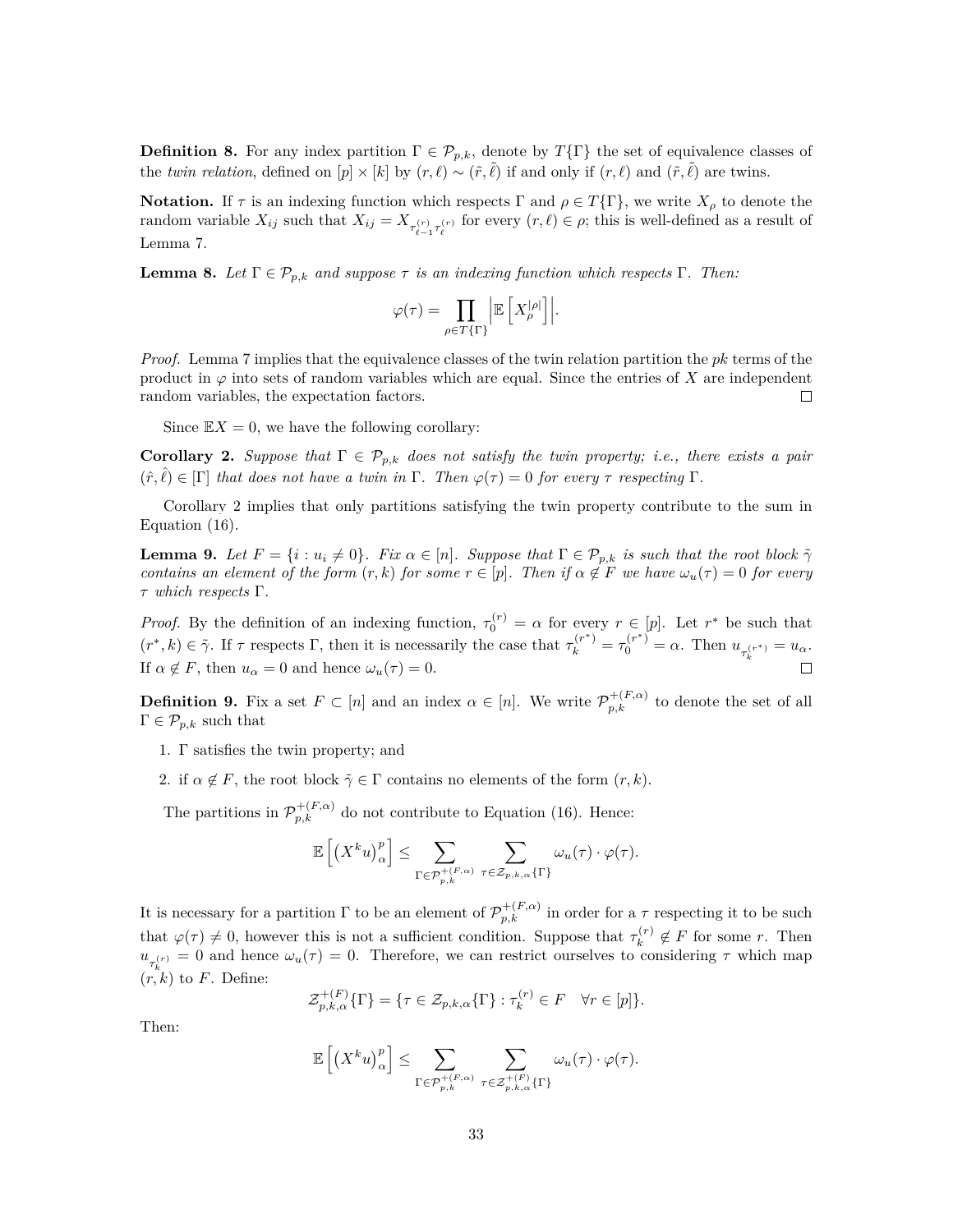Fix  $\Gamma \in \mathcal{P}_{p,k}$ . Suppose that  $\varphi(\tau) \leq \Phi_{\Gamma}$  for any  $\tau \in \mathcal{Z}_{p,k,\alpha}^{+(F)}\{\Gamma\}$ . Furthermore, suppose that  $|\mathcal{Z}_{p,k,\alpha}^{+(F)}(\Gamma)| \leq Z_{\Gamma}$ . Note that  $\omega_u(\tau) \in [0,1]$ , since it is the product of magnitudes of entries of *u* and  $||u||_{\infty} = 1$ . Therefore:

$$
\mathbb{E}\left[\left(X^k u\right)_\alpha^p\right] \leq \sum_{\Gamma \in \mathcal{P}_{p,k}^{+(F,\alpha)}} Z_\Gamma \cdot \Phi_\Gamma.
$$

If  $Z_{\Gamma} \cdot \Phi_{\Gamma} \leq B$  for all  $\Gamma \in \mathcal{P}_{p,k}^{+(F,\alpha)}$ , then:

$$
\leq \sum_{\Gamma \in \mathcal{P}_{p,k}^{+(F,\alpha)}} B,
$$
  
= 
$$
\left| \mathcal{P}_{p,k}^{+(F,\alpha)} \right| \cdot B.
$$

We can bound the number of partitions loosely using the following lemma:

Lemma 10.  $|P_{p,k}| \leq (2pk)^{pk}$ .

*Proof.* Let  $\mathcal{P}'_{p,k}$  be the set of all partitions of  $\{1,\ldots,p\} \times \{1,\ldots,k\}$ . The number of such partitions is the *pk*-th Bell number; a well-known bound gives  $|\mathcal{P}'_{p,k}| \leq (pk)^{pk}$ . We generate  $\mathcal{P}_{p,k}$  from  $\mathcal{P}'_{p,k}$  in the following way: For every  $\Gamma \in \mathcal{P}'_{p,k}$ , we

- 1. Create a new block  $\tilde{\gamma} = \{(r, 0) : r \in \{1, ..., p\}\}.$
- 2. For every element  $(r, \ell)$  in  $\{1, \ldots, p\} \times \{1, \ldots, k\}$ , make an independent decision about whether to move  $(r, \ell)$  from the block of  $\Gamma$  containing it to the new block  $\tilde{\gamma}$ . There are  $2^{pk}$  possible ways of deciding which elements to move, and so there are  $2^{pk}$  partitions of  $\{1, \ldots, p\} \times \{0, \ldots, k\}$ generated from Γ.

For each partition  $\Gamma \in \mathcal{P}'_{p,k}$  we generate  $2^{pk}$  partitions; in total, we generate  $2^{pk} \cdot |\mathcal{P}'_{p,k}| = (2pk)^{pk}$ . It is clear that  $\mathcal{P}_{p,k}$  is a subset of the generated partitions. Since some of the partitions generated from  $\Gamma$  and a distinct partition  $\Gamma'$  will be identical,  $(2pk)^{pk}$  is only an upper-bound on  $|\mathcal{P}_{p,k}|$ .  $\Box$ 

Since  $\mathcal{P}_{p,k}^{+(F,\alpha)} \subset \mathcal{P}_{p,k}$ , we have  $\left| \mathcal{P}_{p,k}^{+(F,\alpha)} \right|$  $\left| \sum_{p,k} (P_{p,k})^{p,k} \right|$   $\leq (2pk)^{pk}$ . We have therefore derived the following result:

<span id="page-33-0"></span>**Lemma 11.** Fix a vector *u* and let  $F = \{i : u_i \neq 0\}$ . Fix an index  $\alpha \in [n]$ . For an index partition  $\Gamma \in \mathcal{P}_{p,k}^{+(F,\alpha)}$ , suppose that  $\varphi(\tau) \leq \Phi_{\Gamma}$  for any  $\tau \in \mathcal{Z}_{p,k,\alpha}^{+(F)}\{\Gamma\}$ , and that  $|\mathcal{Z}_{p,k,\alpha}^{+(F)}\{\Gamma\}| \leq Z_{\Gamma}$ .  $If Z_{\Gamma} \cdot \Phi_{\Gamma} \leq B$  *for all*  $\Gamma \in \mathcal{P}_{p,k}^{+(F,\alpha)}$ , then:

$$
\mathbb{E}\left[\left(X^k u\right)_\alpha^p\right] \le (2pk)^{pk} \cdot B.
$$

We will use this result as a starting point for proving Lemma [6](#page-28-2). In the next two parts, we will derive *B* under different assumptions on the entries of *X*.

<span id="page-33-1"></span>**Lemma 12.** *Fix a vector u and let*  $F = \{i : u_i \neq 0\}$ *. Let*  $\Gamma \in \mathcal{P}_{p,k}^{+(F,\alpha)}$ *. Then* 

$$
\left| \mathcal{Z}_{p,k,\alpha}^{+(F)}\{\Gamma\} \right| \leq n^{|\Gamma|-1}.
$$

*Moreover, let*  $Q \subset \Gamma$  *be the set of blocks in*  $\Gamma$  *which contain an element of the form*  $(r, k)$  *for some*  $r \in [p]$ *. Suppose that*  $\alpha \notin F$ *. Then:* 

$$
\Big| \mathcal{Z}_{p,k,\alpha}^{+(F)}\{\Gamma\}\Big|\leq n^{|\Gamma|-|Q|-1}\cdot |F|^{|Q|}.
$$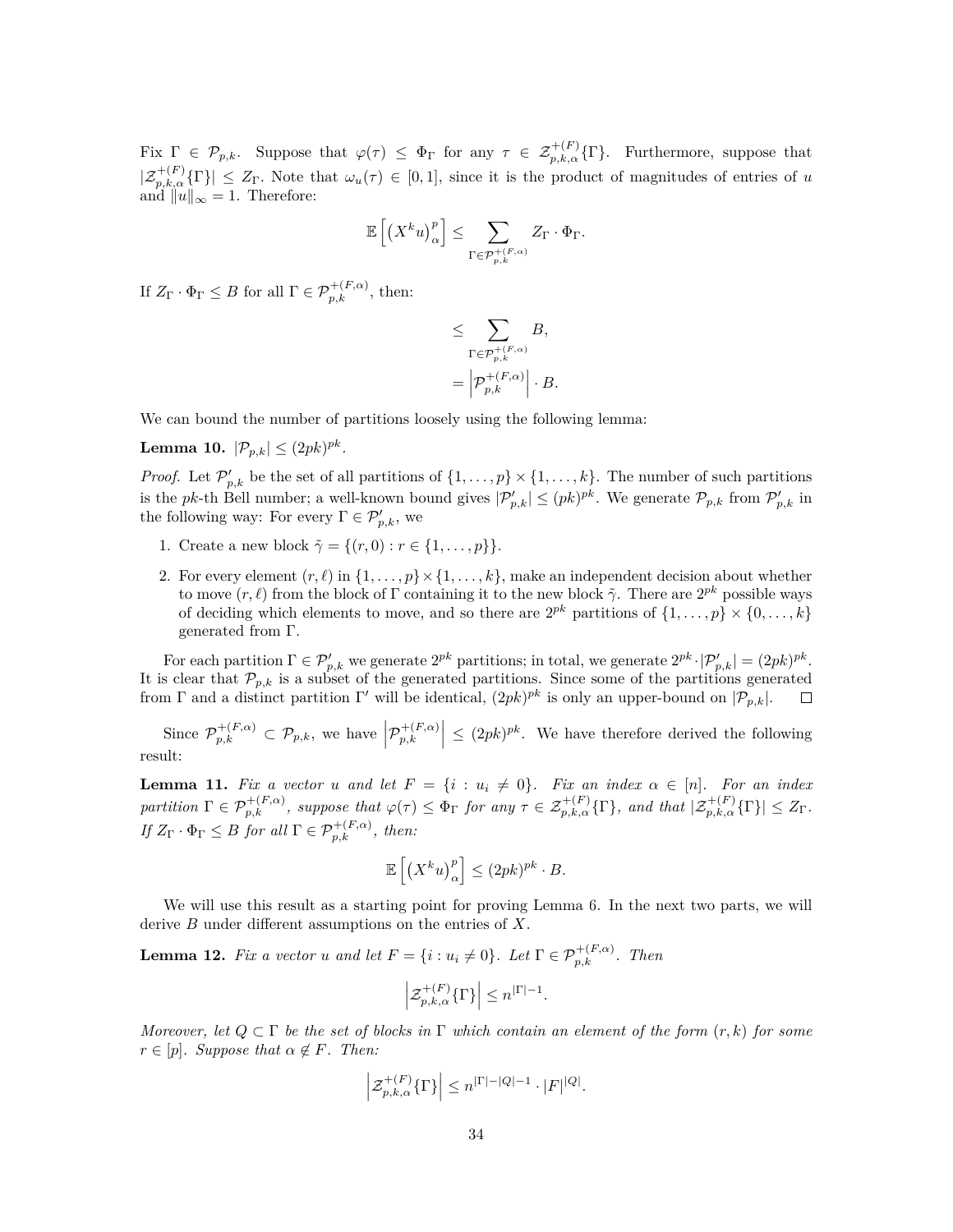*Proof.* By definition,  $\tau_{\ell}^{(r)} = \tau_{\tilde{\ell}}^{(\tilde{r})}$  *if and only if*  $(r, ℓ)$  $\stackrel{Γ}{\sim}$  $(τ, ℓ)$ *. Hence an indexing function <i>τ* respecting Γ takes a distinct value on each *γ ∈* Γ. Exactly one block of the partition contains the pairs of the form (*r,* 0), and on this block *τ* must take the value *α*. On the remaining *|*Γ *−* 1*|* blocks *τ* takes a value in [*n*]. Ignoring the constraint that these values be distinct between blocks to obtain an upper bound, there are  $n^{|\Gamma|-1}$  possible choices for the values of  $\tau$  on these blocks; this gives the desired upper bound.

For the second part, recognize that since  $\tau \in \mathcal{Z}_{p,k,\alpha}^{+(F)}\{\Gamma\}$  we have  $\tau_k^{(r)} \in F$  by assumption. Hence the number of possible values which *τ* may take on a block in *Q* is bounded above by *|F|*. Furthermore, it is true that *Q* does not contain the root block of the partition – this follows from the definition of  $\mathcal{P}_{p,k}^{+(F,\alpha)}$  and the assumption that  $\alpha \notin F$ . The result then follows immediately.  $\Box$ 

E.2.2 Proof of Lemma [6](#page-28-2)

In this part, we will bound  $\mathbb{E}[(X^k u)_\alpha^p]$  under the assumption that  $\mathbb{E}[|X_{ij}|^s] \leq \frac{1}{n}$  for all  $s \geq 2$ . As per Lemma [11](#page-33-0), it is sufficient to bound *Z*<sup>Γ</sup> *·* Φ<sup>Γ</sup> for all partitions Γ satisying the twin property. In the following two lemmas, let  $\Gamma \in \mathcal{P}_{p,k}^{+(F,\alpha)}$  and suppose that  $\mathbb{E} [|X_{ij}|^s] \leq 1/n$  for all  $s \geq 2$ .

<span id="page-34-0"></span>**Lemma 13.** For any  $\tau \in \mathcal{Z}_{p,k,\alpha}^{+(F)}\{\Gamma\}$  we have  $\varphi(\tau) \leq \Phi_{\Gamma}$ , where  $\Phi_{\Gamma} = n^{-|T\{\Gamma\}|}$ .

*Proof.* As a result of Lemma [8:](#page-32-1)

$$
\varphi(\tau) = \prod_{\rho \in T\{\Gamma\}} \left| \mathbb{E} \left[ X_{\rho}^{|\rho|} \right] \right|.
$$

We upper bound this by:

$$
\leq \prod_{\rho\in T\{\Gamma\}}\mathbb{E}\left[|X_\rho|^{|\rho|}\right].
$$

*,*

Since  $\Gamma$  satisfies the twin property we have  $|\rho| \geq 2$ . Then  $\mathbb{E} \left[ |X_{\rho}|^{|\rho|} \right] \leq 1/n$  by assumption, and so:

$$
\leq \prod_{\rho \in T\{\Gamma\}} n^{-1}
$$

$$
= n^{-|T\{\Gamma\}|}.
$$

<span id="page-34-1"></span>**Lemma 14.** We have  $|\mathcal{Z}_{p,k,\alpha}^{+(F)}\{\Gamma\}| \leq Z_{\Gamma}$ , where  $Z_{\Gamma} = n^{|T\{\Gamma\}|}$ .

*Proof.* From Lemma [12](#page-33-1) we have  $|\mathcal{Z}_{p,k,\alpha}^{+(F)}(\Gamma)| \leq n^{\Gamma|-1}$ . We now show that  $|\Gamma|-1 \leq |T\{\Gamma\}|$ . It is sufficient to find an injection from the set *V ⊂* Γ of non-root blocks of Γ to *T{*Γ*}*; The existence of an injection proves that  $|V| \leq |T\{\Gamma\}|$ , and since  $\Gamma$  has exactly one root block it follows that  $|\Gamma| - 1 \leq |T\{\Gamma\}|$ . We construct an injection *g* :  $V \to T\{\Gamma\}$  as follows. For any block  $\gamma \in \Gamma$ , let min  $\gamma$ be the pair  $(r^*, \ell^*) \in \gamma$  which is the minimum element with respect to the natural lexicographical order. That is,  $(r^*, \ell^*) \in \gamma$  is the pair such that for any other  $(r, \ell) \in \gamma$ , either  $r > r^*$  or it is the case that both  $r = r^*$  and  $\ell > \ell^*$ . The injection g is defined by:

 $g: \gamma \mapsto$  the equivalence class  $\rho \in T\{\Gamma\}$  containing min  $\gamma$ .

First note that this is a function since  $T\{\Gamma\}$  partitions the set  $[p] \times [k]$  such that  $q(\gamma)$  is uniquely defined. Next we show that it is indeed an injection. Suppose for a contradiction that  $\gamma$  and  $\gamma'$  are distinct members of  $\Gamma$  and that  $g(\gamma) = g(\gamma')$ . Let  $(r, \ell) = \min \gamma$  and  $(r', \ell') = \min \gamma'$ , and assume (without loss of generality) that  $(r, \ell) < (r', \ell')$  with respect to the lexicographical order on pairs.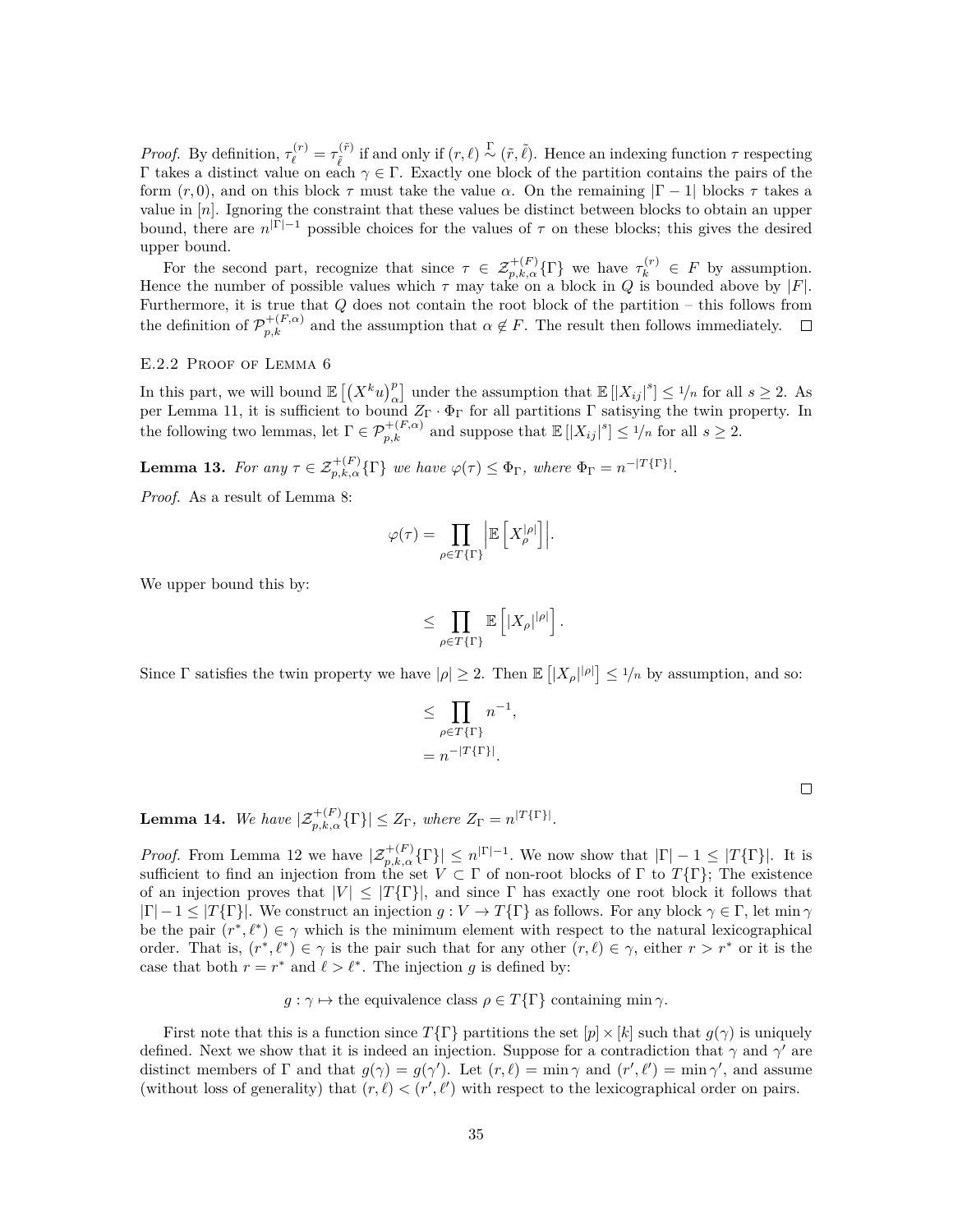The fact that  $g(\gamma) = g(\gamma')$  implies that  $(r, \ell)$  and  $(r', \ell')$  are twins. Therefore one of two cases hold: In the first case,  $(r, \ell) \stackrel{\Gamma}{\sim} (r', \ell')$  and  $(r, \ell-1) \stackrel{\Gamma}{\sim} (r', \ell')$ . This results in a contradiction, because then  $\gamma = \gamma'$ ; i.e., they are not distinct. In the second case,  $(r, \ell) \stackrel{\Gamma}{\sim} (r', \ell'-1)$  and  $(r, \ell-1) \stackrel{\Gamma}{\sim} (r', \ell').$ In particular,  $(r, \ell - 1)$  and  $(r', \ell')$  are both in the same block  $\gamma'$  of  $\Gamma$ . Note that  $(r', \ell') = \min \gamma'$ . But  $(r, \ell - 1) < (r, \ell) < (r', \ell')$ . This is a contradiction. Since both cases lead to contradictions, the assumption cannot hold. Therefore  $g(\gamma) \neq g(\gamma')$  when  $\gamma \neq \gamma'$ , and g is an injection.  $\Box$ 

With these results it is easy to prove Lemma [6](#page-28-2), restated below:

**Lemma 6.** *If*  $\mathbb{E}[|X_{ij}|^s] \leq \frac{1}{n}$  *for all*  $s \geq 2$ *, then* 

$$
\mathbb{E}\left[\left(X^k u\right)^p_\alpha\right] \leq (2pk)^{pk}.
$$

*Proof.* Let  $Z_{\Gamma}$  and  $\Phi_{\Gamma}$  be as defined in Lemma [11](#page-33-0). Using the bounds derived in Lemmas [13](#page-34-0) and [14](#page-34-1), we have for any  $\Gamma \in \mathcal{P}_{p,k}^{+(F,\alpha)}$ :

$$
Z_{\Gamma} \cdot \Phi_{\Gamma} \le n^{|T\{\Gamma\}|} \cdot n^{-|T\{\Gamma\}|} = 1.
$$

The result then follows immediately from Lemma [11](#page-33-0).

#### **E.3 Proof of Theorem [9](#page-9-2)**

We will now prove Theorem [9](#page-9-2). First, we will state a minor technical lemma which will be used in the proof.

<span id="page-35-0"></span>**Lemma 15.** Suppose that  $|(X^k u)_\alpha| \leq Q^k$  for all  $k \leq K$ . Let  $\eta$  be a positive number, and suppose  $\eta < \min\{Q^{-1}, \|X\|^{-1}\}$ *. Then:* 

$$
\sum_{k\geq 1} |[(\eta X)^k u]_{\alpha}| \leq \frac{\eta Q}{1-\eta Q} + \frac{\|u\|_2 \cdot \|\eta X\|^{K+1}}{1 - \|\eta X\|}.
$$

*Proof.* We have:

$$
\sum_{k\geq 1} |[(\eta X)^k u]_{\alpha}| = \underbrace{\sum_{k=1}^K |[(\eta X)^k u]_{\alpha}}_{\#1} + \underbrace{\sum_{k\geq K} |[(\eta X)^k u]_{\alpha}}_{\#2}.
$$

We begin by bounding  $#1$ . For each  $1 \leq k \leq K$ , we have

$$
\left| \left[ (\eta X)^k u \right]_\alpha \right| = \eta^k \left| \left( X^k u \right)_\alpha \right| \leq (\eta Q)^k.
$$

The last step follows from the assumption that  $\eta Q < 1$ . As a result:

$$
\sum_{k=1}^{K} |[(\eta X)^k u]_{\alpha}| \leq \sum_{k=1}^{K} (\eta Q)^k,
$$
  

$$
\leq \sum_{k=1}^{\infty} (\eta Q)^k,
$$
  

$$
= \eta Q \sum_{k=0}^{\infty} (\eta Q)^k,
$$
  

$$
= \frac{\eta Q}{1 - \eta Q}.
$$

 $\Box$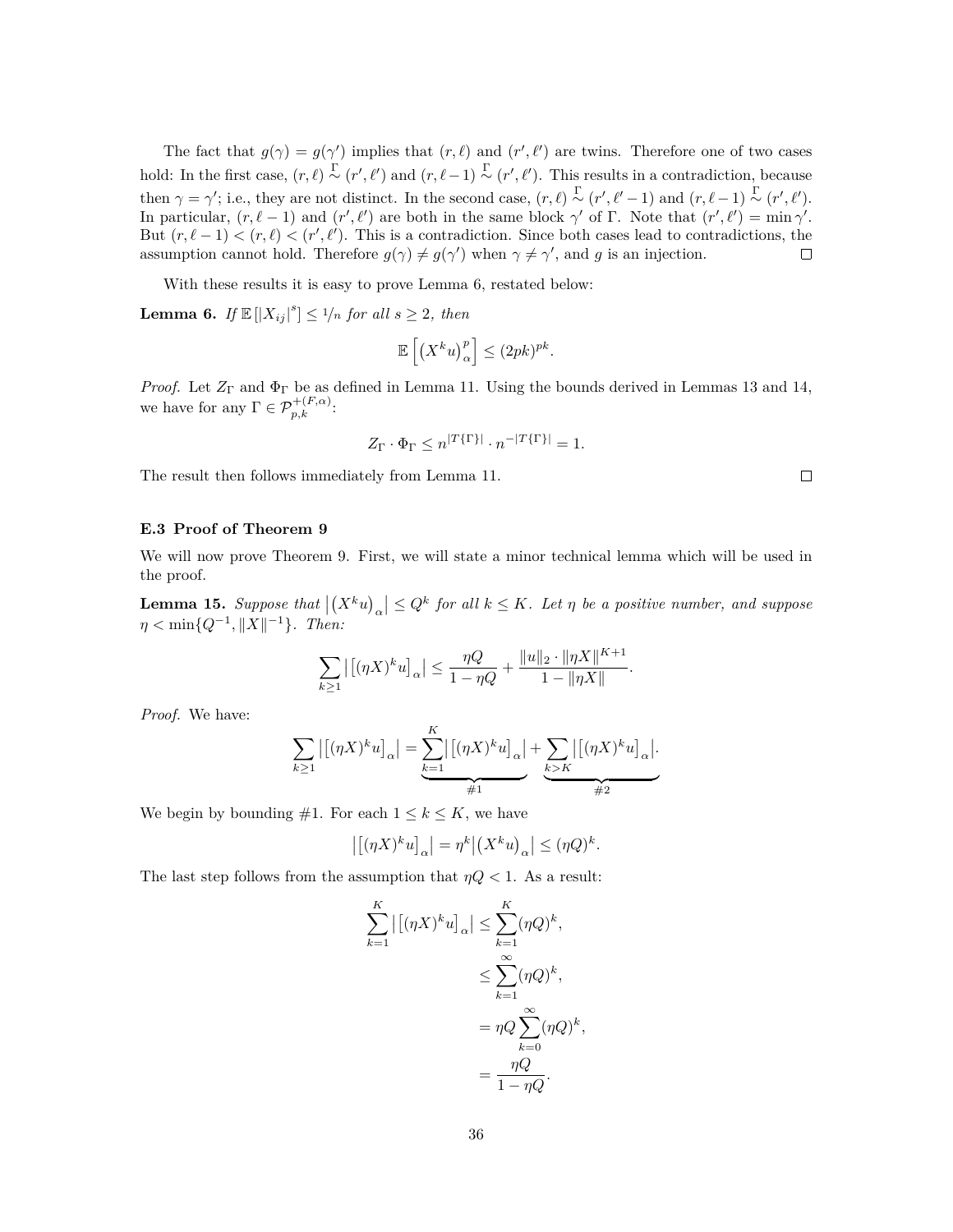We next bound  $#2$ . Here we will use the assumption that  $||\eta X|| < 1$  combined with the fact that the  $\infty$ -norm of a vector is bounded above by the 2-norm. We have:

$$
\sum_{k>K} |[(\eta X)^k u]_{\alpha}| \leq \sum_{k>K} ||(\eta X)^k u||_{\infty},
$$
  
\n
$$
\leq \sum_{k>K} ||(\eta X)^k u||_2,
$$
  
\n
$$
\leq \sum_{k>K} ||(\eta X)^k|| \cdot ||u||_2,
$$
  
\n
$$
= \sum_{k>K} ||\eta X||^k \cdot ||u||_2,
$$
  
\n
$$
= ||u||_2 \cdot ||\eta X||^{K+1} \sum_{k \geq 0} ||\eta X||^k,
$$
  
\n
$$
= \frac{||u||_2 \cdot ||\eta X||^{K+1}}{1 - ||\eta X||}.
$$

<span id="page-36-0"></span> $\Box$ 

We are now able to prove the main result of this section, restated below:

**Theorem 9.** Let  $H$  be an  $n \times n$  symmetric random matrix with independent entries along the *diagonal and upper triangle satisfying*  $\mathbb{E}[H_{ij} = 0$ *. Suppose*  $\gamma$  *is such that*  $\mathbb{E}[H_{ij}/\gamma]^p \leq \frac{1}{n}$  *for all*  $p \geq 2$ . Choose  $\xi > 1$  and  $\kappa \in (0,1)$ . Let  $\lambda \in \mathbb{R}$  and suppose that  $\gamma < \lambda(\log n)^{\xi}$  and  $\lambda > ||H||$ . Fix  $u \in \mathbb{R}^n$ . Then: with probability  $1 - n^{-\frac{1}{4}(\log_b n)^{\xi-1}(\log_b e)^{-\xi}+1}$ , where  $b = \left(\frac{\kappa+1}{2}\right)^{-1}$ .

$$
\left\| \sum_{p\geq 1} \left(\frac{H}{\lambda}\right)^p u \right\|_{\infty} \leq \frac{\gamma(\log n)^{\xi}}{\lambda - \gamma(\log n)^{\xi}} \cdot \|u\|_{\infty} + \frac{\|H/\lambda\|^{\frac{\kappa}{8}(\log n)^{\xi}+1]}}{1 - \|H/\lambda\|} \cdot \|u\|_2.
$$
 (5)

*Proof.* We have

$$
\begin{split} \zeta_{\alpha} & = \sum_{p \geq 1} \left| \left[ \left( \frac{H}{\lambda} \right)^p u \right]_{\alpha} \right|, \\ & = \|u\|_{\infty} \sum_{p \geq 1} \left| \left[ \left( \frac{H}{\lambda} \right)^p \cdot \frac{u}{\|u\|_{\infty}} \right]_{\alpha} \right|, \\ & = \|u\|_{\infty} \sum_{p \geq 1} \left| \left[ \left( \frac{\gamma}{\lambda} \cdot \frac{H}{\gamma} \right)^p \cdot \frac{u}{\|u\|_{\infty}} \right]_{\alpha} \right|, \end{split}
$$

Define  $X = H/\gamma$ ,  $\eta = \frac{\gamma}{\lambda}$ , and  $v = u/||u||_{\infty}$ . Then:

$$
= \|u\|_{\infty} \sum_{p \ge 1} |[(\eta X)^p v]_{\alpha}|. \tag{17}
$$

*.*

Note that  $\mathbb{E}|X_{ij}|^p = \mathbb{E}|H_{ij}/\gamma|^p$ . Thus for all  $p \ge 2$  we have  $\mathbb{E}|X_{ij}|^p \le 1/n$ . We may therefore invoke the first result in Theorem [15](#page-28-0) to derive, for all  $p \leq \frac{\kappa}{8} (\log n)^{\xi}$ ,

$$
\mathbb{P}\left(\left|\left(X^p v\right)_{\alpha}\right|^k \ge (\log n)^{k\xi}\right) \le 1 - n^{-\frac{1}{4}(\log_\mu n)^{\xi - 1}(\log_\mu e)^{-\xi}}.\tag{18}
$$

We now bound  $\sum_{p\geq 1} |[(\eta X)^p v]_{\alpha}|$  by applying Lemma [15](#page-35-0) with  $X = H/\gamma$ ,  $\eta = \gamma/\lambda$ ,  $Q = (\log n)^{\xi}$ and  $K = \left\lfloor \frac{\kappa}{8} (\log n)^{\zeta} \right\rfloor$ . One of the requirements of Lemma [15](#page-35-0) is that  $\eta = \gamma/\lambda$  must satisfy:

$$
\frac{\gamma}{\lambda} < \min\left\{Q^{-1}, \, \|X\|^{-1}\right\} = \min\left\{(\log n)^{-\xi}, \, \gamma \|H\|^{-1}\right\}
$$